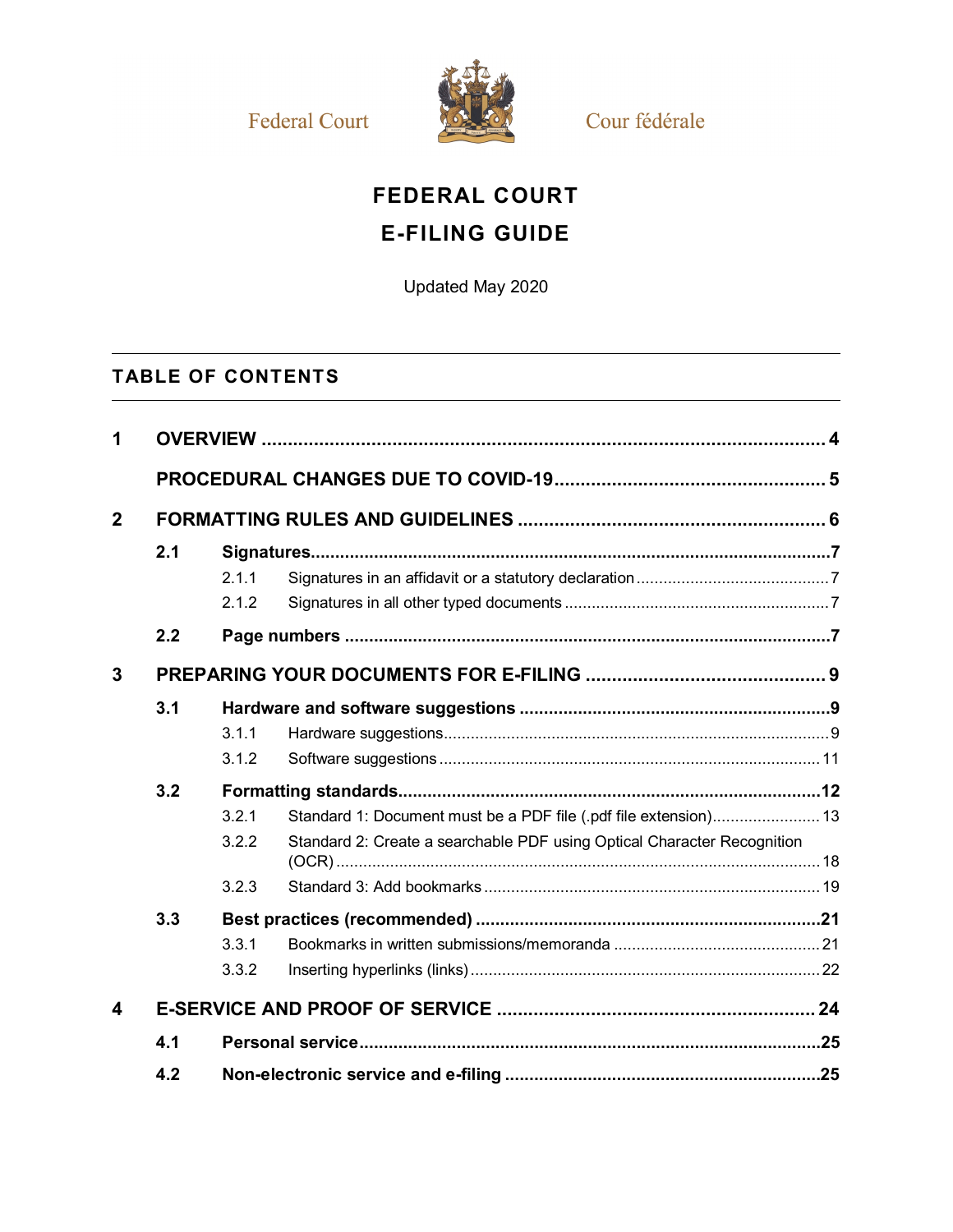|   | 4.3 |                                                                                                                                              |                                                                          |  |  |
|---|-----|----------------------------------------------------------------------------------------------------------------------------------------------|--------------------------------------------------------------------------|--|--|
|   |     | 4.3.1                                                                                                                                        |                                                                          |  |  |
|   |     | 4.3.2                                                                                                                                        |                                                                          |  |  |
|   |     | 4.3.3                                                                                                                                        |                                                                          |  |  |
|   |     | 4.3.4                                                                                                                                        |                                                                          |  |  |
|   | 4.4 |                                                                                                                                              |                                                                          |  |  |
|   |     | 4.4.1                                                                                                                                        |                                                                          |  |  |
|   |     | 4.4.2                                                                                                                                        |                                                                          |  |  |
|   |     | 4.4.3                                                                                                                                        |                                                                          |  |  |
| 5 |     |                                                                                                                                              |                                                                          |  |  |
|   | 5.1 |                                                                                                                                              |                                                                          |  |  |
|   | 5.2 |                                                                                                                                              |                                                                          |  |  |
|   |     | 5.2.1                                                                                                                                        | Originating documents where personal service is required31               |  |  |
|   | 5.3 |                                                                                                                                              |                                                                          |  |  |
|   | 5.4 |                                                                                                                                              |                                                                          |  |  |
|   | 5.5 |                                                                                                                                              | Filing deadlines (and what happens after a document is submitted)35      |  |  |
|   |     | 5.5.1                                                                                                                                        | How will I know if my document was accepted and filed?36                 |  |  |
|   | 5.6 |                                                                                                                                              |                                                                          |  |  |
|   | 5.7 |                                                                                                                                              |                                                                          |  |  |
|   |     | 5.7.1                                                                                                                                        |                                                                          |  |  |
|   |     | 5.7.2                                                                                                                                        |                                                                          |  |  |
| 6 |     |                                                                                                                                              |                                                                          |  |  |
|   | 6.1 |                                                                                                                                              |                                                                          |  |  |
|   | 6.2 | .39                                                                                                                                          |                                                                          |  |  |
|   | 6.3 | What is the difference between e-filing and the e-Process Pilot? 39                                                                          |                                                                          |  |  |
|   | 6.4 | What documents can I file electronically using the e-filing portal?39                                                                        |                                                                          |  |  |
|   | 6.5 | Do I need specific hardware or software to use the e-filing portal?40                                                                        |                                                                          |  |  |
|   | 6.6 |                                                                                                                                              |                                                                          |  |  |
|   | 6.7 | When e-filing evidence, do these documents have to be OCR searchable?<br>Some documents provided by clients are scanned and not searchable40 |                                                                          |  |  |
|   | 6.8 | What is the file size limit of a PDF document? What do I do                                                                                  |                                                                          |  |  |
|   | 6.9 |                                                                                                                                              | What if my book of authorities is rejected for filing because it was not |  |  |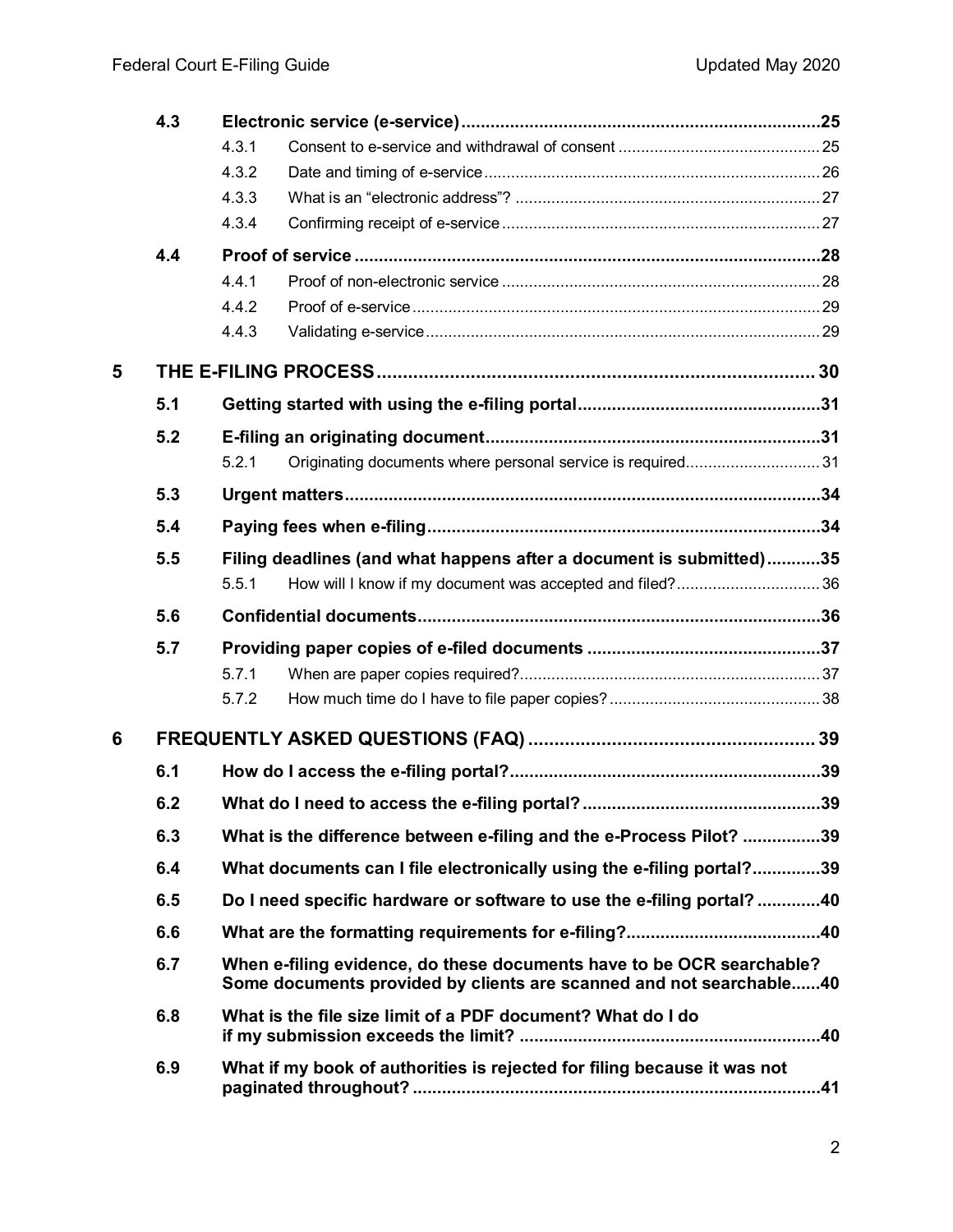| 6.10 | Where parties do not agree to e-service, can I still use e-filing?<br>How can I use e-filing to prove that the document was served?41            |
|------|--------------------------------------------------------------------------------------------------------------------------------------------------|
| 6.11 | Can the Department of Justice be served as a respondent                                                                                          |
| 6.12 | Is there a naming convention for the document being e-filed? 42                                                                                  |
| 6.13 | What happens if I make a mistake while e-filing (e.g. the file is wrong)<br>and I did not notice before pressing submit? How do I correct it? 42 |
| 6.14 | Whose contact information should be provided? The legal assistant<br>doing the filing, or the name of counsel on whose behalf the document       |
| 6.15 | Will the parties receive a "stamped filed" copy,                                                                                                 |
| 6.16 | If a document is e-filed, does the judicial officer (judge or prothonotary)<br>.43                                                               |
| 6.17 | Currently the filing time is EST. Will that change in the future                                                                                 |
| 6.18 | If we have four volumes, can we e-file the four volumes at once,                                                                                 |
| 6.19 |                                                                                                                                                  |
| 6.20 |                                                                                                                                                  |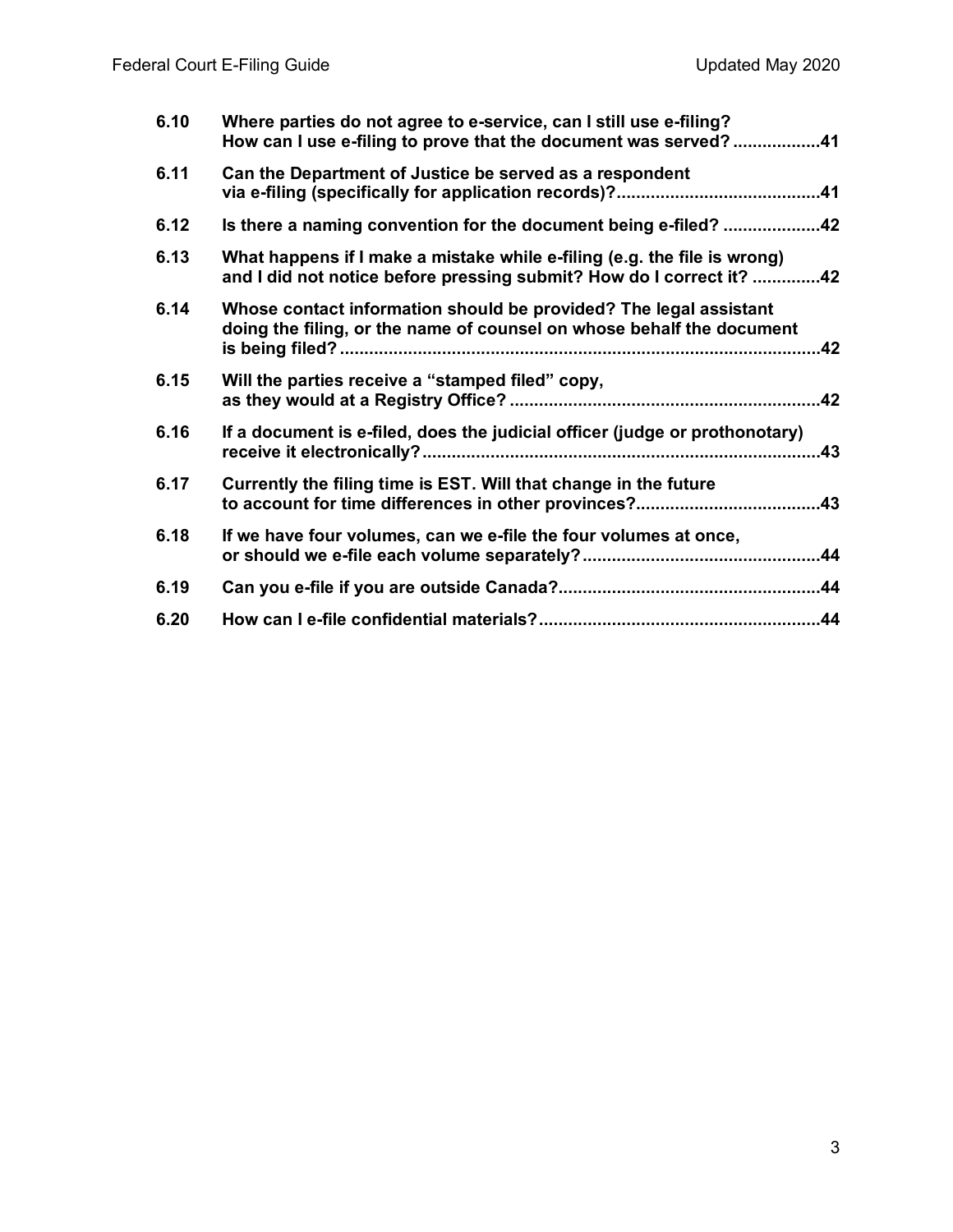### <span id="page-3-0"></span>**1 OVERVIEW**

The Federal Court has a system where parties can file documents electronically, known as **efiling**, by using its online user portal [**e-filing portal**]. You are highly encouraged to use e-filing as it has several benefits, including increased efficiency; reduction of overhead costs; enhanced ability to provide legal services to under-represented communities; enhanced work/life balance opportunities (ability to file Court materials remotely, enhanced ability to telecommute for litigation counsel); and a reduced environmental footprint.

As this e-filing guide will explain, the Federal Court's e-filing procedure is simple and userfriendly and does not require any specialized technical knowledge.

It is important to understand that the e-filing system does *not* alter legislative or judicial guidelines. It simply allows you to submit your documents for filing online, rather than appearing in person at a Registry Office. You should always follow the *[Federal Courts Rules](https://laws-lois.justice.gc.ca/eng/regulations/sor-98-106/index.html)* [*Rules*] when e-filing — unless the Court has issued specific directions otherwise. For citizenship, refugee, and immigration proceedings, please also consult the *[Federal Courts Citizenship, Immigration](https://laws-lois.justice.gc.ca/eng/regulations/sor-93-22/index.html)  [and Refugee Protection Rules](https://laws-lois.justice.gc.ca/eng/regulations/sor-93-22/index.html)* [*IMM Rules*]. Most of the *Rules* and *IMM Rules* are format neutral — meaning they apply equally to all methods of submission and document format.

This e-filing guide is organized in five sections to provide guidance on e-filing from start to finish.

The [first section,](#page-5-0) "Formatting Rules and Guidelines", details proper formatting requirements under the *Rules* and the Court's established standards.

The [second section,](#page-8-0) "Preparing your Documents for E-filing", discusses how to create and prepare your documents to meets the *Rules* and standards discussed in the first section.

The third [section,](#page-8-0) "E-service and Proof of Service" outlines how to serve your documents electronically on the other party [**e- service**]. It includes some commentary and guidance about the need to prove service, and how proof of service relates to e-service.

The fourth [section,](#page-29-0) "The E-filing Process" explains how to use the e-filing portal. It highlights specific Registry procedures associated with e-filing.

Finally, the fifth [section](#page-38-0) answers several Frequently Asked Questions (FAQs) about e-filing.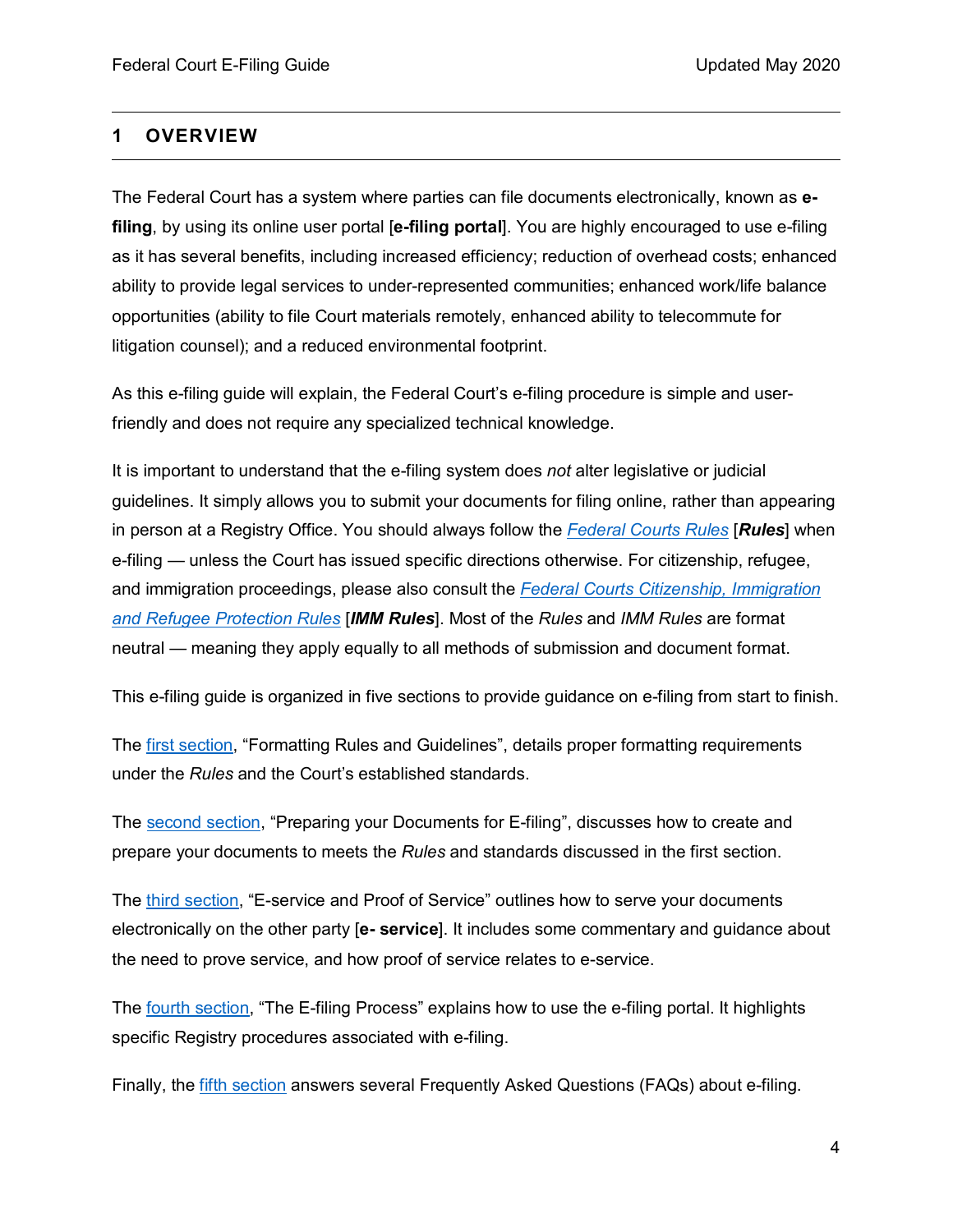### **PROCEDURAL CHANGES DUE TO COVID-19**

The Court has introduced **temporary process changes** and a **Suspension Period** for most proceedings due to the COVID-19 pandemic (effective April 4, 2020). The full notice is found at the [Federal Court's website.](https://www.fct-cf.gc.ca/content/assets/pdf/base/FINAL%20-%20EN%20Covid-19%20Amended%20Practice%20Direction%20Order.pdf) Please note that it was [updated and amended](https://www.fct-cf.gc.ca/Content/assets/pdf/base/Covid-19-Updated-Practice-Direction-Order-2-April-29-2020-FINAL-E.pdf) on April 29, 2020.

Below is a summary of procedural changes that will be in effect during the Suspension Period (until May 29, 2020). These are also reproduced in the relevant sections of this e-filing guide.

### **A. E-service during the COVID-19 Suspension Period**

During the [COVID-19 Suspension Period,](https://www.fct-cf.gc.ca/Content/assets/pdf/base/Covid-19-Updated-Practice-Direction-Order-2-April-29-2020-FINAL-E.pdf) a party is deemed to have consented to e-service if that party included their e-mail address on a document already filed in Court. This deemed consent is valid for the duration of the Suspension Period (until May 29, 2020).

If there is an issue with a party receiving notice of an e-served document, they can ask the Court to set aside the consequences of default or grant an extension of time or an adjournment.

### **B. E-filing during the COVID-19 Suspension Period**

- 1. **Originating Documents**: If you file an originating document, the Registry will serve the Respondent (the Crown). Per [Rule 133,](https://laws-lois.justice.gc.ca/eng/regulations/sor-98-106/page-12.html#h-1013723) this means that all originating documents **need not be personally served on the Crown.** The following applies to proceedings not included in the COVID-19 suspension period.
- 2. **Urgent Documents:** During the Suspension Period, parties should use the Court's e-filing portal to file all documents that do not contain confidential information. On an exceptional basis, where parties cannot access the e-filing portal and **the filing of documents is urgent**, parties may file by e-mail (max 25 MB) at [FC\\_Reception\\_CF@cas-satj.gc.ca.](mailto:FC_Reception_CF@cas-satj.gc.ca)
- 3. **Paper Copies:** You are not required to provide paper copies during the Suspension Period even if you meet the special circumstances that would otherwise require filing paper copies.

Due to ongoing developments in the COVID-19 pandemic, check the **[Federal Court website](https://www.fct-cf.gc.ca/)** for the latest guidance.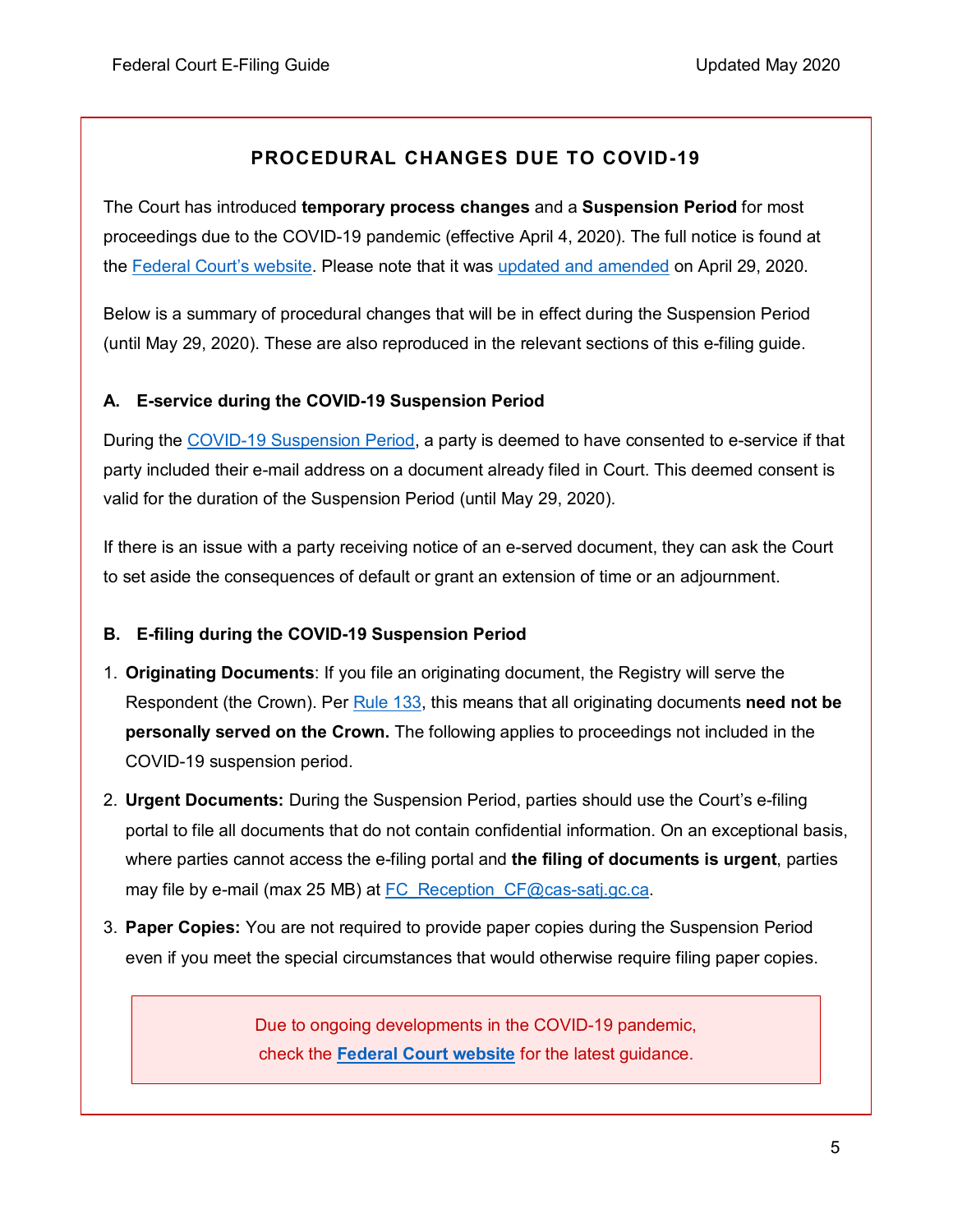### <span id="page-5-0"></span>**2 FORMATTING RULES AND GUIDELINES**

You must follow the *[Federal Courts Rules](https://laws-lois.justice.gc.ca/eng/regulations/sor-98-106/index.html)* [*Rules*] when formatting your materials for e-filing.

If you do not follow the *Rules*, the Registry can refuse your filing. This could mean that you miss your deadline for filing. If you miss the deadline, you will need to request an extension of time.

Some key formatting rules include:

- Every document must be legible  $(Rule 65)$ .
- All type (including footnotes and in-text citations) must be 12-point font [\(Rule 65\)](https://laws-lois.justice.gc.ca/eng/regulations/sor-98-106/page-6.html#h-1013192).
- All type must be in Times New Roman, Arial, or Tahoma font [\(Rule 65\)](https://laws-lois.justice.gc.ca/eng/regulations/sor-98-106/page-6.html#h-1013192). (**Note**: the Microsoft Office default Calibri font is not an acceptable font under the *Rules*)
- All printed documents must have top and bottom margins no smaller than 2.5 cm and left and right margins no smaller than 3.5 cm [\(Rule 65\)](https://laws-lois.justice.gc.ca/eng/regulations/sor-98-106/page-6.html#h-1013192).
- All printed documents must not exceed 30 lines per page (not including headings) (Rule [65\)](https://laws-lois.justice.gc.ca/eng/regulations/sor-98-106/page-6.html#h-1013192).
- All documents must contain [\(Rule 66\)](https://laws-lois.justice.gc.ca/eng/regulations/sor-98-106/page-6.html#s-66):
	- $\circ$  The proper heading on the first page  $\frac{1}{\circ}$  see [Form 66.](https://www.fca-caf.gc.ca/fca-caf/forms/ENG/form_66_e2.pdf)
	- o The title of document.
	- o The date of the document.
	- $\circ$  The name, address, telephone number, and fax number of the party or their representative.
	- $\circ$  Where there is a consent to e-service, the e-mail address of the party or their representative.
	- $\circ$  A signature [\(Rule 66\(3\)\)](https://laws-lois.justice.gc.ca/eng/regulations/sor-98-106/page-6.html#s-66ss-(3)ID0EBBA).
- Regular page limits apply to the document you are drafting.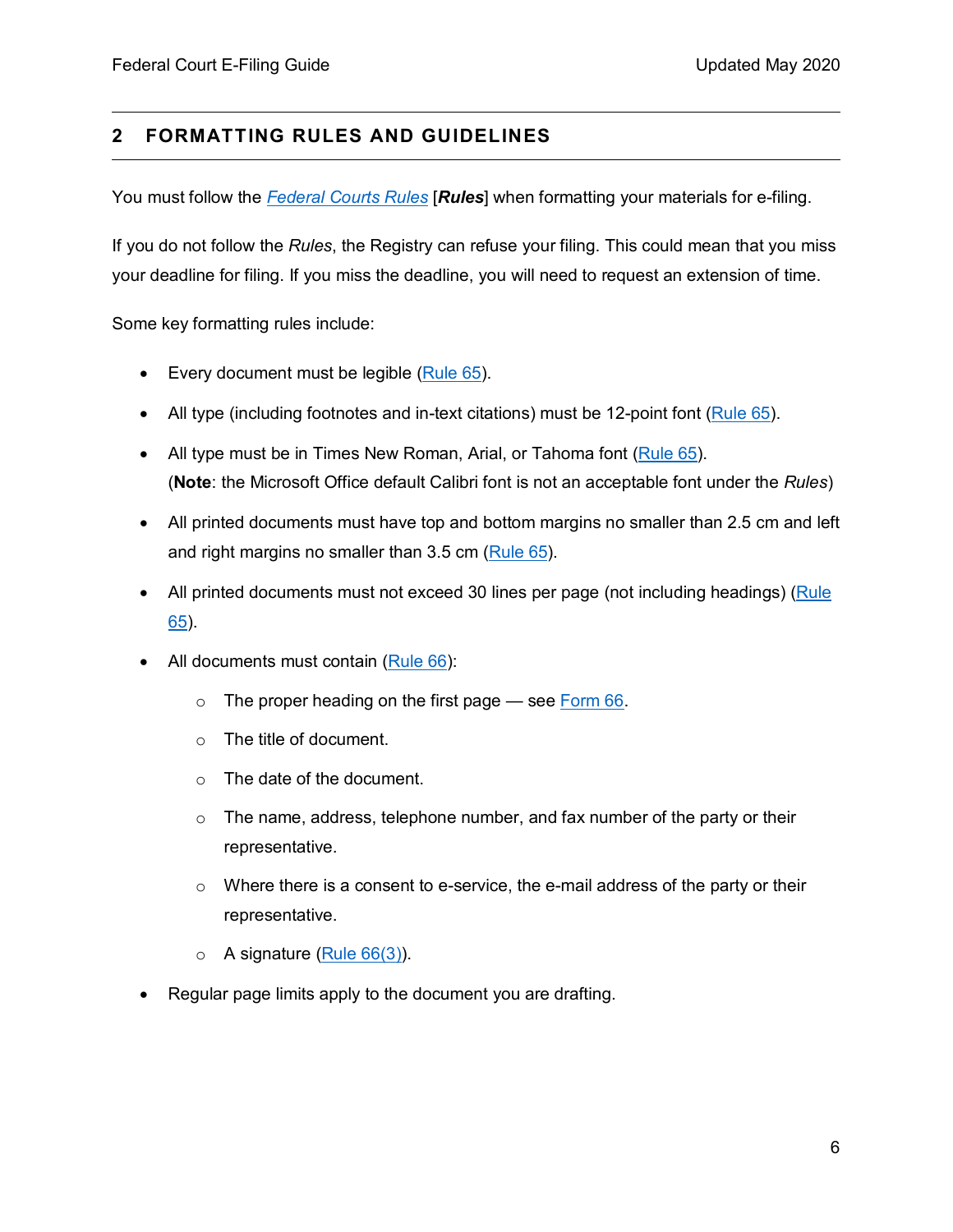### <span id="page-6-0"></span>**2.1 SIGNATURES**

Here is how to meet the signature requirement for different document types.

#### <span id="page-6-1"></span>**2.1.1 Signatures in an affidavit or a statutory declaration**

When you e-file your materials, you must ensure all affidavits and statutory declarations are signed and executed according to the applicable rules. For the purposes of e-filing, you can meet the signature requirement by either:

- Scanning the paper version of the document with the handwritten signature; or
- Filing a digital copy of the document with a typed signature.

Either way, **you must keep the original** document until the end of your proceeding *and* for at least 30 days after all the appeal periods have expired, per [Rule 72.3.](https://laws-lois.justice.gc.ca/eng/regulations/sor-98-106/page-7.html#h-1013255)

### <span id="page-6-2"></span>**2.1.2 Signatures in all other typed documents**

For typed documents other than affidavits and statutory declarations, you can meet the signature requirement in Rule [66\(3\)](https://laws-lois.justice.gc.ca/eng/regulations/sor-98-106/page-6.html#h-1013193) by e-filing the document with a typed signature.

### <span id="page-6-3"></span>**2.2 PAGE NUMBERS**

Most documents submitted to the Court already have a page- or paragraph-numbering scheme as required by the *Rules*. Where the *Rules* prescribe a specific page- or paragraph-numbering scheme, you must follow this scheme when e-filing.

There are exceptions, however. Some documents do not require a numbering scheme under the *Rules*. Some documents include tabs to organize document groups and allow crossreferencing between documents. It may be unclear what to do in these situations.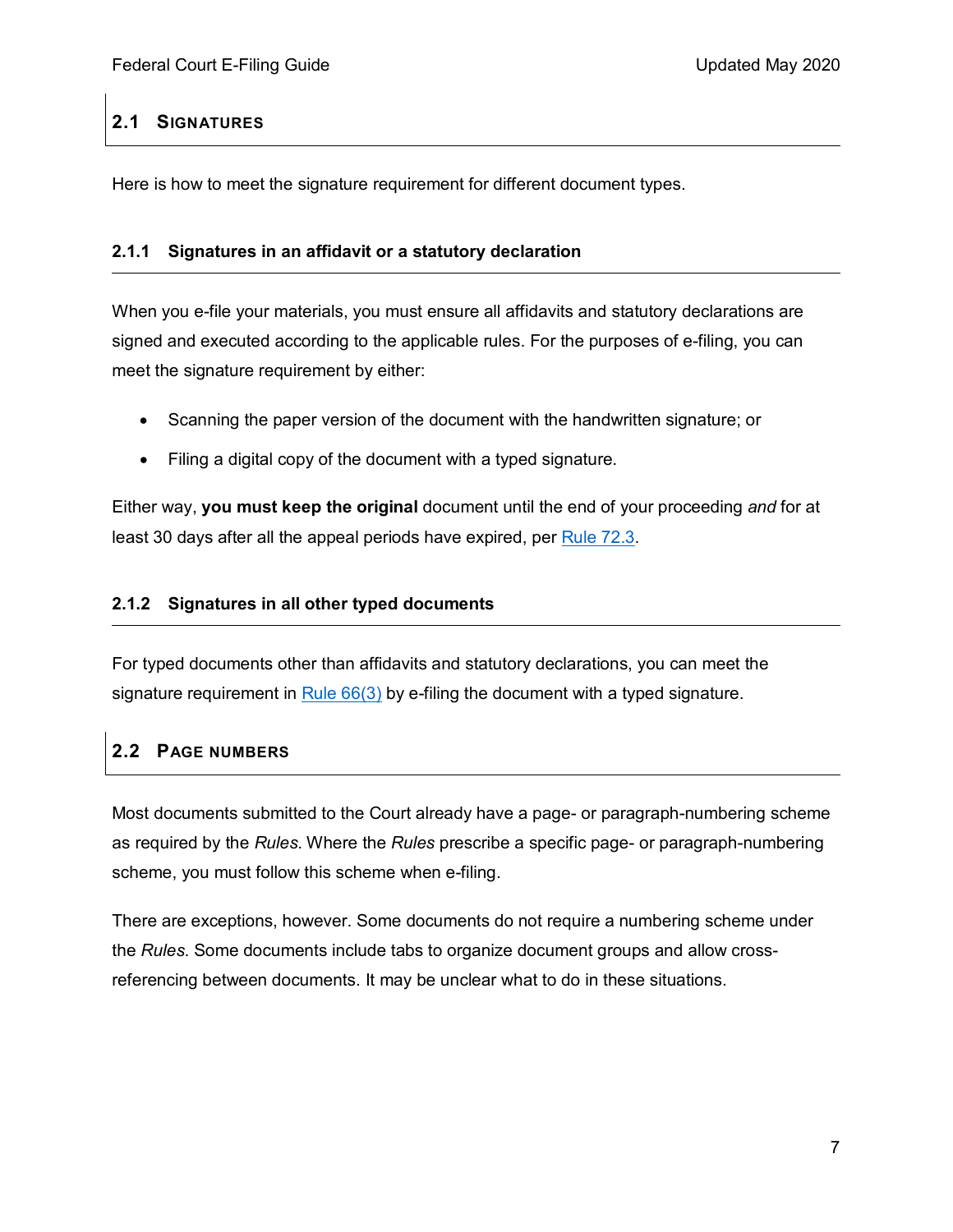Where you are not required to follow a particular numbering scheme, you may do one or several of the following to help make your document easy to navigate:

- Number all documents in the submission package (*e.g*. an application record) using a single, continuous numbering scheme (the numbers do not restart in each tab).
- Numbers should always appear in the lower right hand corner of the page.
- Always include a table of contents.
- Number all "lead" documents in the group (*e.g*. the affidavit) and any related documents (*e.g*. exhibits) using a multi-level numbering scheme (*e.g*., A-1 to A-7, B-1 to B-44, C-1 to C-5, *etc*.), along with a table of contents for the entire group.

If you submit a paper copy to the Court, the numbering on the e-filed electronic version and the paper version should be always identical.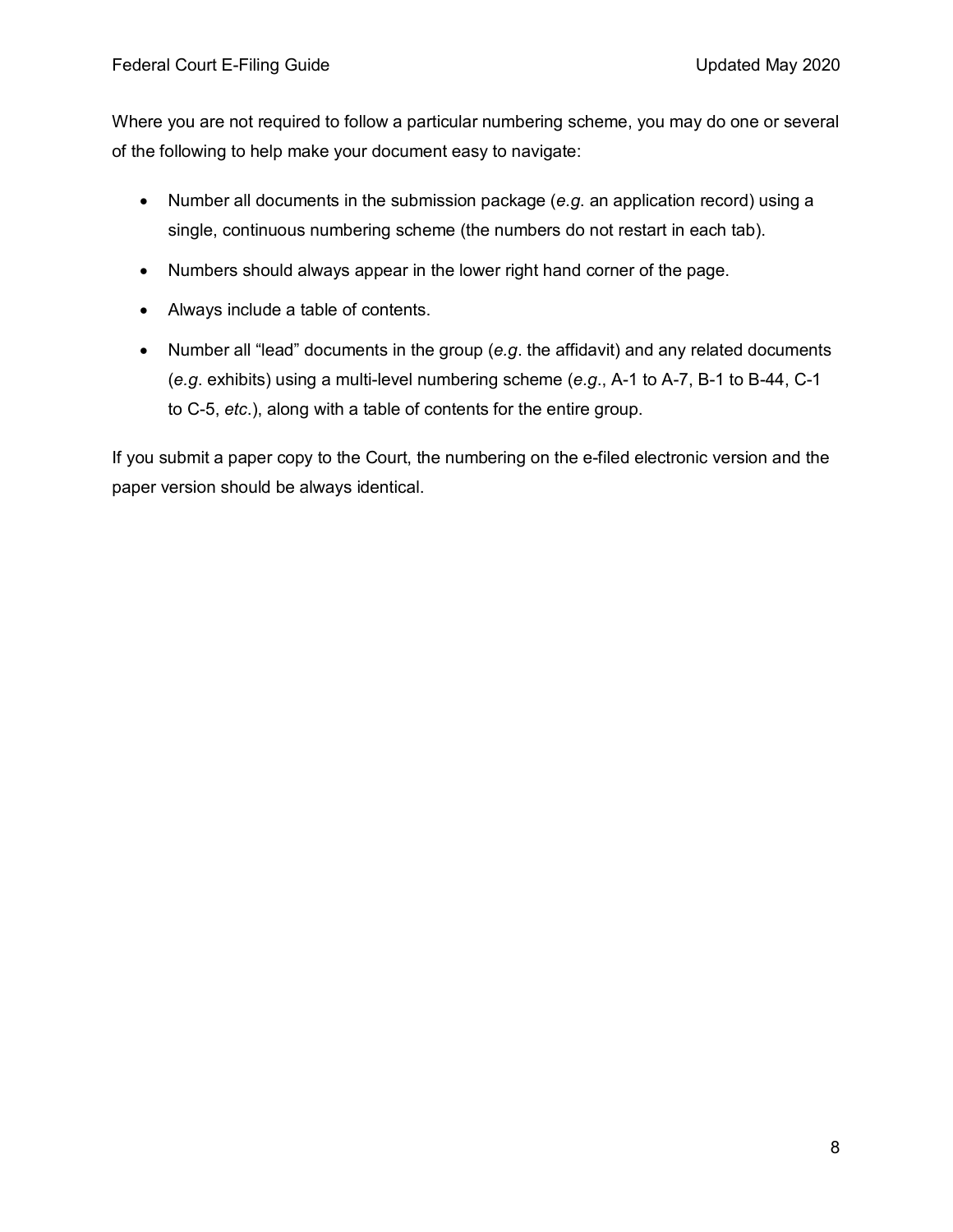### <span id="page-8-0"></span>**3 PREPARING YOUR DOCUMENTS FOR E-FILING**

The Court has established a set of formatting guidelines for electronic documents. These standards are not laid out in the *Rules*, but the Court expects you to follow them to ensure a smooth and efficient e-filing process.

Additionally, the Court has established a set of recommendations or best practices so that your documents are as user-friendly as possible.

#### <span id="page-8-1"></span>**3.1 HARDWARE AND SOFTWARE SUGGESTIONS**

Besides a computer and a web browser (*e.g.* Chrome, Explorer, Edge, Firefox, *etc.*), you do not need to use any particular hardware or software platform to access the e-filing portal.

This section outlines some of the possible hardware/software combinations that will allow you to use the e-filing portal effectively.

**Note regarding examples in this e-filing guide:** The Federal Court does not endorse any specific hardware or software platforms. The examples provided in this e-filing guide are offered only to illustrate hardware and software combinations that allow users to create materials meeting e-filing criteria. Nothing in guide should be construed as an endorsement, recommendation, or review of any products.

#### <span id="page-8-2"></span>**3.1.1 Hardware suggestions**

You do not need to use any particular hardware to create documents for e-filing in Federal Court. You can use a variety of options to convert a physical document into a PDF file. These options include:

- Smartphones (via apps)
- Multifunction printer/scanners
- Dedicated scanners (desktop and portable)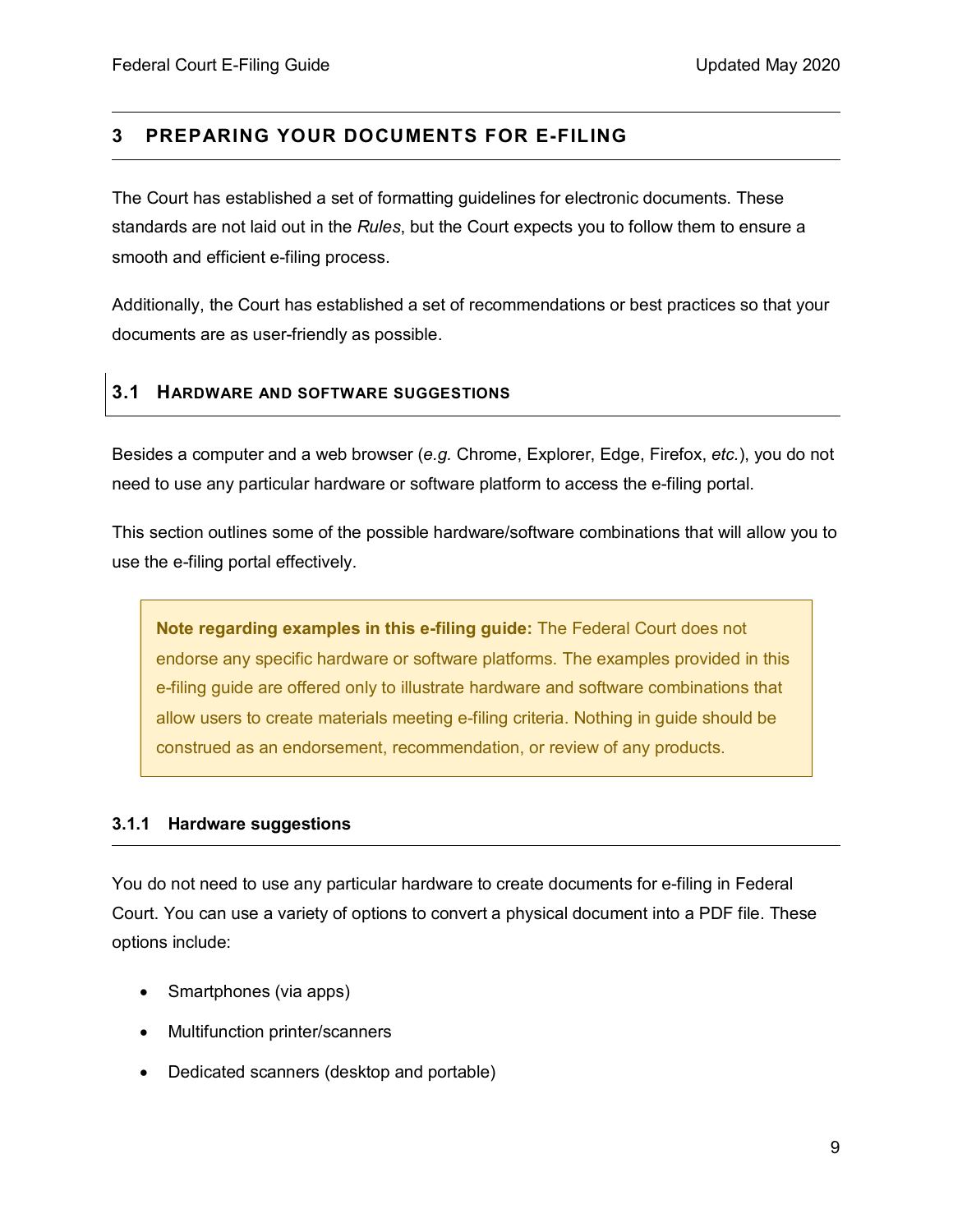The chart below briefly outlines some of the pros and cons of each category of scanning device.

| <b>Device</b>                             | <b>Pros</b>                                                                                                                                                                                                                                                                                                         | <b>Cons</b>                                                                                                                                                                                                                                                                                                                                                                                                                                                                                                                                                     |
|-------------------------------------------|---------------------------------------------------------------------------------------------------------------------------------------------------------------------------------------------------------------------------------------------------------------------------------------------------------------------|-----------------------------------------------------------------------------------------------------------------------------------------------------------------------------------------------------------------------------------------------------------------------------------------------------------------------------------------------------------------------------------------------------------------------------------------------------------------------------------------------------------------------------------------------------------------|
| <b>Smartphone</b>                         | Lowest cost (apps can be free)<br>Portable<br>Most accessible option                                                                                                                                                                                                                                                | Scanning numerous documents is time<br>consuming (you have to take a photo of<br>each page and then edit the borders)<br>Quality is variable (depends on camera<br>$\bullet$<br>quality), and tends to be lower than<br>dedicated scanner                                                                                                                                                                                                                                                                                                                       |
| <b>Multifunction</b><br>printer/scanner   | A single device may suffice for all<br>office tasks<br>Cheaper to buy one multifunction<br>$\bullet$<br>device than a dedicated device for<br>each task (printer, copier, scanner)                                                                                                                                  | High-quality models can be expensive<br>$\bullet$<br>High-quality models have larger<br>$\bullet$<br>footprint than a dedicated scanner<br>Lower-cost models often cannot handle<br>$\bullet$<br>a heavy scanning load (short life-span<br>or 'overloading' failures)<br>On lower-cost models, quality of<br>$\bullet$<br>scanner is comparatively low (as<br>compared to a stand-alone scanner)<br>On lower-cost models, automated<br>$\bullet$<br>document feeders tend to have trouble<br>separating pages (leading to jams and<br>needing to re-scan pages) |
| <b>Dedicated</b><br>scanner<br>(desktop)  | Often have an Automatic Document<br>Feeder (ADF)<br>Dedicated scanners tend to produce<br>higher quality scans faster and with<br>less jams<br>Dedicated scanning software has<br>useful features (e.g. double-sided<br>scanning, blank page detection,<br>OCR, etc.)<br>More reliable and efficient at<br>scanning | High cost (it is an extra expense if you<br>$\bullet$<br>already own a multifunction machine)                                                                                                                                                                                                                                                                                                                                                                                                                                                                   |
| <b>Dedicated</b><br>scanner<br>(portable) | Very portable (can fit in a laptop bag<br>or briefcase)                                                                                                                                                                                                                                                             | Often lack an Automated Document<br>Feeder (ADF), you may have to scan a<br>page at a time<br>Typically slower than a desktop<br>٠<br>scanner                                                                                                                                                                                                                                                                                                                                                                                                                   |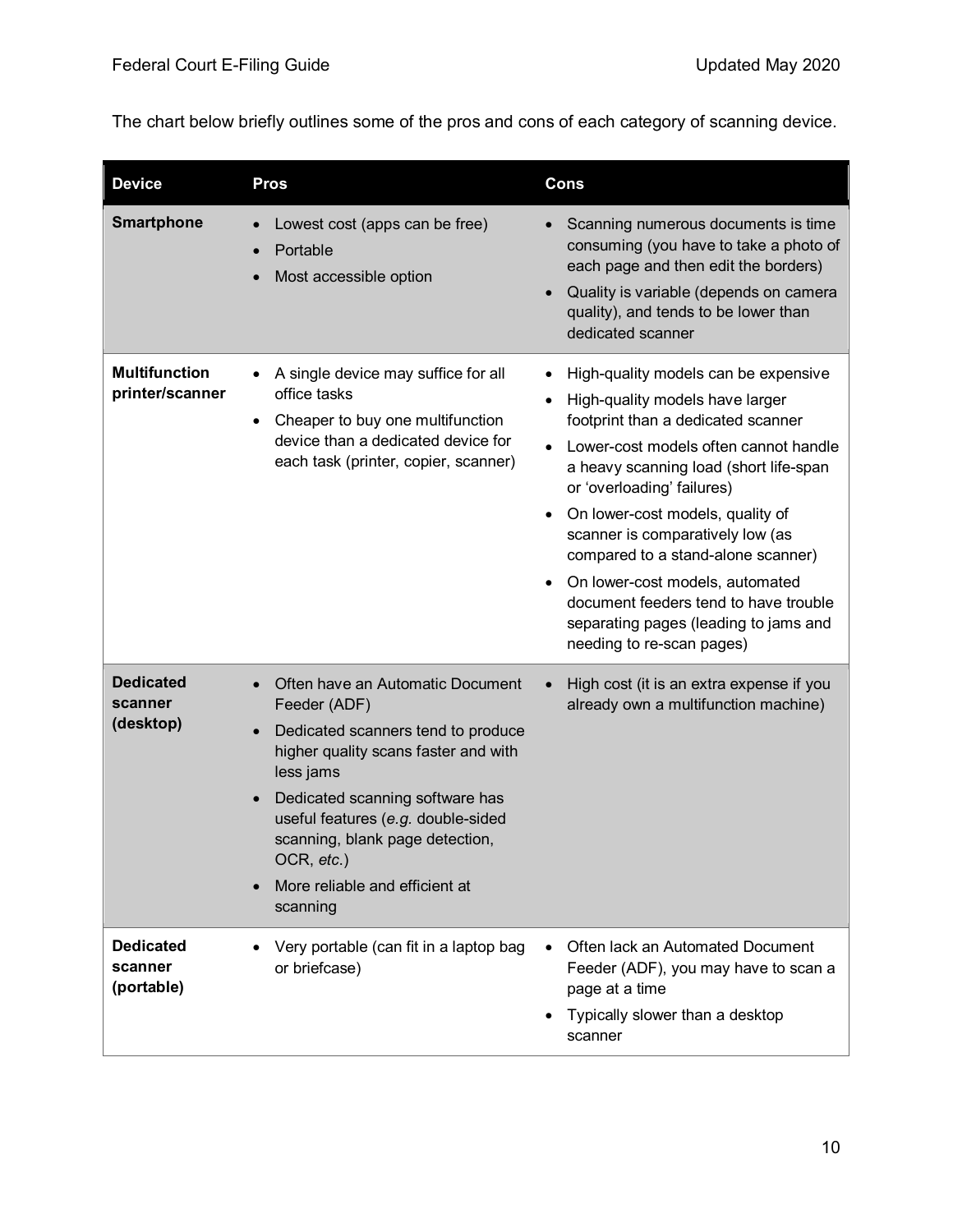Adobe (Adobe Scan) and Microsoft (Microsoft Office Lens) offer free smartphone apps on both Android and iOS that will create PDF scans using the onboard mobile camera. There are also multiple other third-party apps in this category.

#### <span id="page-10-0"></span>**3.1.2 Software suggestions**

You are not required to purchase or use any particular software to use the Federal Court e-filing portal.

However, to meet the formatting requirements effectively and efficiently, you need software that allows you to edit PDF files and perform Optical Character Recognition [**OCR**].

A variety of software is available on a "per license" or "subscription" basis:

- On a per license plan, you pay a single, up-front fee to license the software. Generally speaking, a license allows you to install the software on one computer only.
- On a subscription plan, you pay a lower monthly or annual fee to use the product. A subscription may allow you to use the same software on a number of devices.
- Licensing and subscriptions options might be limited, depending on the product.

Some software vendors offer limited-time free trials so you can test the product and see if it meets your needs.

The pricing estimates below were obtained online as of March 2020. These prices will likely change, and this list is provided for information purposes only. The Court does not provide support or any guarantee for any of these software suites. It is your responsibility to research these tools and determine which best meets your needs. Should you wish to learn about using any of these particular software, use the links below to access the "how-to" guides.

| Software                           | <b>PCT</b><br>or Mac | License or<br>(Windows) Subscription | <b>Pricing</b>                                                                                      | <b>Link to</b><br>"How-to" Guides |
|------------------------------------|----------------------|--------------------------------------|-----------------------------------------------------------------------------------------------------|-----------------------------------|
| <b>Adobe</b><br><b>Acrobat Pro</b> | <b>Both</b>          | <b>Both</b>                          | License: USD \$449<br>Subscription: US\$25/month;<br>or USD \$15/month with an<br>annual commitment | Guide                             |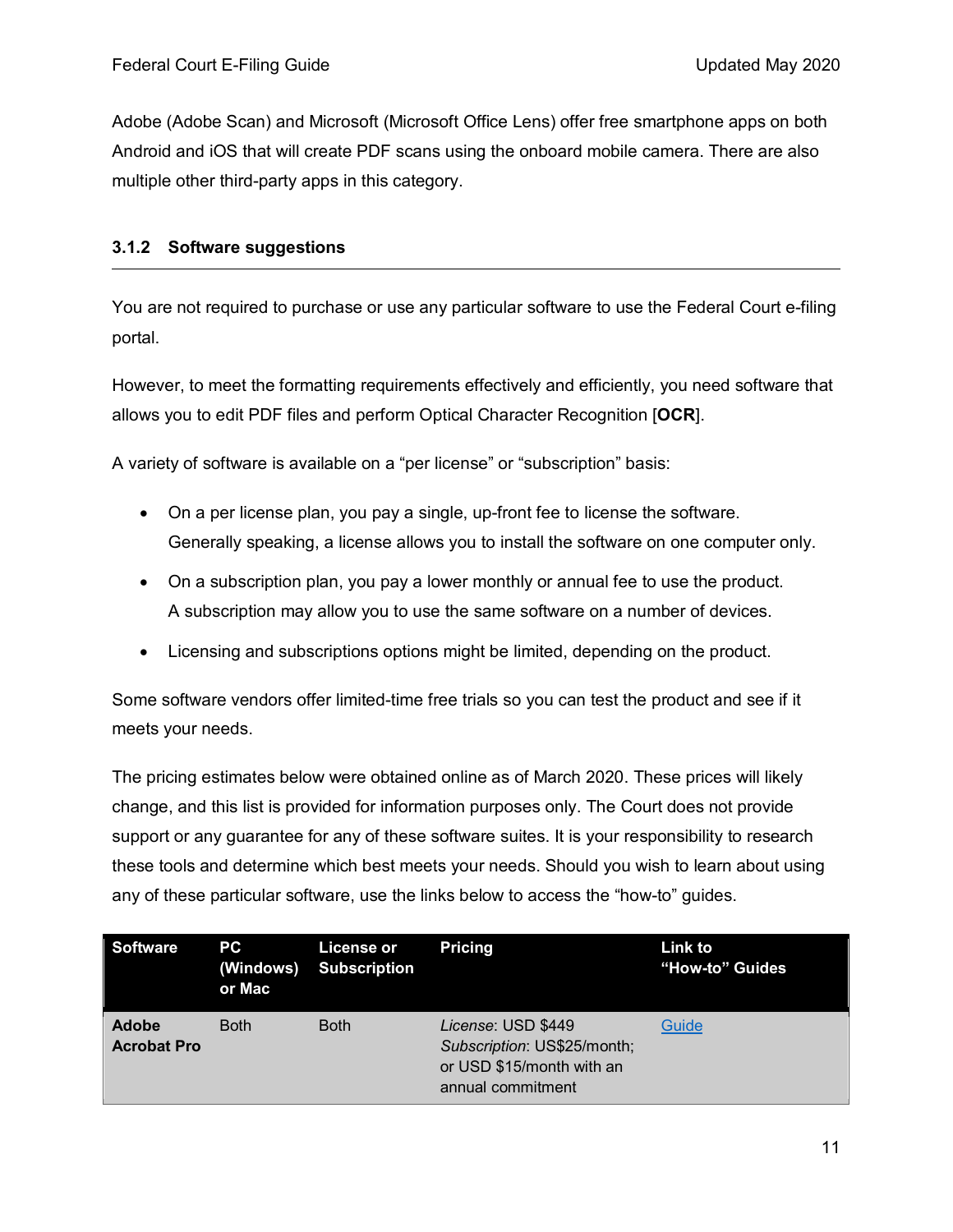| <b>Software</b>                                                       | PC<br>(Windows)<br>or Mac | <b>License or</b><br><b>Subscription</b> | <b>Pricing</b>                                             | Link to<br>"How-to" Guides |
|-----------------------------------------------------------------------|---------------------------|------------------------------------------|------------------------------------------------------------|----------------------------|
| Foxit<br><b>Phantom</b><br><b>PDF</b><br><b>Standard</b>              | <b>Both</b>               | <b>Both</b>                              | License: CAD \$197.58<br>Subscription: CAD<br>\$95.88/year | Guide                      |
| <b>Nitro</b><br><b>Productivity</b><br><b>Suite</b>                   | <b>Both</b>               | License only                             | CAD \$220                                                  | Guide                      |
| Kofax<br><b>Power PDF</b><br>(formerly<br><b>Nuance</b><br>Power PDF) | <b>Both</b>               | License only                             | <b>USD \$129</b>                                           | Guide                      |
| PDF-<br><b>XChange</b><br><b>Editor</b>                               | PC only<br>(Windows)      | License                                  | USD \$43.50; or \$54.50 for<br>Plus version                | Guide                      |

### <span id="page-11-0"></span>**3.2 FORMATTING STANDARDS**

You must follow a set of additional formatting standards for electronic documents, in addition to the requirements of the *Rules.* If you do not follow these standards, the Registry may ask you to correct and resubmit your filing.

There are three basic formatting standards, described in more detail below:

- 1. Your document must be a Portable Document Format [PDF] file.
- 2. Any typed text in your PDF file must be searchable.
- 3. You should insert bookmarks anywhere where you would include a physical tab in a paper filing.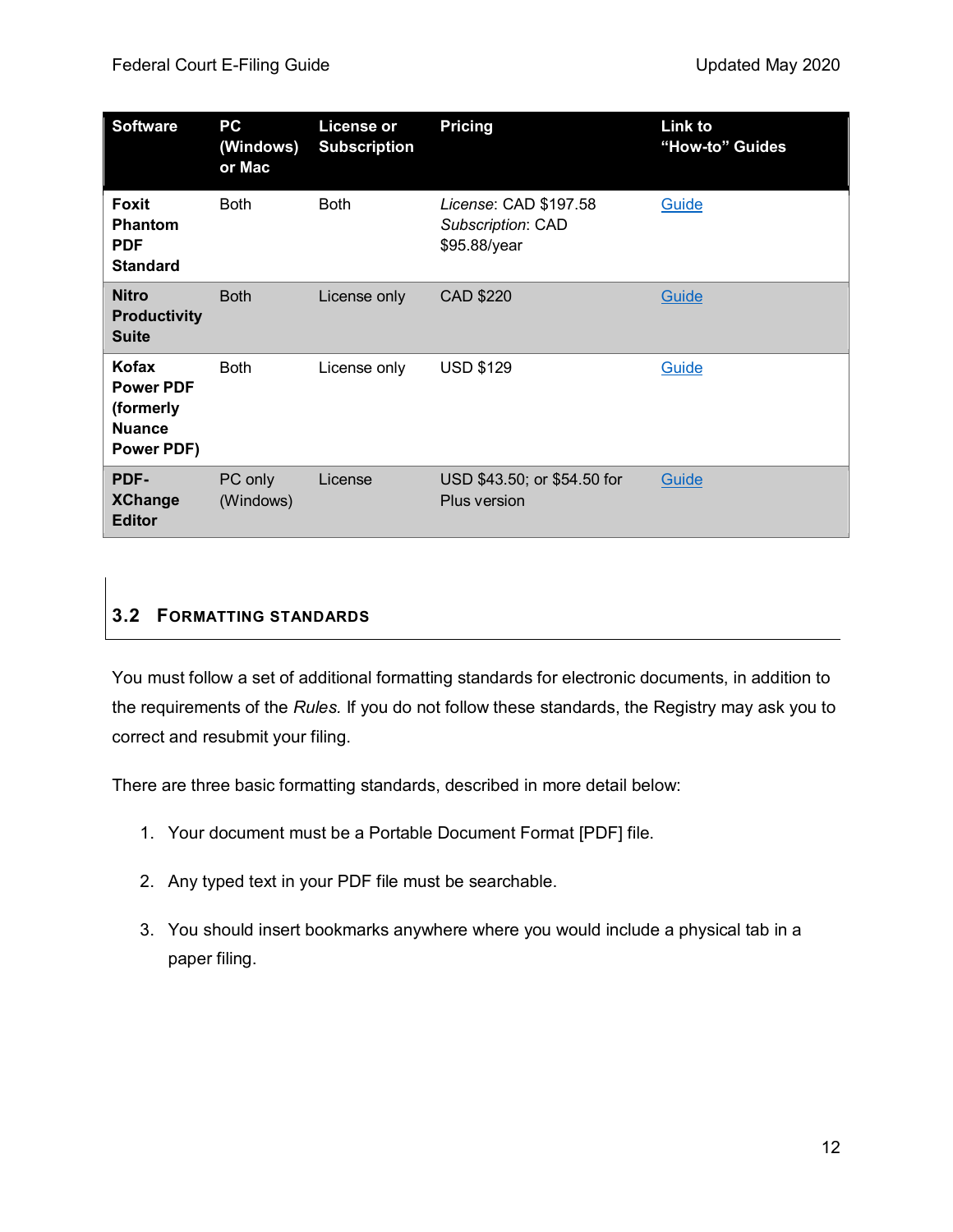#### <span id="page-12-0"></span>**3.2.1 Standard 1: Document must be a PDF file (.pdf file extension)**

Documents must be converted to PDF before e-filing, with a filename ending with the .pdf file extension.

#### <span id="page-12-1"></span>*3.2.1.1 How to convert your document into a PDF file*

This guide presents four common methods for generating a PDF file:

- 1. Scan a physical document (using hardware) into a PDF file;
- 2. Create a PDF from an existing digital file (image or text) using software;
- 3. Convert a digital image file to PDF using "Print to PDF"; or
- 4. Convert a Microsoft Word Document to PDF.

#### **OPTION 1: Scan a physical document (using hardware) into a PDF file**

You can use a scanner to digitize your physical documents. Please consult your scanner manual for instructions on how to scan your documents to PDF.

When scanning a physical document, you should consider the following:

- Resolution of the scanned digital file;
- Size of the scanned digital file; and
- OCR (for documents with text).

**IMPORTANT NOTE**: Current software provides powerful tools for editing documents after they are scanned. It is crucial that you ensure that the document appears digitally as it does in the original, although you are permitted to use text enhancing tools. In all cases, the text, background, and margins of your original document should not be altered after scanning.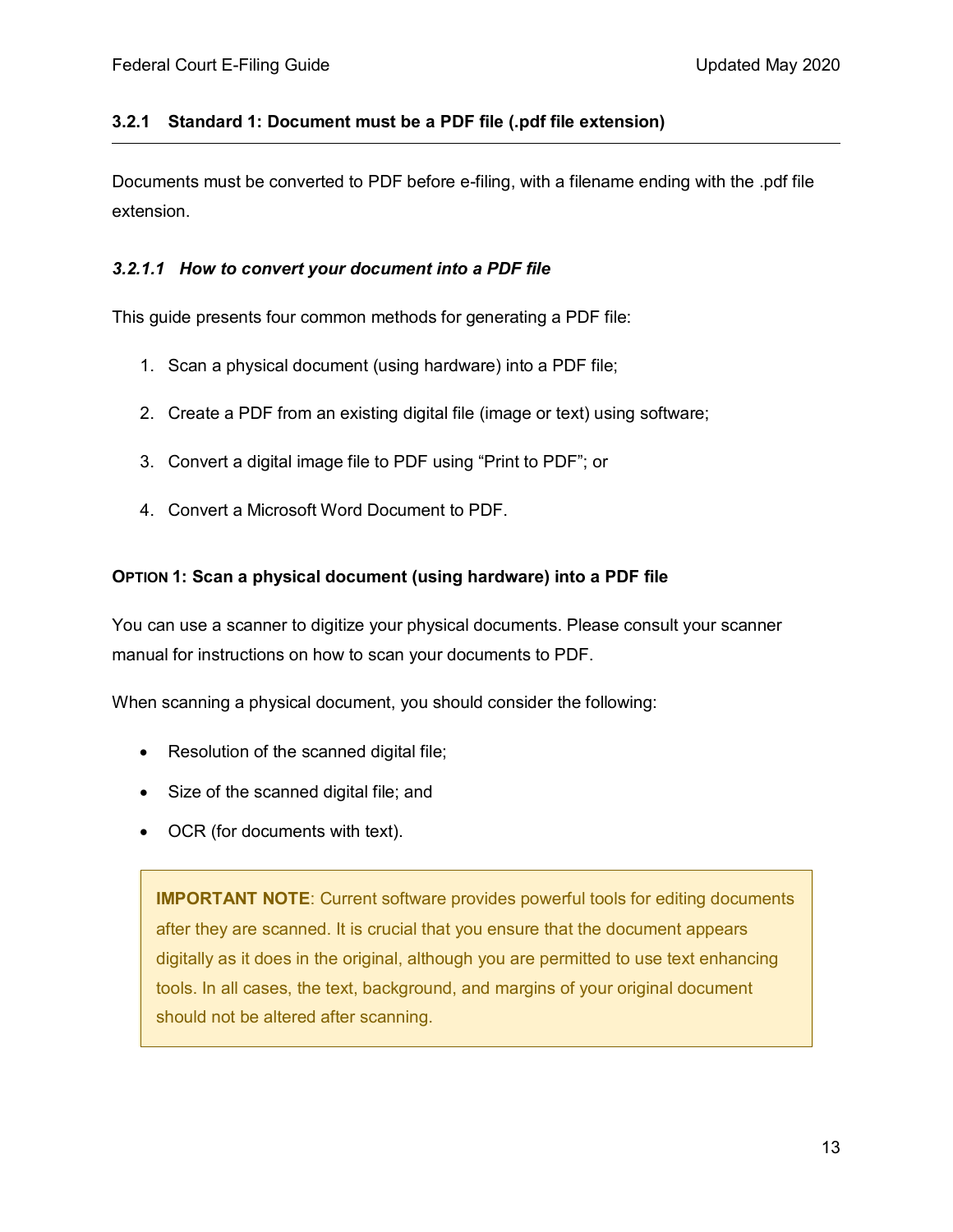#### *Resolution and document size*

A digital document's resolution — an indication of its quality — is usually expressed in "pixels per inch" (ppi). Most scanners generate documents with resolutions ranging between 75 and 1200 ppi (and even higher for high-end scanners used for digital photography). Generally, the higher the resolution, the greater the file size of the digital document.

There is no minimum resolution requirement for Federal Court documents. The only rule is that all documents must be *legible*. Because there is a file size limit for uploads to the e-filing portal (currently 100 megabytes [**MB**]), we recommend using the lowest resolution that produces clear, legible documents. Consider your audience. Making a document as clear and legible as possible (while maintaining a manageable file size) will help your readers use it more effectively.

#### <span id="page-13-0"></span>*File size*

Here are some basic principles to help you manage the resolution and size of PDF documents:

- Most scanners have settings for adjusting the resolution, either on the device itself or in the user software. We recommend experimenting to find the lowest resolution that produces clear, legible documents.
- Colour documents and photos are much larger than black-and-white documents and photos. Consider if using colour is necessary.
- Text documents can usually be scanned at much lower resolutions than photographs.
- Not all pages in a document are the same size. Pages with images, graphics, and chart are often much larger than pages containing only text.
- The lower the resolution, the smaller the overall document size.
- The smaller the digital file, the easier it is to navigate on a computer or mobile device (larger PDF files use more system resources to open, navigate, and edit).

If your digital files are too large for submission via the e-filing portal, try either of the following:

• Lower the resolution on your scanner and re-scan the documents. You should focus on re-scanning pages with graphics and photographs; these are the most likely culprits in increasing your file size.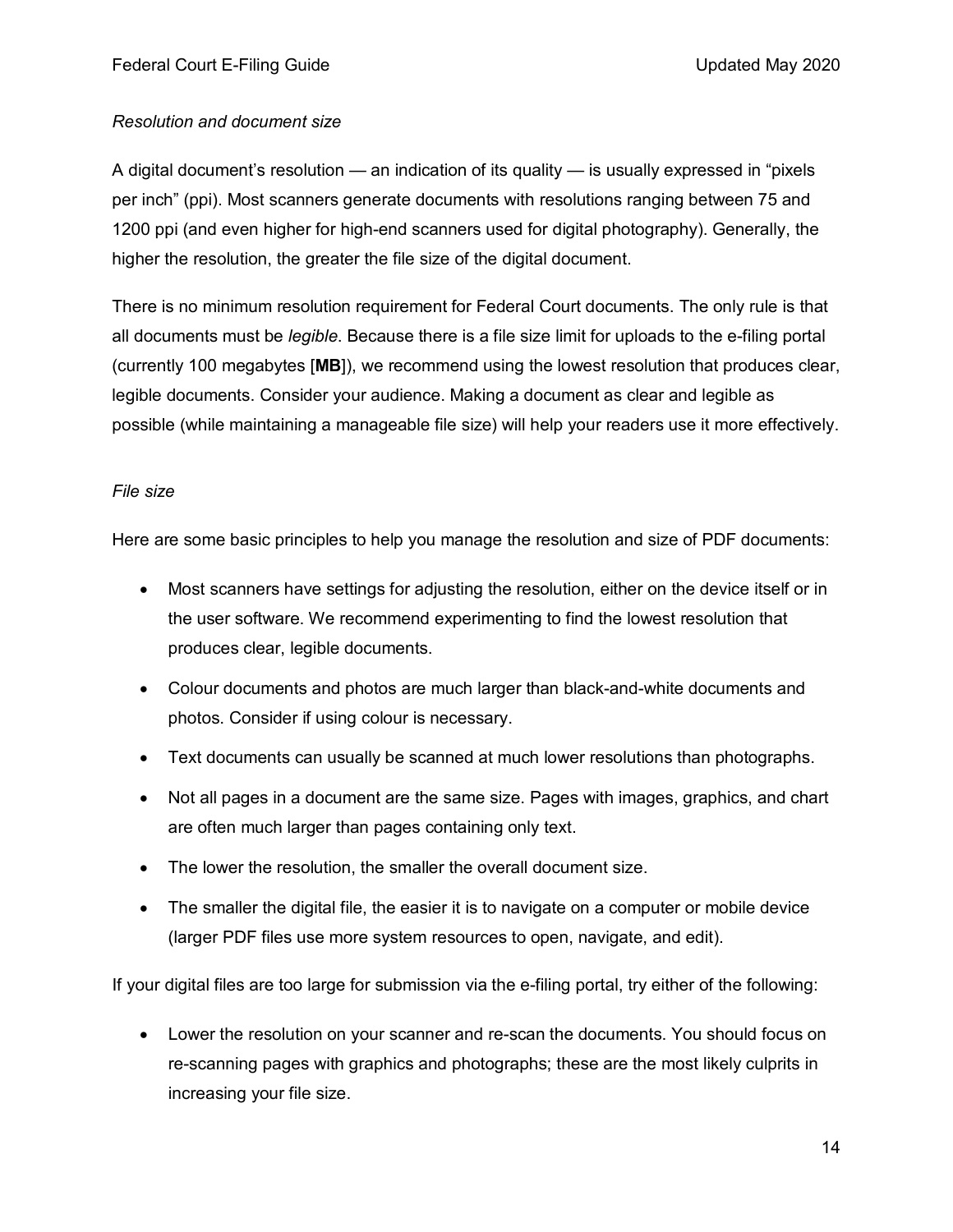- Use your PDF software to compress the digital file. In most software, you can do this by clicking on "*File*" → "*Save As*" and selecting the option to "compress" or "reduce file size". Depending on your software, you can search the online help materials for one of the following terms:
	- o "compress file size"; or
	- o "save as reduced size".

If you still cannot reduce your file size below 100 MB, you may need to split your submission into *multiple volumes*. If you are doing this, please ensure that you:

- include a covering letter that informs the Court that you are splitting your submissions into multiple volumes, including the number of volumes;
- if you are splitting a Record into multiple volumes, clearly mark the volume number (e.g. "Volume X of Y") on both the Front and Back covers; and
- include a complete table of contents in each volume.

### **OPTION 2: Create a PDF from an existing digital file (image or text) using software**

If you already have a document in digital form (*e.g*. an image or a Microsoft Word document), you can convert it to PDF using various software solutions. This eliminates the need to print and scan files through various software solutions.

The exact process will depend on your specific software. We recommend that you search for "convert to PDF" in your software's online help resources.

### <span id="page-14-0"></span>**OPTION 3: Convert a digital image file to PDF using "Print to PDF"**

We recommend that you use a "Print to PDF" function to create a PDF file. The reason is that you can set the output to be the same size as a "Letter" sheet of paper: 21.5 cm by 28 cm  $(8\frac{1}{2})$ inches by 11 inches).

Be cautious when dealing with digital image files (generally files ending in .jpg or .png). By default, the standard "create" a PDF function in your software will simply convert your digital image into a new PDF document as-is. As a result, the dimension of the PDF page will be the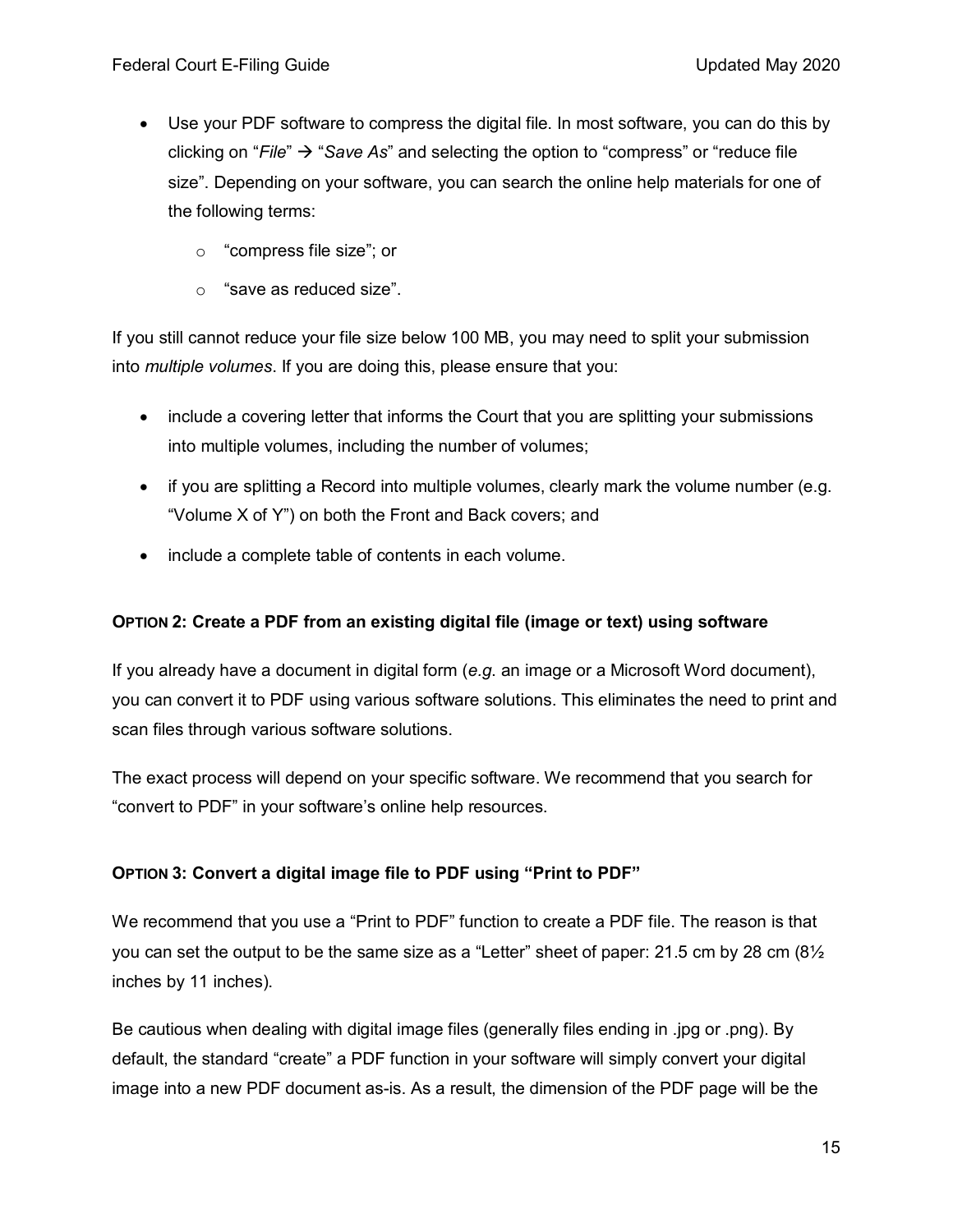same as the original image file. Therefore, you will need to use advanced page modification techniques to change the dimensions to match the size of a standard page in a Federal Court submission.

Instead, we recommend you use a **"Print to PDF"** function. This is a process where a virtual printer generates a digital PDF file, as opposed to a printed page from a physical printer. Most PDF software installs a virtual PDF printer add-in to your operating system. This means that when you use the standard "Print" tool in any program, you will be able to select an option to Print to PDF. Please consult the online help materials for your specific software for details.

Some versions of both Windows and Mac operating systems also include pre-installed "Print to PDF" options.

This means that most users will be able to generate a PDF from a digital image file by:

- 1. Opening the digital image file;
- 2. Launching the "Print" function from the program menu;
- 3. Selecting the relevant "print to PDF" from the drop-down list of printers;
- 4. Checking the printer settings to ensure that the output is Letter size; and
- 5. Selecting a location to save the file.

#### <span id="page-15-0"></span>**OPTION 4: Convert a Microsoft Word Document to PDF**

Whenever possible, you should always convert a Microsoft Word document directly into PDF format using Word itself, rather than printing and scanning. For more details on e-signatures, please see [section 2.1](#page-6-0) in this e-filing guide.

This method ensures that the resulting document is fully searchable and yields the highest quality and accuracy in text recognition.

Most versions of Microsoft Word include a built-in "Save as PDF" functionality. This means that you do not need any special software or plug-ins to create PDF versions of your typed documents.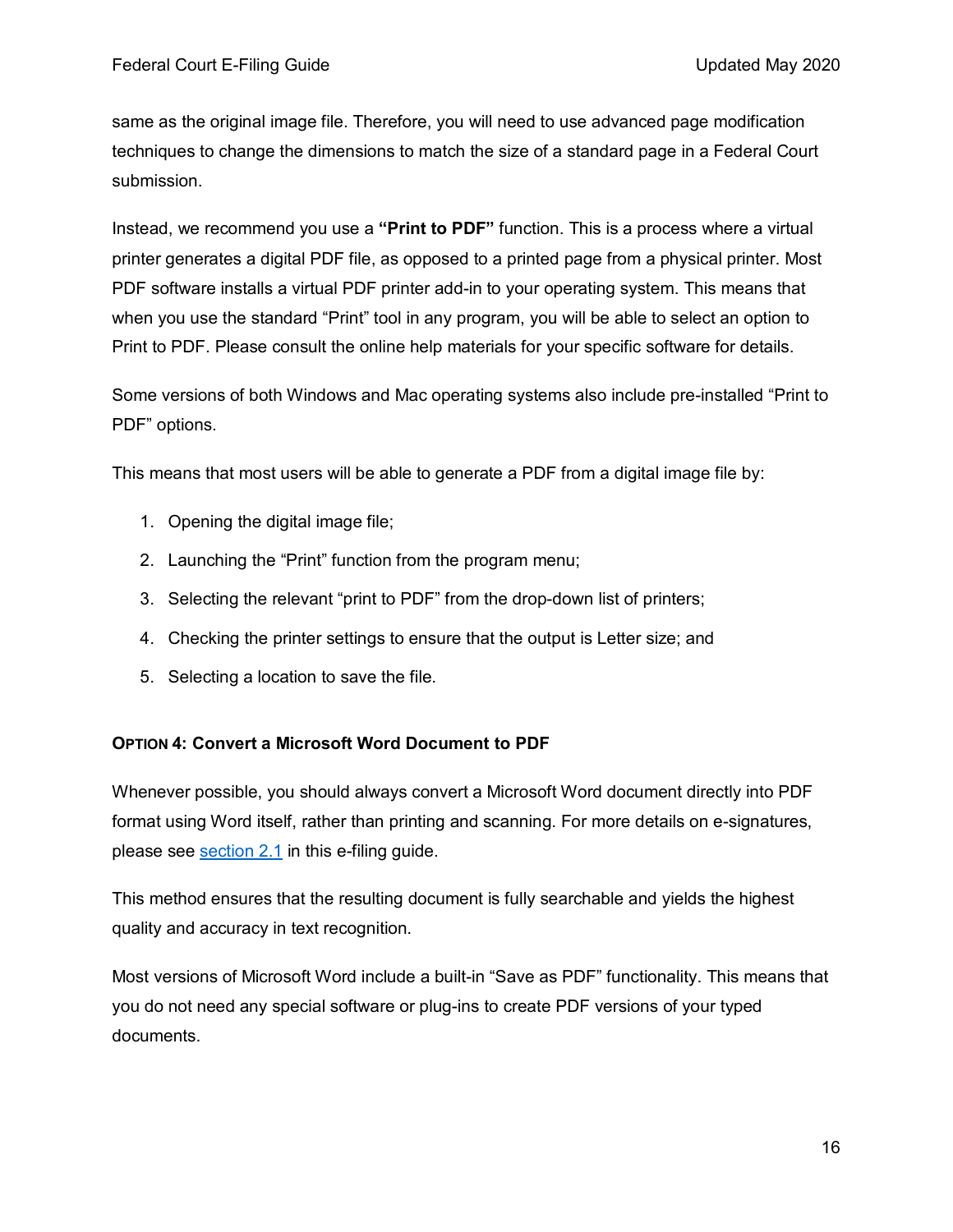To access this feature, select "File"  $\rightarrow$  "Save As...". Then, under the box where you can input your desired file name, a drop-down menu will appear where you can choose the file format. The default will be set to either ".doc" or ".docx". Open the drop-down menu and select ".pdf".

Software such as Adobe Acrobat Pro may include special plug-ins that add advanced features within Microsoft Word. Please consult the online help materials for your software for details.

You must *not* include any security features in your PDF documents that restrict the viewing, printing, or searching of your documents unless they are required under a confidentiality order.

### *3.2.1.2 Combining multiple PDFs into a single PDF*

Once you have converted your documents into PDF files, you should then **compile these documents into a single PDF file for submission**, as you would assemble a paper document.

Some submissions (*e.g*. Applicant's Records and Motion Records) must be divided into tabs when submitted on paper. When e-filing these types of documents, you should use **[bookmarks](#page-21-1)** to replace physical tabs.

There are various methods to compile multiple PDF files into a single PDF. You should consult the online help materials for your particular software for details. Here are links to the how-to guides for the software suites mentioned in this e-filing guide:

- [Adobe Acrobat Pro](https://helpx.adobe.com/ca/acrobat/how-to/combine-files-into-pdf.html)
- [Foxit Phantom PDF Standard](https://www.foxitsoftware.com/pdf-editor/merge-split-pdf/)
- [Nitro Productivity Suite](https://www.gonitro.com/user-guide/pro/article/combine-merge-files-to-pdf)
- [Kofax Power PDF](https://www.kofax.com/Products/power-pdf/power-pdf-how-to/batch-combine-pdf-files)
- [PDF-XChange Editor](https://www.tracker-software.com/knowledgebase/416-How-do-I-Combine-multiple-documents-into-a-single-PDF-using-the-PDF-XChange-Editor)

If you are preparing a document with multiple tabs, consider the following method:

- 1. For each tab, compile the contents into one PDF document;
- 2. Give each PDF document a descriptive name starting with "Tab 1…", "Tab 2…", *etc*.;
- 3. Compile these PDF documents into one single PDF document.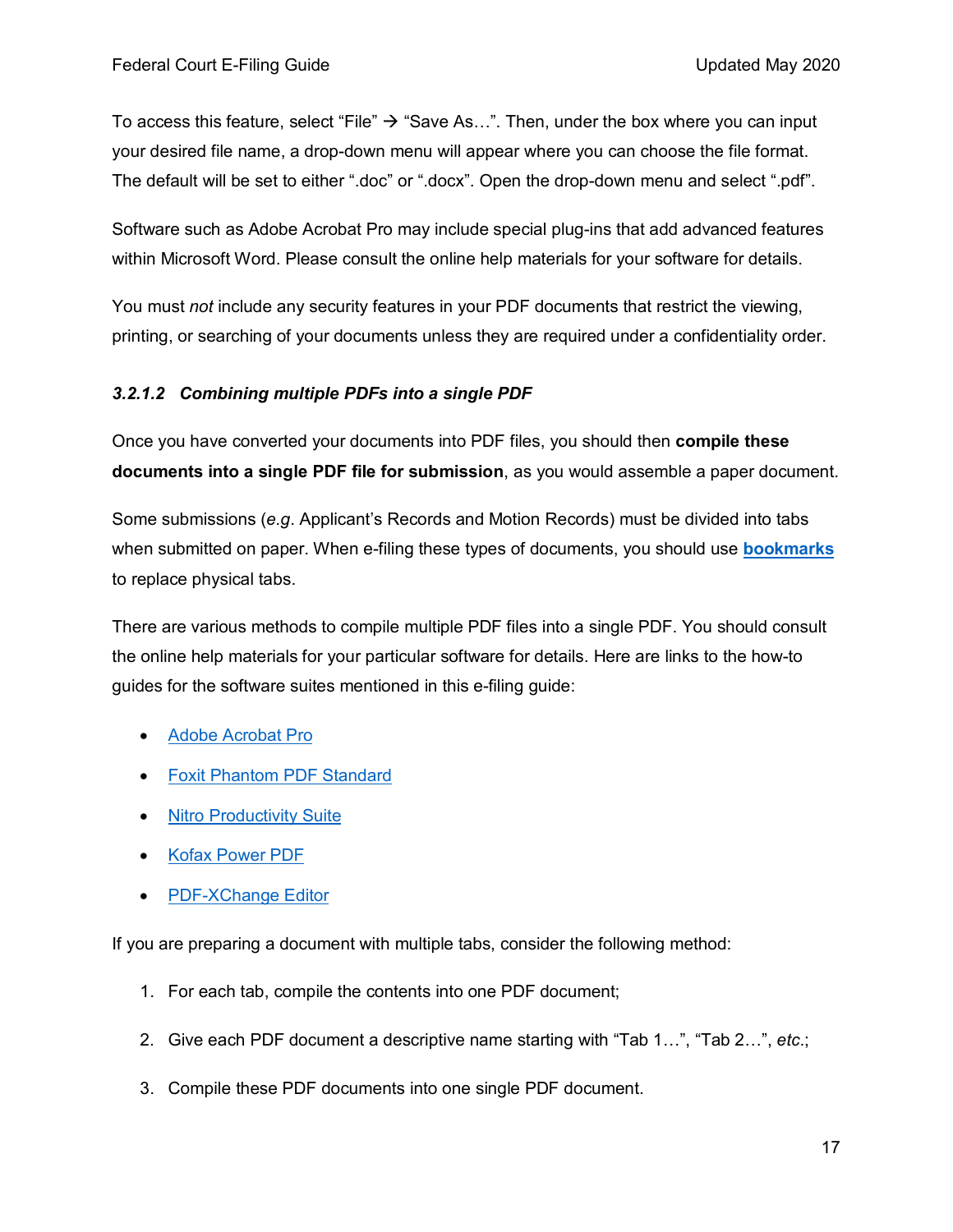The advantage of this method is that most software will automatically insert a bookmark at the beginning of each tab. If you have named each tab, the software will automatically name the bookmark according to the tab name. This will save you the time required to insert and name bookmarks manually.

### *3.2.1.3 Adding page numbers to your PDF document*

We recommend that you add page numbers to your PDF document using software rather than paginating documents by hand and then scanning them. The main advantage of digital pagination is that it is very easy to re-paginate if you have to add, remove, or modify the order of your documents. It usually takes a few clicks.

Each PDF software suite has its own unique method for adding page numbers to a document. You should consult the online help materials for your particular software for details.

In most software, you add page numbers using "Header" or "Footer" editing tools. Usually, you will find the page number options in the menu that allows you to modify the document's headers and footers. In Microsoft Word, for example, it is under the "insert" toolbar.

### <span id="page-17-0"></span>**3.2.2 Standard 2: Create a searchable PDF using Optical Character Recognition (OCR)**

Digital files submitted to the Federal Court must be searchable. This means that text can be selected with a cursor; and that users can search for keywords within the document using the "search" or "find" tools in their PDF software. To do this, you can convert your documents using technology called Optical Character Recognition [**OCR**].

There are two ways to use OCR to create searchable PDF documents:

- 1. Using OCR capabilities on your physical scanner; or
- 2. Using OCR capabilities in your PDF software.

Many scanners feature an internal OCR function to create a searchable PDF. However, the quality and reliability of the OCR scan will vary depending on the scanner's hardware and software limitations.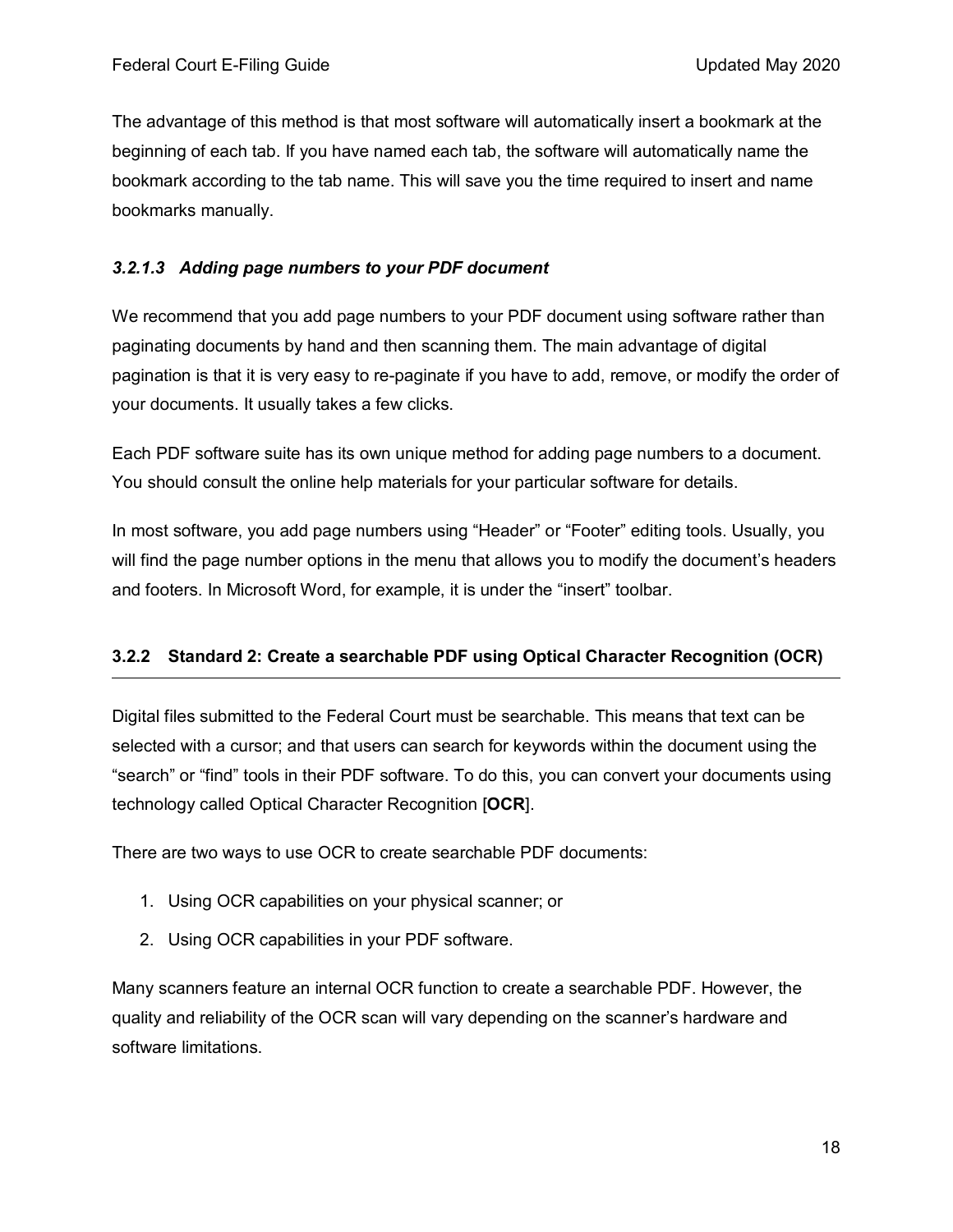For this reason, we recommend that you instead use a software program to make your PDF files searchable. The OCR features in leading PDF software generally produce more consistent results compared to the OCR functions in a physical scanner. You should take time to experiment to see what produces the best results using your technology configuration.

Also, please read the help materials provided with your particular model of scanner, hardware, and/or software for detailed instructions as needed.

For best results with OCR, you should use original documents. For instance, this means:

- Reducing the number of times a document is photocopied, because the text degrades with each photocopy, which interferes with the technology's ability to recognize text.
- Whenever possible, convert a typed document to PDF using the software with which you created that document. For instructions on how to do this using Microsoft Word, see the following methods in [section 3.2.1.1](#page-12-1) of this e-filing guide:
	- o OPTION 3: [Convert a digital image file to PDF using "Print to PDF";](#page-14-0)
	- o OPTION 4: [Convert a Microsoft Word Document to PDF.](#page-15-0)

You can test the quality of the OCR conversion by doing the following:

- Try using the search function to find a set of keywords in your document. Can you find these words? If you can, your OCR scan likely succeeded.
- Try selecting a portion of text, copying it, and pasting it into a blank document. If the pasted text is legible and accurate, your OCR scan succeeded.

There are various methods to perform an OCR scan in a PDF document. You should consult the online help materials for your particular software for details.

### <span id="page-18-0"></span>**3.2.3 Standard 3: Add bookmarks**

You must insert digital bookmarks in your PDF document wherever you would place a physical tab if filing on paper.

When creating bookmarks, try navigating through your document and ask yourself whether it would be helpful to have bookmarks to certain sections for quick reference.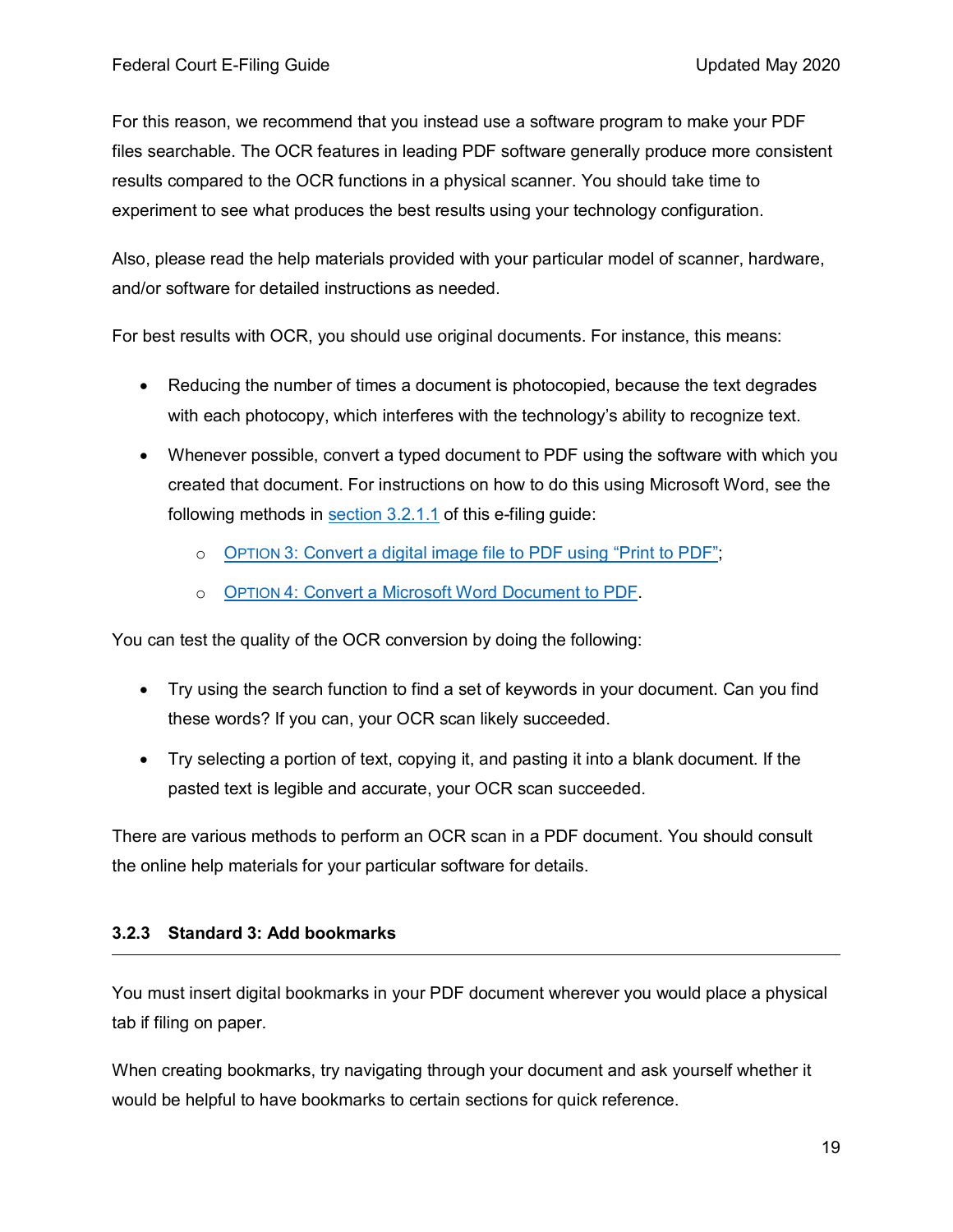In most PDF software, bookmarks are displayed as a clickable outline in a side-bar next to the page being displayed. This allows users to quickly navigate to other pages.

Each software has its own method for adding and modifying bookmarks. Consult the online help materials for your particular software for details. While bookmarks are not required, the Court encourages you to use additional digital bookmarks that may help the reader easily navigate to key sections of your e-filed documents.

Here are links to the how-to guides for the software suites mentioned in this e-filing guide:

- [Adobe Acrobat Pro](https://helpx.adobe.com/acrobat/using/page-thumbnails-bookmarks-pdfs.html)
- [Foxit Phantom PDF Standard](https://www.foxitsoftware.com/blog/add-bookmarks-to-make-your-pdf-easier-to-navigate/)
- [Nitro Productivity Suite](https://www.gonitro.com/user-guide/pro/article/view-bookmarks-in-a-pdf-file)
- [Kofax Power PDF](https://www.kofax.com/Products/power-pdf/power-pdf-how-to/create-tables-and-bookmarks-in-pdf)
- [PDF-XChange Editor](https://www.tracker-software.com/knowledgebase/485-How-do-I-Create-a-table-of-contents-with-the-Editor)

#### *3.2.3.1 Naming your bookmarks*

Where bookmarks are required (where you would be required to insert a tab in a paper submission), you should name the bookmarks as follows:

*Tab [number or letter] – [a brief descriptive title]*

For additional bookmarks, you should add brief, descriptive titles that will allow the reader to navigate your PDF document easily.

#### <span id="page-19-0"></span>*3.2.3.2 Automate bookmarks using software*

If you use the Styles function in Microsoft Word to manage your document's headings (located under the "Home" tab of the ribbon), you can automatically convert these headings into bookmarks in the PDF document.

There are two ways to automate bookmarks:

1. Some software plug-ins (*e.g.* Adobe Acrobat Pro) will automatically convert your document's headings into bookmarks in the resulting PDF.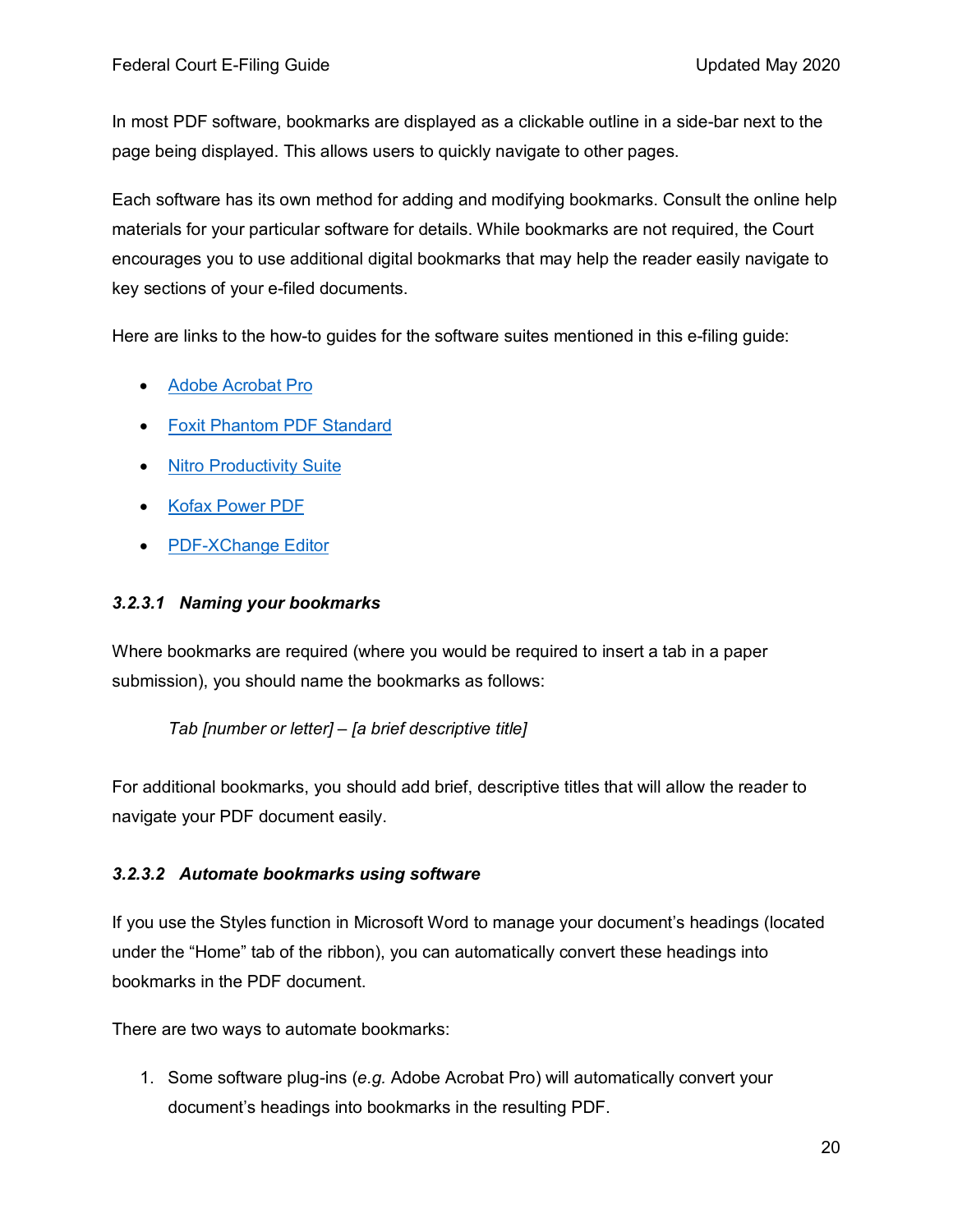Please refer to the help materials for your version of Microsoft Word or software for more details.

2. You can use the built-in "Save As Type (PDF)" option in Microsoft Word (Windows only) to generate bookmarks in the PDF file based on the document headings.

To access this feature in Microsoft Word (Windows only), proceed as follows:

- a. Select "File", followed by "Save As…".
- b. Choose where you would like to save your document.
- c. Once the panel appears prompting you to choose a file name, open the dropdown menu labelled "save as type". Select "PDF".
- d. Once you select "PDF", a button labelled "Options…" will appear below the dropdown menu. Click "Options…" to open the Options dialog box.
- e. Check the box next to "Create bookmarks using", and ensure that "Headings" is selected.
- f. Click "OK" to close the Options dialog box, and click "Save".

For more details, consult the online help materials for your version of Microsoft Word or word processor and your PDF software.

### <span id="page-20-0"></span>**3.3 BEST PRACTICES (RECOMMENDED)**

The following are some "best practices" that you are encouraged to follow. These are not requirements. Rather, they are suggestions to assist the Court in navigating and reading your documents.

### <span id="page-20-1"></span>**3.3.1 Bookmarks in written submissions/memoranda**

If you use Microsoft Word's "Styles" function to create your document's headings, you can choose to convert these headings automatically into bookmarks in the PDF file. There are two ways to do this: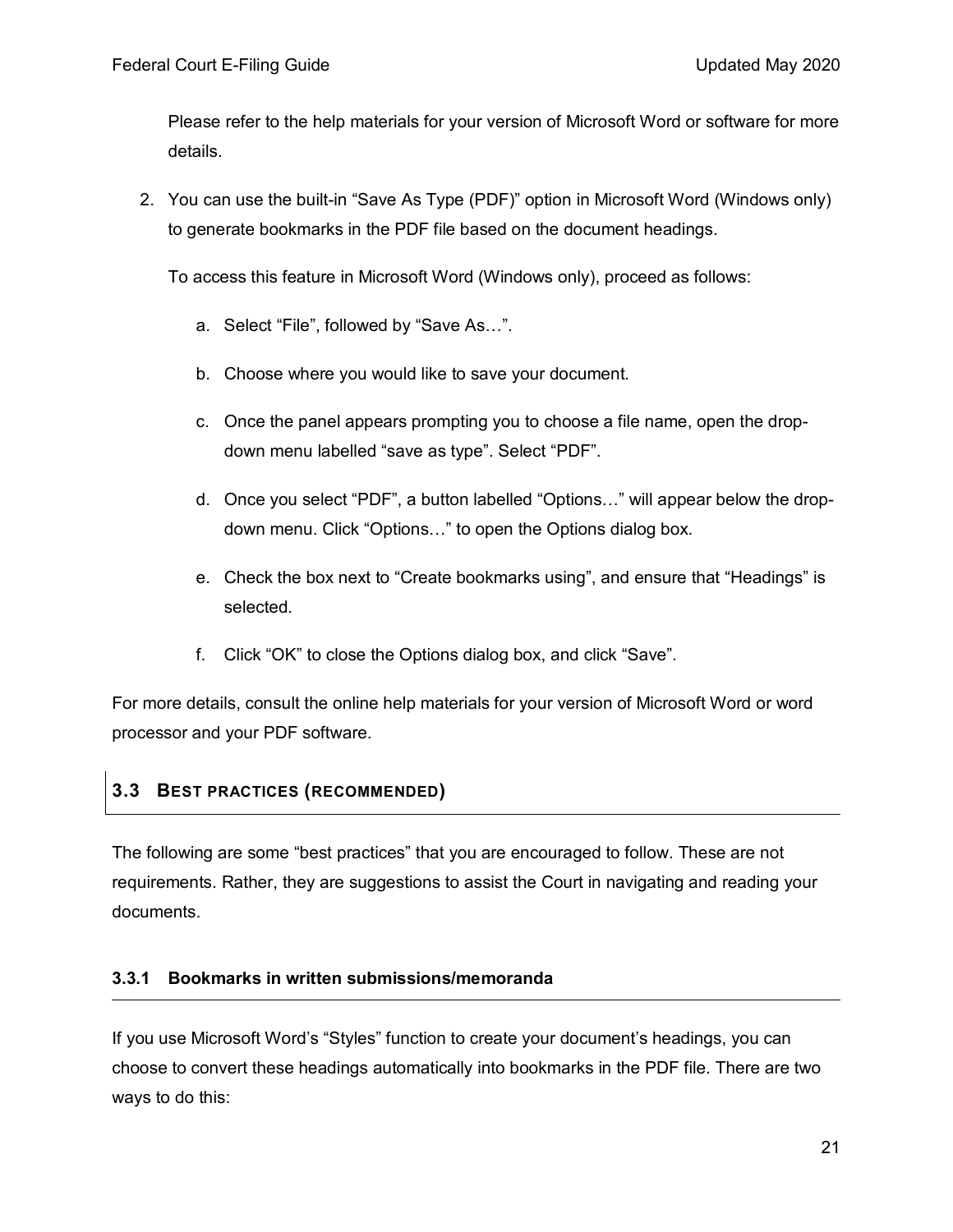- 1. Some software plug-ins (such as Adobe Acrobat Pro) will automatically convert your document headings into bookmarks in the resulting PDF file. Please see the online help materials for your version of Microsoft Word and your software suite for more details.
- 2. You can use the built-in "Save As" PDF option in Microsoft Word (Windows only) to generate bookmarks in the PDF file based on the document headings (see below).

[Section 3.2.3.2](#page-19-0) of this e-filing guide explains how to use software like Microsoft Word to create bookmarks automatically.

### <span id="page-21-0"></span>**3.3.2 Inserting hyperlinks (links)**

<span id="page-21-1"></span>A hyperlink (also simply called a "link") is text that, when clicked, will take your reader to:

- Another section within your document;
- Another file, if contained in a folder that the Court can access; or
- An online resource (*e.g.* a website or an email address).

You are also not required to use hyperlinks in your Federal Court submissions, but you are encouraged to do so wherever possible. Including hyperlinks will help readers, including parties and the Court, to navigate the document more effectively before, during, and after a hearing.

Each software has its own unique method for adding and modifying hyperlinks. You should consult the online help materials for your particular software for details. Here are links to the how-to guides for the software suites mentioned in this e-filing guide:

- [Adobe Acrobat Pro](https://helpx.adobe.com/acrobat/using/links-attachments-pdfs.html)
- [Foxit Phantom PDF Standard](https://www.foxitsoftware.com/blog/linking-to-pages-or-destinations-within-pdfs/)
- [Nitro Productivity Suite](https://www.gonitro.com/user-guide/pro/article/add-a-link-to-a-pdf-file)
- [Kofax Power PDF](https://www.nuance.com/products/help/NuancePDF/en_US/Link.htm)
- [PDF-XChange Editor](https://www.tracker-software.com/knowledgebase/169-How-do-I-add-links-to-documents)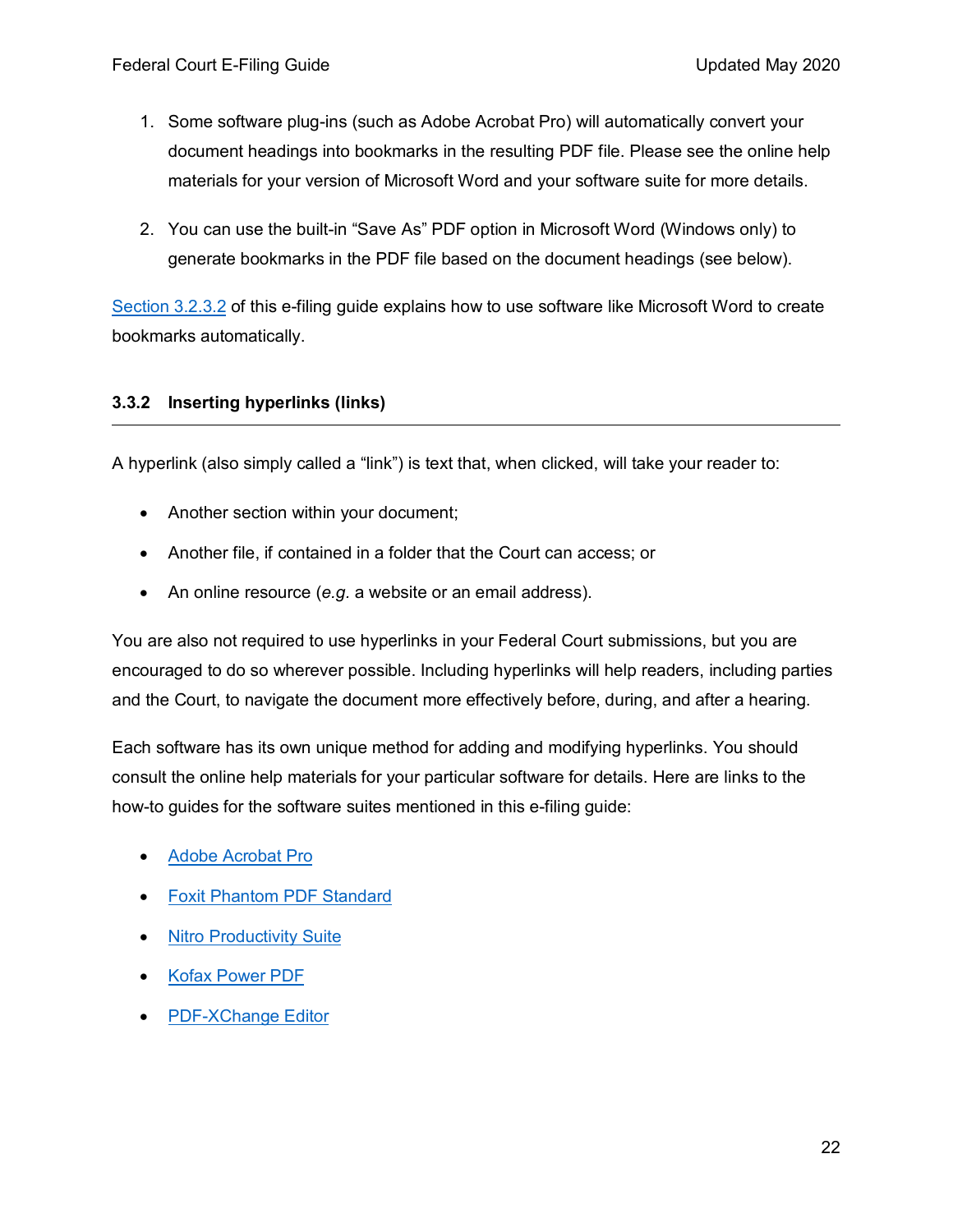### *3.3.2.1 Create internal hyperlinks within your PDF document*

When clicked, an internal hyperlink brings a reader to another location within your document.

Consider two common uses for internal hyperlinks:

- Including hyperlinks in a table of contents so that readers can jump to a specific section with one click.
- Including hyperlinks in a citation (*e.g.* a footnote or in-text reference) so that readers can navigate to the referenced document with one click.

### *3.3.2.2 Hyperlink to authorities cited in written submissions*

At this time, you are not required to include hyperlinks to online copies of the authorities cited within your Federal Court memoranda, but you are encouraged to do so. By linking to authorities, your document will be more usable for readers, including parties and the Court.

When creating hyperlinks to online versions of your cited authorities, please *only* use the following free public databases (available in both official languages):

- The Federal Court database of published [Federal Court decisions.](https://decisions.fct-cf.gc.ca/fc-cf/en/d/s/index.do)
- The [Federal Court of Appeal](https://decisions.fca-caf.gc.ca/fca-caf/en/d/s/index.do) database of published Federal Court of Appeal decisions.
- The Supreme Court of Canada database of published [Supreme Court decisions.](https://scc-csc.lexum.com/scc-csc/en/nav.do)
- The Canadian Legal Information Institute (CanLII) database of [Canadian court decisions.](https://www.canlii.org/en/)
- The Justice Laws Website for [Federal statutes and regulations.](https://laws.justice.gc.ca/eng/)
- <span id="page-22-0"></span>• The official provincial online publications for provincial statutes and regulations.

Do not include hyperlinks to paid databases (*e.g.* Westlaw, LexisNexis, CAIJ).

If you are including hyperlinks, you must still follow proper legal citation formatting*,* including the formal legal citation that will allow parties and the Court to reference the case in any database (print or online) they choose. The hyperlink should supplement the proper legal citation.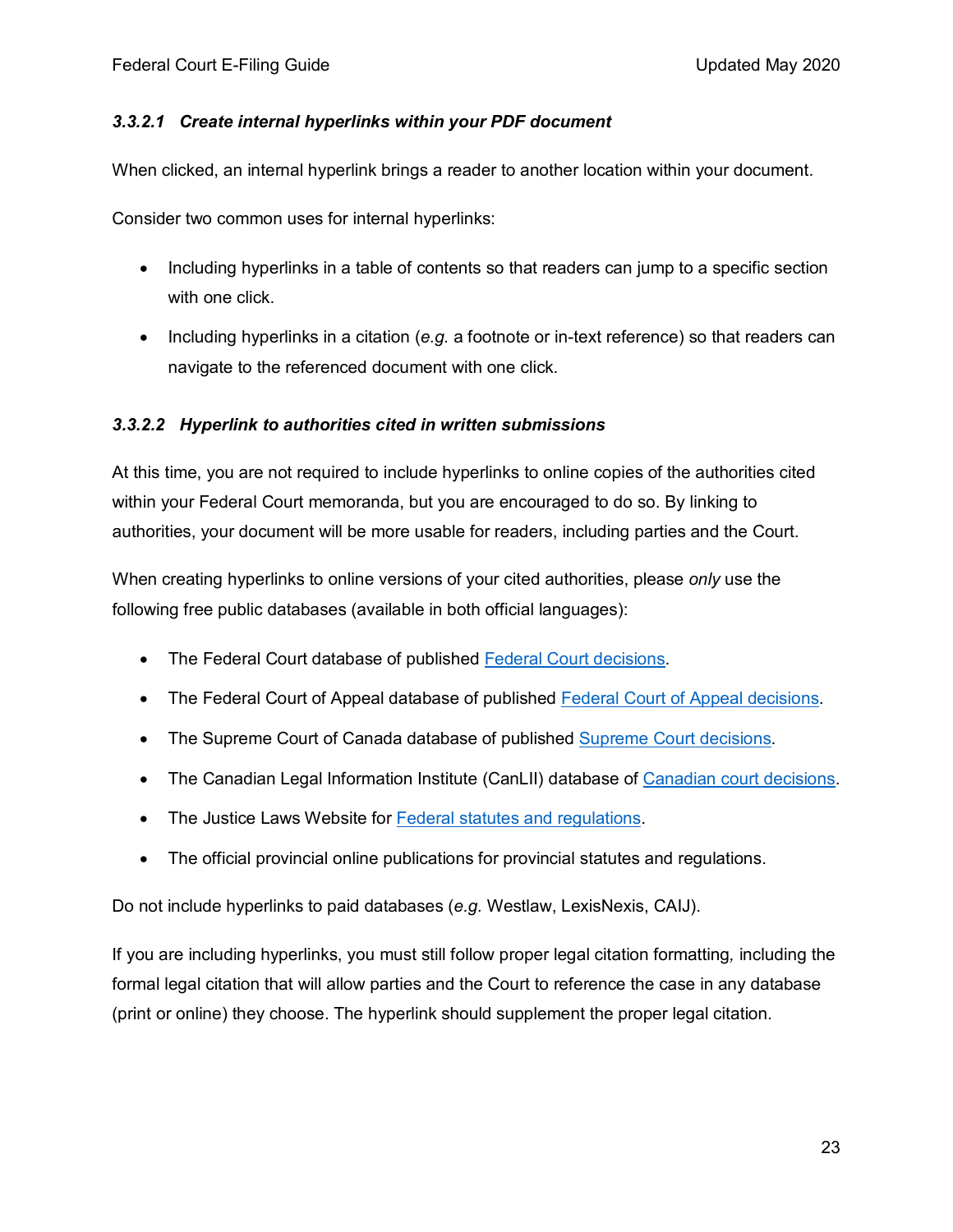### <span id="page-23-0"></span>**4 E-SERVICE AND PROOF OF SERVICE**

For most documents under the *Rules*, you must provide a copy to **serve** the other party of your document *before* filing it with the Court. The requirement to serve applies to e-filing.

The party seeking to serve a document always has the responsibility to ensure a document is served according to the *Rules*. You are encouraged to consult the rules on service, including [Rules 127 to 148.](https://laws-lois.justice.gc.ca/eng/regulations/sor-98-106/page-11.html#h-1013648)

When filing in Federal Court, *you must provide [proof](#page-27-2)* that you have served the other party.

The *Rules* allow you to serve another party by e-service. [Rule 139\(1\)\(e\)](https://laws-lois.justice.gc.ca/eng/regulations/sor-98-106/page-12.html#h-1013734) allows all documents not requiring personal service to be transmitted "to the electronic address set out by the party in Form 141A".

Before you can e-serve a document, the other party *must* have given you their consent by way of [Form 141A](https://www.fct-cf.gc.ca/content/assets/forms/base/en/form_141A_E.pdf) ("Notice of consent to electronic service"). **Do not try to e-serve a party without their consent.**

The e-filing portal requires **[proof of service](#page-27-0)** by any acceptable method of service set out in the *Rules*. You may opt to use e-service on consent, but this is not a requirement to use the e-filing portal.

### **E-service during the COVID-19 Suspension Period**

During the Court's [COVID-19 Suspension Period,](https://www.fct-cf.gc.ca/Content/assets/pdf/base/Covid-19-Updated-Practice-Direction-Order-2-April-29-2020-FINAL-E.pdf) a party is deemed to have consented to e-service if that party included their e-mail address on a document already filed in Court. This deemed consent is valid **for the duration of the Suspension Period**.

If there is an issue with a party receiving notice of a document served electronically, they can ask the Court to set aside the consequences of default or grant an extension of time or an adjournment [\(Rule](https://laws-lois.justice.gc.ca/eng/regulations/sor-98-106/page-12.html#h-1013786) 148). This exception also applies **during the Suspension Period only**.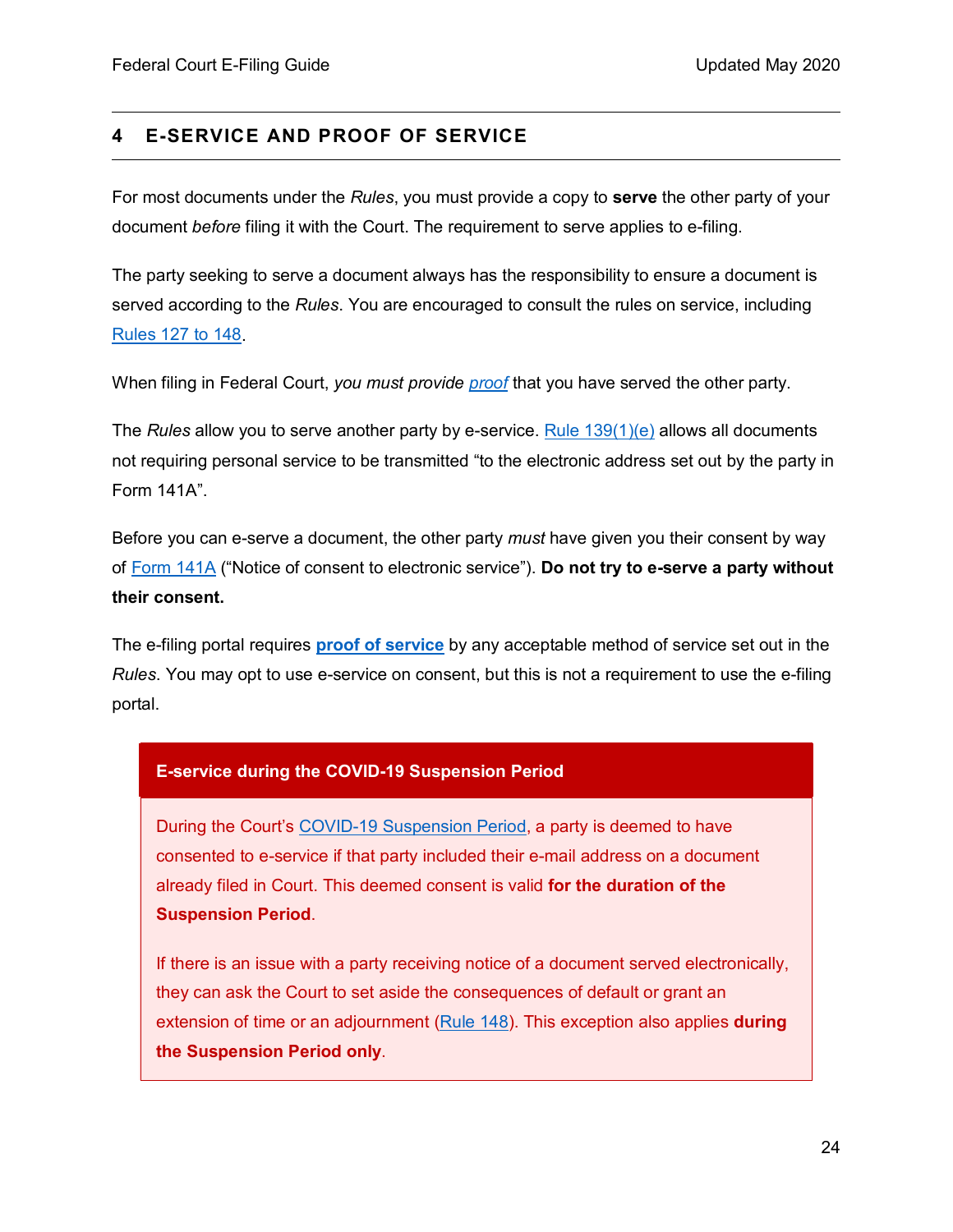### <span id="page-24-0"></span>**4.1 PERSONAL SERVICE**

Where the *Rules* require that a document be served by "personal service", these requirements apply to e-filing that document.

### <span id="page-24-1"></span>**4.2 NON-ELECTRONIC SERVICE AND E-FILING**

It may not always be possible to obtain the other party's consent to receive e-service of a document before e-filing.

In cases where consent cannot be obtained for e-service, you remain obligated to serve the document offline, using one of the other methods allowed by the *Rules*. You can then provide **[proof of service](#page-27-2)** when you e-file the document.

Please see below for a more detailed discussion of how to prove service when e-filing.

### <span id="page-24-2"></span>**4.3 ELECTRONIC SERVICE (E-SERVICE)**

If you are willing to receive e-service, you are encouraged to file a [consent to e-service](#page-24-3) as soon as possible.

If you wish to e-serve other parties, you should communicate with them and request their consent to e-service as soon as possible. If you wait too long and allow the deadline to approach, you may leave the other party (or parties) with insufficient time to respond.

### <span id="page-24-3"></span>**4.3.1 Consent to e-service and withdrawal of consent**

You cannot e-serve documents on another party without that party's consent to e-service. Conversely, other parties cannot e-serve you without your consent. If a party has provided consent to e-service, that consent is limited to that particular proceeding only. As such, for any new proceedings involving the same party, you must request new consent every time.

To consent to e-service, a party must serve and file [Form 141A](https://www.fct-cf.gc.ca/content/assets/forms/base/en/form_141A_E.pdf) ("Notice of consent to electronic service"). The electronic address(es) that a party provides in this form become an acceptable method with which the other party (or parties) can e-serve documents that need not be served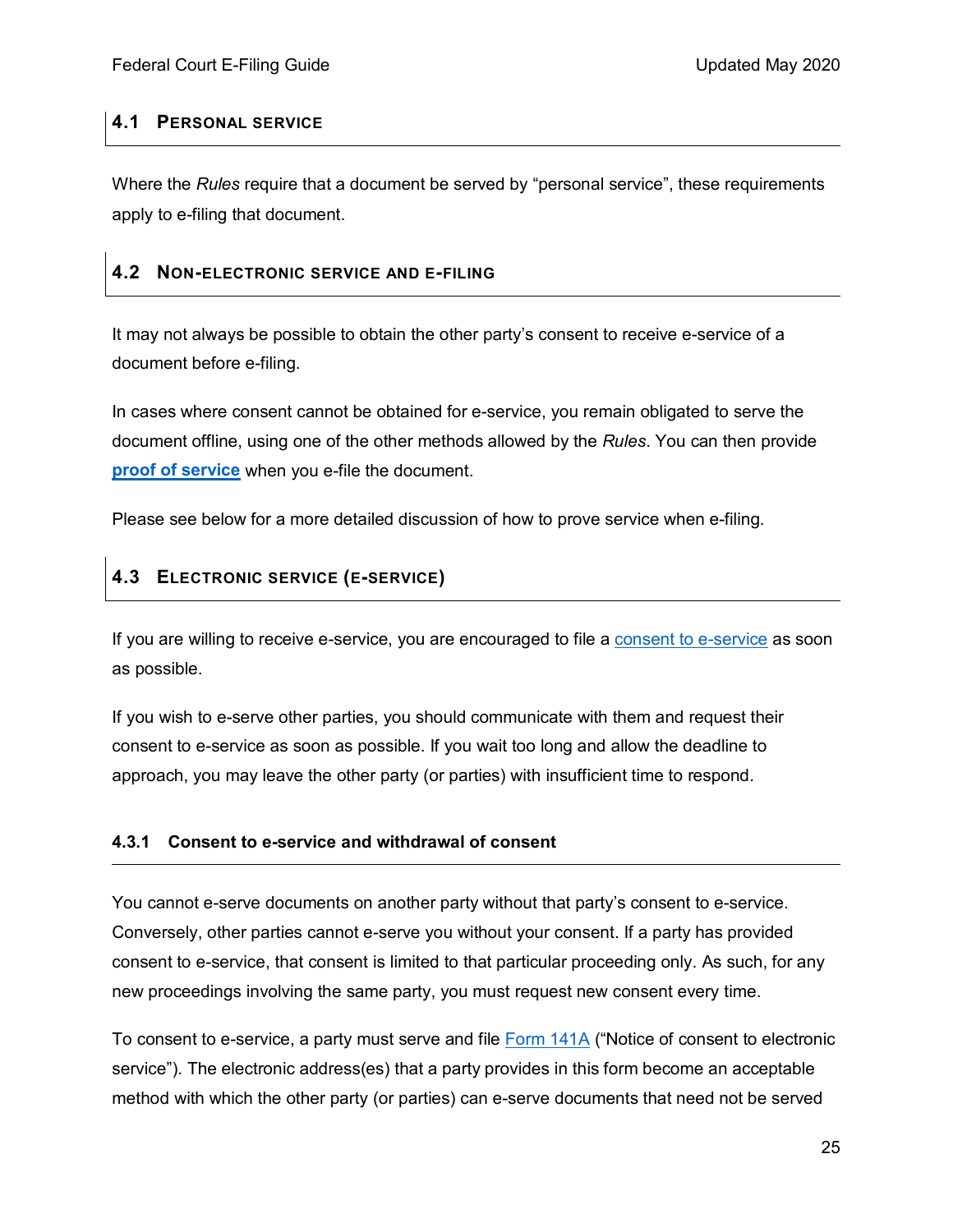by personal service. To change the method and electronic address(es) for receiving e-service, a party must serve and file a new Form 141A.

For more details on what an "electronic address" is, see [section 4.3.3](#page-26-0) of this e-filing guide.

The Court offers a [template](https://www.fct-cf.gc.ca/content/assets/forms/base/form_141A_E.rtf) to help you prepare your own Form 141A.

Form 141A must be **served** on the other parties and then **filed** with the Court **within ten (10) days of service**.

Any party can withdraw their consent to e-service **at any time** by serving and filing [Form 141B.](https://laws-lois.justice.gc.ca/eng/regulations/SOR-98-106/page-65.html)

An electronic address in a served and filed Form 141A is considered valid unless and until the Court and all parties are notified of its amendment or cancellation through a new Form 141A or Form 141B. Formal notice of change of counsel constitutes withdrawal of consent until a new Form 141A is provided.

The Court offers a [template](https://www.fct-cf.gc.ca/content/assets/forms/base/form_141B_E.rtf) to help you prepare your own Form 141B.

**IMPORTANT NOTE:** Unless the Court directs otherwise, there is no such thing as "implied consent" to e-service. Even if another party has provided their e-mail address in their letterhead or in correspondence, this does not mean that that party consents to e-service. A party can only consent using Form 141A.

#### <span id="page-25-0"></span>**4.3.2 Date and timing of e-service**

[Rule 141](https://laws-lois.justice.gc.ca/eng/regulations/sor-98-106/page-12.html#s-141) provides that consent to e-service becomes effective **on the day** on which the notice is served (Rules 141(1) and (2)).

As noted above in [section 4.3.1,](#page-24-3) a party who consented to e-service can withdraw that consent when they serve a notice of withdrawal of consent in Form 141B. The withdrawal of consent is also effective on the day on which the notice is served (Rules 141(3) and (4)). You cannot eserve a party after they withdraw their consent.

[Rule 142](https://laws-lois.justice.gc.ca/eng/regulations/sor-98-106/page-12.html#h-1013786) also applies to e-service. This Rule allows service to be effected "at any time". However, if you e-serve another party **on a holiday** or **after 5 pm** at the recipient's local time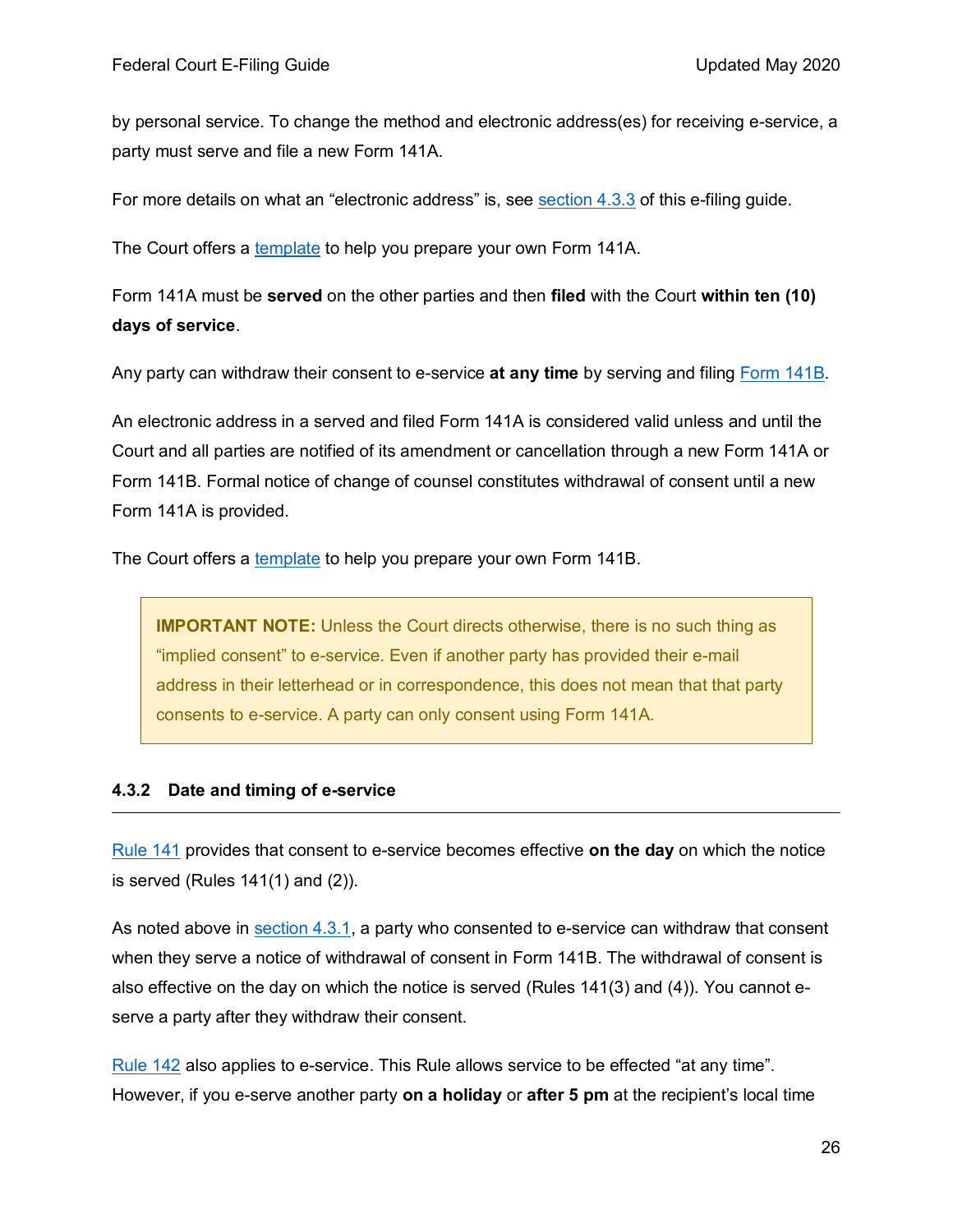(based on the civic address set out in the address for service, pursuant to [Rule 2\)](https://laws-lois.justice.gc.ca/eng/regulations/sor-98-106/page-1.html#h-1012672), Rule  $143(1)$ provides that the document is **deemed served the next business day that is not a holiday**. However, Rule 143(1) does not apply when serving an [originating document.](https://laws-lois.justice.gc.ca/eng/regulations/sor-98-106/page-6.html#h-1013174)

For the purposes of the *Rules,* "holiday" means a Saturday, Sunday or any other day defined as a holiday in [subsection 35\(1\)](https://laws-lois.justice.gc.ca/eng/acts/I-21/page-4.html#s-35) of the *Interpretation Act*.

#### <span id="page-26-0"></span>**4.3.3 What is an "electronic address"?**

The *Rules* do not limit the type of "electronic address" that can be used. This term includes an e-mail address. However, given known issues with e-mail transmission of PDF documents, like size limits and failures to send, you should also consider other means of effecting e-service. All e-mail providers have size limits.

Accordingly, e-service can be supplemented by means of other "electronic addresses", including but not limited to:

- Third-party secure document exchange platforms; and
- Secure cloud-based services (*e.g.* Dropbox, One Drive) that allow users to share online documents via links.

Please note that each opposing party may have different security restrictions and capabilities related to receiving electronic documents. Parties are encouraged to discuss the issue of electronic document exchange as early as possible in the proceeding to find a mutually acceptable solution.

When you are seeking to e-serve a document, it is your responsibility to determine the size of your email attachments and ensure their proper transmission to the other party in accordance with the *Rules*.

### <span id="page-26-1"></span>**4.3.4 Confirming receipt of e-service**

Some e-mail providers do not immediately inform the sender of an e-mail's rejection or failure to be received via a notification e-mail. This also means that a party attempting to send you an attachment that is too large may not be informed that their message has been rejected.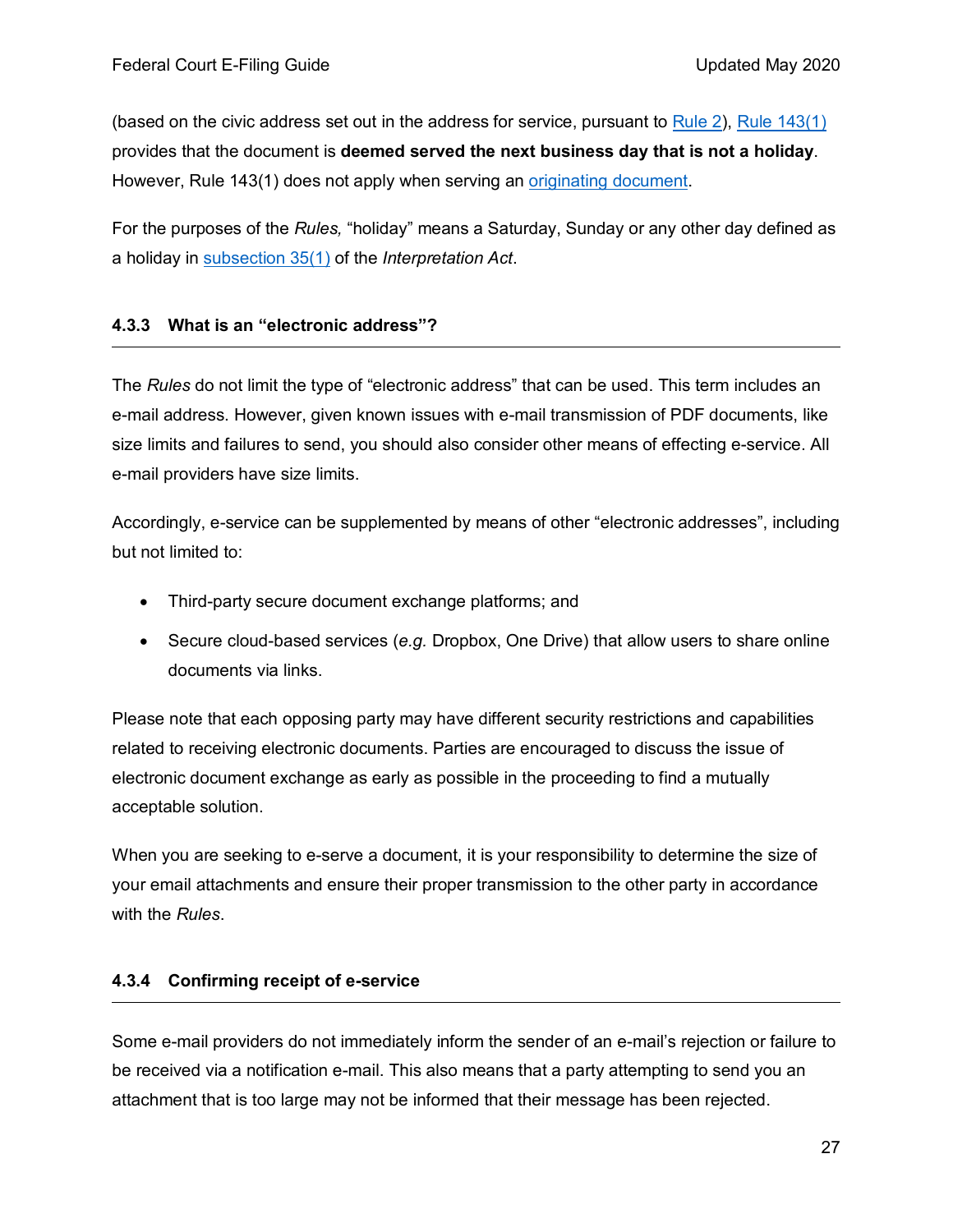<span id="page-27-2"></span>When e-serving (or receiving e-service) via e-mail, the serving party should communicate with the other party by a secondary means (such as telephone) to advise of e-service; the receiving party should similarly communicate to confirm receipt.

### <span id="page-27-0"></span>**4.4 PROOF OF SERVICE**

When you upload your documents to the e-filing portal, you will be required to upload a document containing **proof of service.**

[Rule](https://laws-lois.justice.gc.ca/eng/regulations/SOR-98-106/page-13.html#s-146) 146 applies to e-filing. It explains that service of a document is proven by:

- (a) an **affidavit of service** in [Form 146A](https://laws-lois.justice.gc.ca/eng/regulations/sor-98-106/page-66.html#h-193) or, if the service is effected in the Province of Quebec, a certificate of service of a sheriff, bailiff or other authorized person in accordance with the *Code of Civil Procedure* of that Province;
- (b) if the document is not an originating document, a **solicitor's certificate of service** in [Form 146B;](https://laws-lois.justice.gc.ca/eng/regulations/sor-98-106/page-67.html)
- (c) if the service is effected by leaving a copy of the document at a solicitor's office, by an **acknowledgement of service** that is signed and dated by the solicitor or another person on behalf of the solicitor; or
- (d) if the service is accepted by a party's lawyer [\(Rule 134\)](https://laws-lois.justice.gc.ca/eng/regulations/SOR-98-106/page-12.html#s-134), an **acceptance of service** that is signed and dated by that lawyer.

### <span id="page-27-1"></span>**4.4.1 Proof of non-electronic service**

If you served the other party by [non-electronic means,](#page-24-1) you will simply **scan and upload** the same paper document you would otherwise physically file with the Court. This includes:

• A scan of a signed affidavit of service or a signed solicitor's certificate of service.

You can file a digital version of these documents with typed signatures so long as you retain the original signed document until the end of your proceeding and at least 30 days after the expiry of all appeal periods. You must keep the original paper document.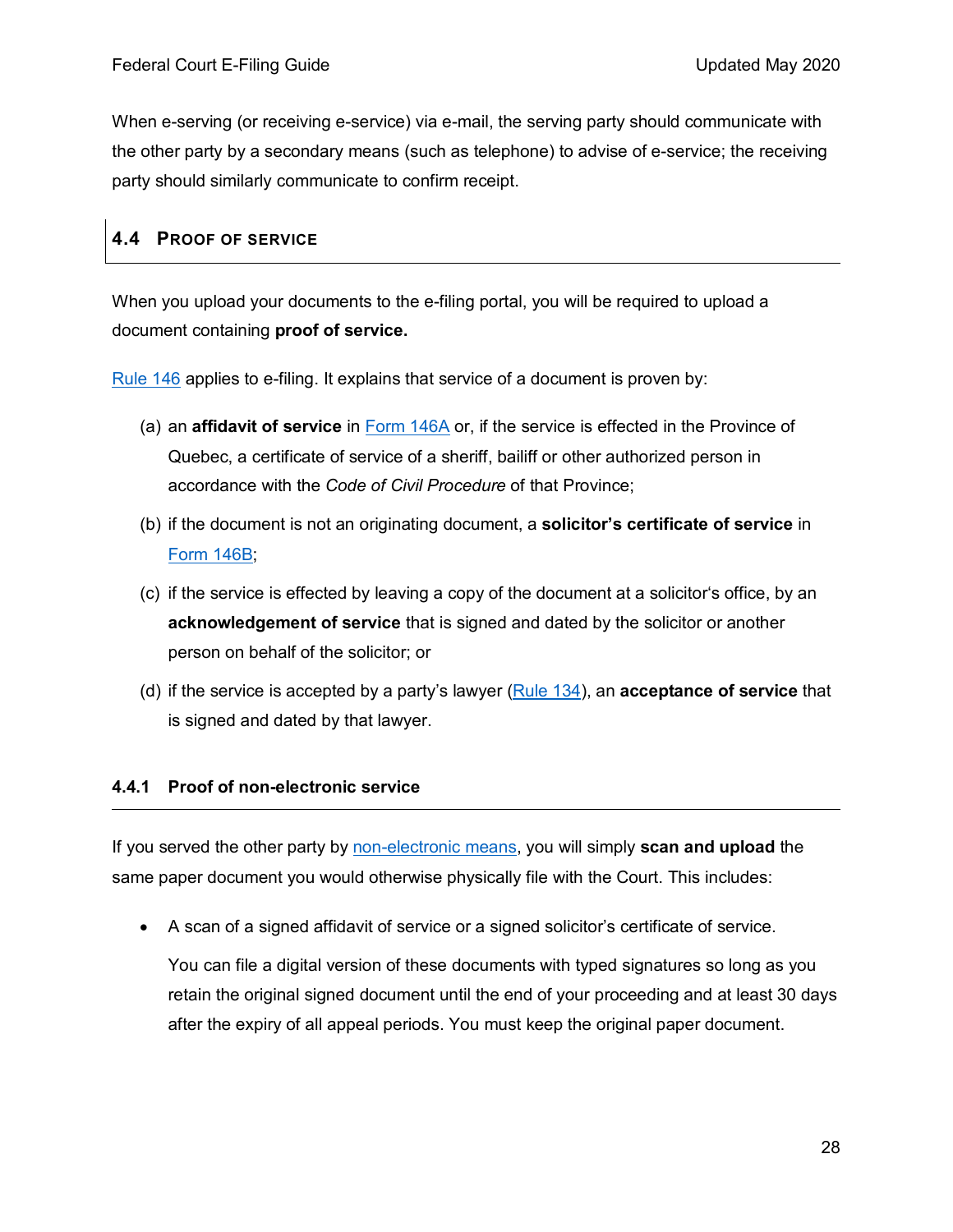• A scan of the **acknowledgement of service** or **acceptance of service** signed by the other party's solicitor or another person on their behalf (*e.g*. the page stamped and signed by the office of the Department of Justice).

#### <span id="page-28-0"></span>**4.4.2 Proof of e-service**

If you e-served served the other party, you should prepare either:

- An Affidavit of Service in [Form 146A](https://laws-lois.justice.gc.ca/eng/regulations/sor-98-106/page-66.html#h-193) (template available [online\)](https://www.fct-cf.gc.ca/content/assets/forms/base/form_146A_E.rtf); or
- A Solicitor's Certificate of Service in [Form 146B](https://laws-lois.justice.gc.ca/eng/regulations/sor-98-106/page-67.html) (template available [online\)](https://www.fct-cf.gc.ca/content/assets/forms/base/form_146B_E.rtf).

Your Affidavit of Service or Solicitor's Certificate must include all of the following information:

- Confirmation that service was effected electronically;
- The "electronic address" to which you sent the document; and
- The manner in which you validated electronic service (see below) with proof attached.

#### <span id="page-28-1"></span>**4.4.3 Confirming e-service**

When you file proof of e-service with the Court, you should also include proof that you confirmed that e-service. Such proof includes:

- E-mail delivery or read receipt (*i.e*. similar to the fax confirmation receipt included when proving service by fax);
- Confirmation from a process server or company offering litigation support services that the document was delivered successfully;
- Confirmation that the other party accessed a document via a hyperlink;
- Verbal confirmation by the recipient party, counsel, or paralegal (you should note the date and time of the phone call, and the name of the person with which you spoke); or
- Any other means of confirming the other party received and accessed the document.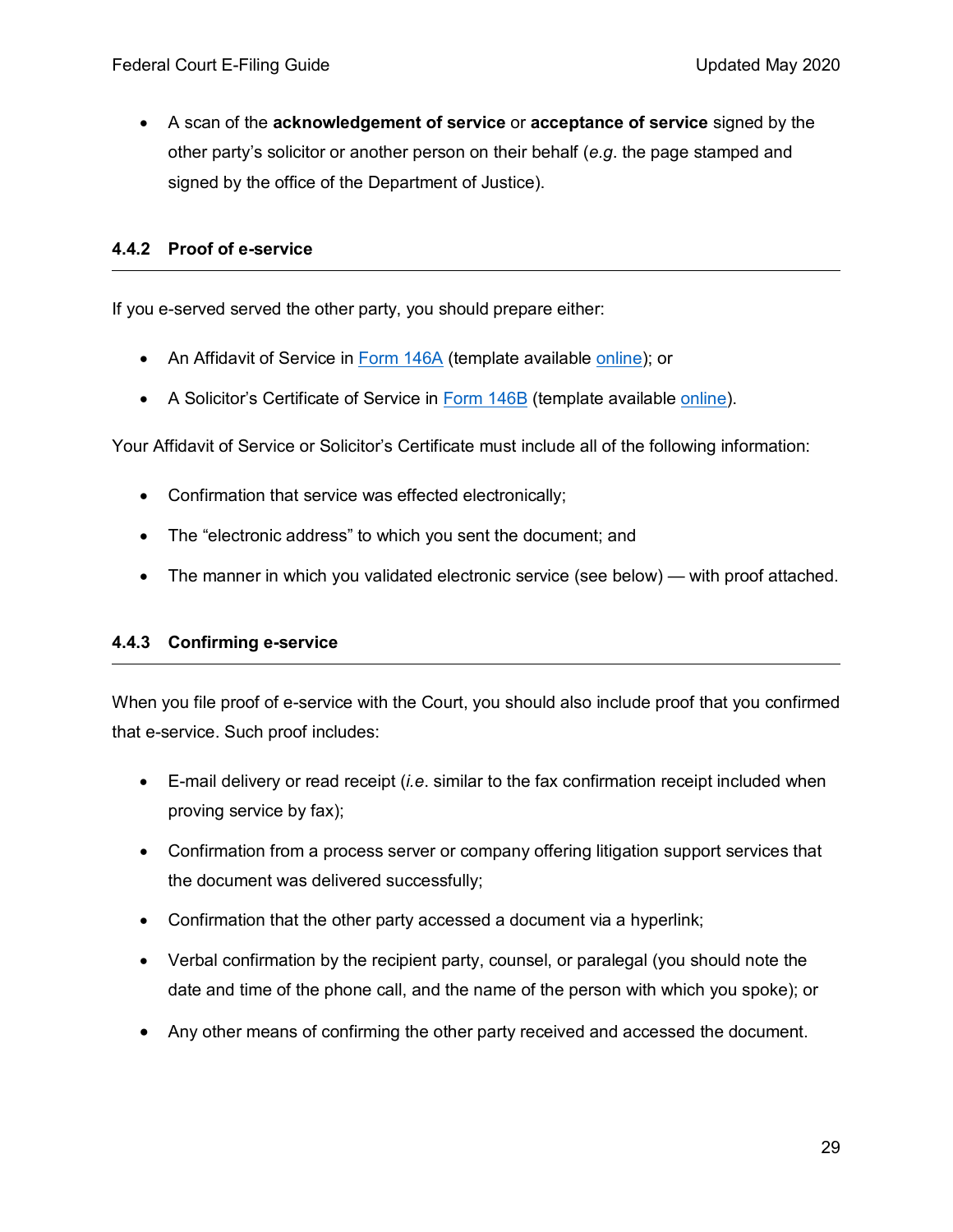### <span id="page-29-0"></span>**5 THE E-FILING PROCESS**

As noted in the overview, the [e-filing portal](https://www.fct-cf.gc.ca/en/pages/online-access/e-filing) allows parties to file documents online, rather than filing physical documents at a Registry Office. The *Rules* apply to e-filing as they would if you were filing by paper.

You should always follow the *[Rules](https://laws-lois.justice.gc.ca/eng/regulations/sor-98-106/index.html)* and the *[IMM Rules](https://laws-lois.justice.gc.ca/eng/regulations/sor-93-22/index.html)* when e-filing — unless the Court has issued specific directions otherwise. Most of these rules are **format neutral** — meaning they apply equally to all methods of submission and document format. The Court encourages parties to consider this format neutrality to help guide them on how to proceed electronically to ensure their materials comply with the *Rules*.

The e-filing portal will not accept any file that exceeds 100 megabytes (MB), and the combined size of all the documents added to a submission must not exceed 100 MB. For tips on managing the file size of your documents, see ["File size" in Section 3.2.1.1](#page-13-0) of this e-filing guide.

#### **E-filing during the COVID-19 Suspension Period**

For full details about the COVID-19 Suspension Period and the resulting procedural changes, consult the [Updated Practice Direction and Order \(COVID-19\) dated April](https://www.fct-cf.gc.ca/content/assets/pdf/base/FINAL%20-%20EN%20Covid-19%20Amended%20Practice%20Direction%20Order.pdf)  [4, 2020](https://www.fct-cf.gc.ca/content/assets/pdf/base/FINAL%20-%20EN%20Covid-19%20Amended%20Practice%20Direction%20Order.pdf) and the Practice Direction [and Order \(COVID-19\): Update #2 \(April 29,](https://www.fct-cf.gc.ca/Content/assets/pdf/base/Covid-19-Updated-Practice-Direction-Order-2-April-29-2020-FINAL-E.pdf)  [2020\).](https://www.fct-cf.gc.ca/Content/assets/pdf/base/Covid-19-Updated-Practice-Direction-Order-2-April-29-2020-FINAL-E.pdf)

During the Suspension Period, parties should use the Court's e-filing portal to file all documents that do not contain confidential information. On an exceptional basis, where parties cannot access the e-filing portal and **the filing of documents is urgent**, parties may file by e-mail (maximum 25 MB) at the following address: FC Reception CF@cas-satj.gc.ca.

Please visit the **[Federal Court website](https://www.fct-cf.gc.ca/)** for the latest details.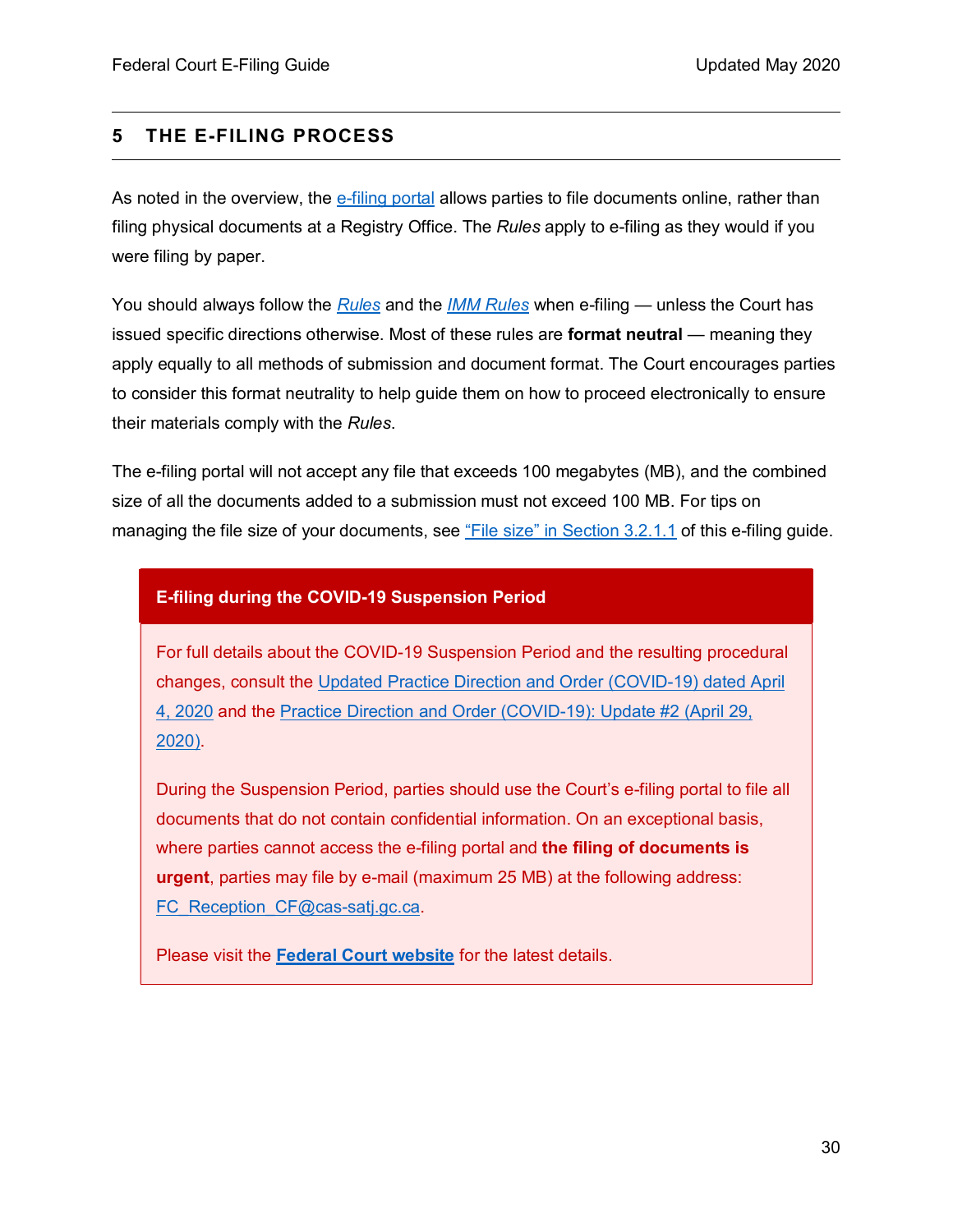### <span id="page-30-0"></span>**5.1 GETTING STARTED WITH USING THE E-FILING PORTAL**

Uploading your documents to the e-filing portal is simple and only requires a few easy steps. Each page contains easy-to-follow instructions. Each page also has a "Help" button that will take you to additional tips and instructions.

To launch the e-filing portal, you can visit [efiling.fct-cf.gc.ca](https://efiling.fct-cf.gc.ca/) or, from the Federal Court website [\(fct-cf.gc.ca\)](https://www.fct-cf.gc.ca/), select "Online Access" in the top menu bar, then select "E-Filing".

The e-filing portal offers two functions:

- 1. You can e-file documents that, if correctly [served](#page-22-0) and prepared according to the *Rules*, will [initiate a new proceeding.](https://efiling.fct-cf.gc.ca/efiling/flngstp1?8)
- 2. You can e-file documents that, if correctly served and prepared according to the *Rules*, relate to a proceeding [that was already initiated](https://efiling.fct-cf.gc.ca/efiling/xcrtcsnm?9) and is ongoing at the Federal Court.

### <span id="page-30-1"></span>**5.2 E-FILING AN ORIGINATING DOCUMENT**

An "originating document" is a document you file with the Court to initiate your proceeding (see [Rules 62 to 63\)](https://laws-lois.justice.gc.ca/eng/regulations/sor-98-106/page-6.html#h-1013174).

You can file an originating document electronically. Here are the procedures you must follow.

### <span id="page-30-2"></span>**5.2.1 Originating documents where personal service is required**

The *Rules* require that some originating documents be served by personal service on the other party (or parties). See [Rule 127](https://laws-lois.justice.gc.ca/eng/regulations/sor-98-106/page-11.html#h-1013648) for details on the service of originating documents.

#### *5.2.1.1 E-filing the originating document: parties other than the Crown*

To initiate a proceeding against a party that is **not** the Crown (*e.g.* a private individual or corporation), proceed as follows:

1. Submit the originating document via the e-filing portal.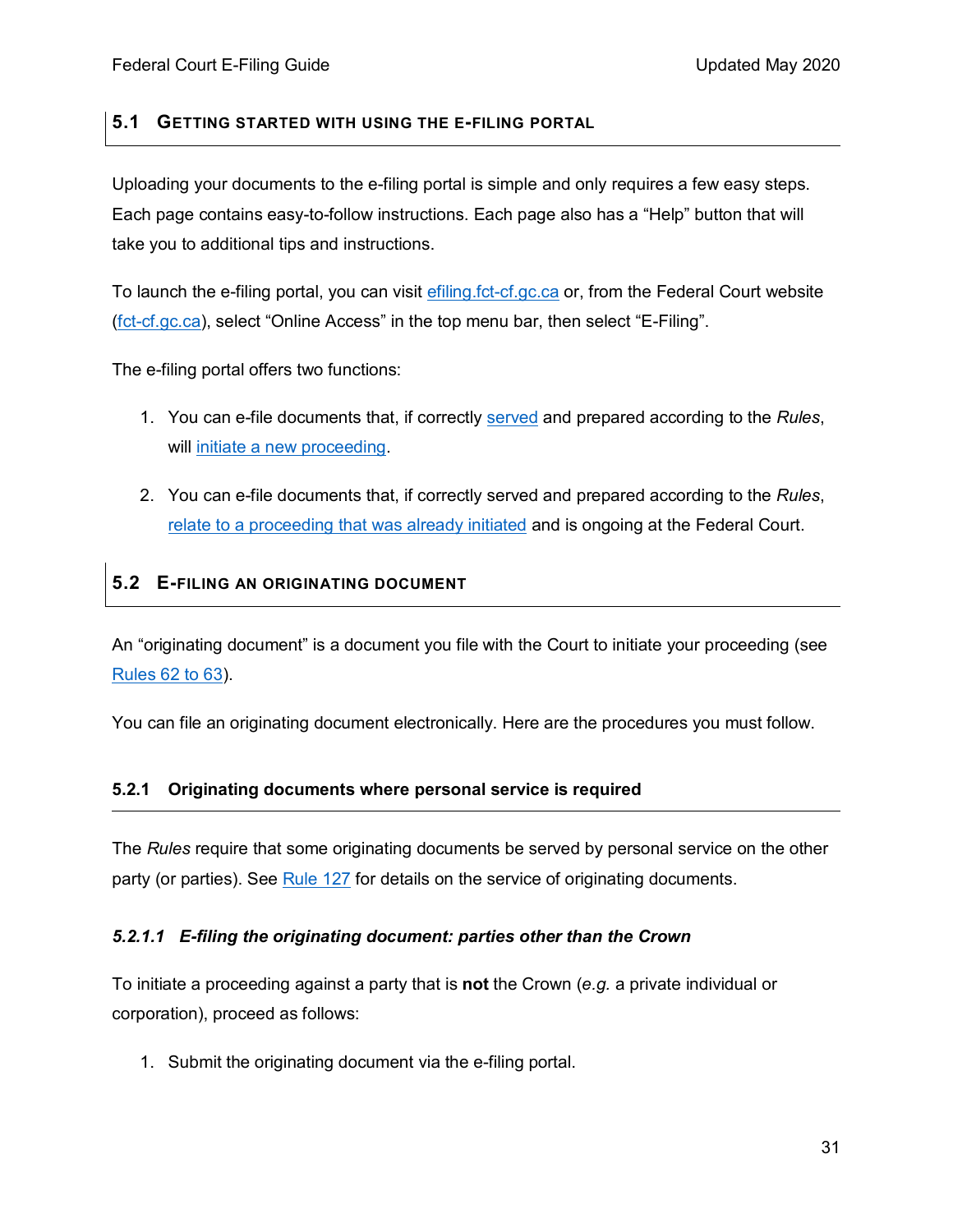- 2. Contact the Registry to pay the applicable fee.
- 3. Provide the Registry with sufficient paper copies as required by the *Rules*. The Registry will apply the seal of the Court and tell you when you can pick up your copies.
- 4. Pick up the copies of your originating document and serve the other party or parties in accordance with the *Rules*.

There are **deadlines** for completing service on other parties and requirements to provide **proof of service** after the originating notice has been issued by the Court. Therefore, you should provide the paper copies as soon as possible to avoid missing these deadlines.

Consult the *Rules* that apply to your proceedings. There are strict deadlines to complete this step.

## *5.2.1.2 E-filing the originating document: where other party is the Crown (not a citizenship, immigration, or refugee protection proceeding)*

[Section 48](https://laws-lois.justice.gc.ca/eng/acts/f-7/page-8.html#s-48) of the *Federal Courts Act* states that proceedings against the Crown are initiated by filing an original and two (2) copies of the originating document with the Registry.

Although you can file the originating document electronically, you must provide two (2) paper copies to the Registry **within seven (7) days** to meet the requirements of section 48.

The Registry will then serve the Crown as per [Rule](https://laws-lois.justice.gc.ca/eng/regulations/sor-98-106/page-12.html#s-133) 133.

# *5.2.1.3 E-filing the originating document: citizenship, immigration, or refugee protection proceedings where other party is the Crown*

For specific procedural guidance, see the following practice guides:

- [How to file an Application for Leave and for Judicial review \(Immigration\)](https://www.fct-cf.gc.ca/en/pages/representing-yourself/practice-guides/how-to-file-an-application-for-leave-and-for-judicial-review-immigration#cont)
- [How to file an Application for Leave and for Judicial review \(Citizenship\)](https://www.fct-cf.gc.ca/en/pages/representing-yourself/practice-guides/how-to-file-an-application-for-leave-and-for-judicial-review-citizenship)

Please note that Rule 133 does *not* apply to proceedings under the *[Immigration and Refugee](https://laws-lois.justice.gc.ca/eng/acts/I-2.5/)  [Protection Act](https://laws-lois.justice.gc.ca/eng/acts/I-2.5/)* or the *[Citizenship Act](https://laws-lois.justice.gc.ca/eng/acts/C-29/)* (see [subsection 4\(2\)](https://laws-lois.justice.gc.ca/eng/regulations/sor-93-22/page-1.html#s-4) of the *IMM Rules*). Therefore, the Registry will *not* serve the Crown in these proceedings. It is *your* responsibility to serve the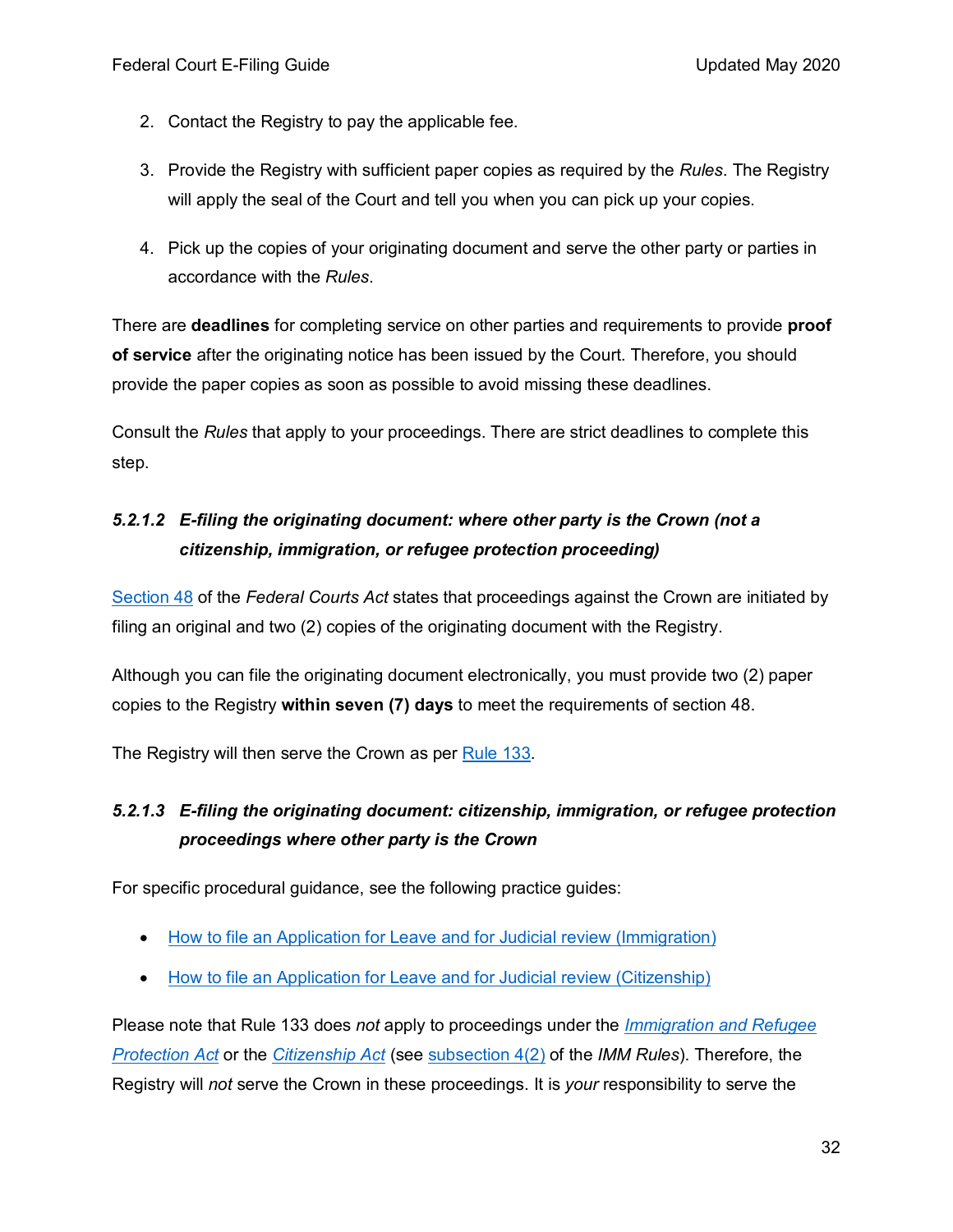Crown with the originating document. In such proceedings, you will be serving the document to the Department of Justice office in your region.

### **Exception during the COVID-19 Suspension Period**

**During the COVID-19 Suspension Period**, if you file an originating document in a citizenship, immigration, or refugee protection proceeding where the other party is the Crown, the Registry **will** serve that party in accordance with the practice under [Rule 133.](https://laws-lois.justice.gc.ca/eng/regulations/SOR-98-106/page-12.html#s-133) This means that, for all originating documents filed during the COVID-19 suspension period, you **do not need to make personal service on the Crown.**

For instructions on serving the Crown, please see [Service on the Crown](https://www.justice.gc.ca/eng/contact/Comm3.html) on the Department of Justice Canada website.

To e-file the originating document in these proceedings, proceed as follows:

- 1. Submit the originating document via the e-filing portal.
- 2. Contact the Registry to pay the applicable fee.
- 3. Provide the Registry with sufficient paper copies as required by the *Rules*. The Registry will apply the seal of the Court and tell you when you can pick up your copies.
- 4. Pick up the copies of your originating document and serve them on the Crown by delivering the copies or having them delivered to the Department of Justice.

There are **deadlines** for completing service on the Crown and for providing **proof of service**  after the originating notice has been issued by the Court.

In citizenship, immigration, and refugee protection proceedings, you must **file** the originating document (an Application for Leave under [section 5](https://laws-lois.justice.gc.ca/eng/regulations/sor-93-22/page-1.html#h-951041) of the *IMM Rules*) **and serve** the originating document on the Crown within the timelines set out in [section 72](https://laws.justice.gc.ca/eng/acts/i-2.5/page-13.html#h-275091) of the *Immigration and Refugee Protection Act* and [section 22.1](https://laws-lois.justice.gc.ca/eng/acts/c-29/page-7.html#h-82217) of the *Citizenship Act*. You then have to provide the Court with **proof of service within ten (10) days** of serving the Crown. Please note that you can **file proof of service electronically** in the e-filing portal.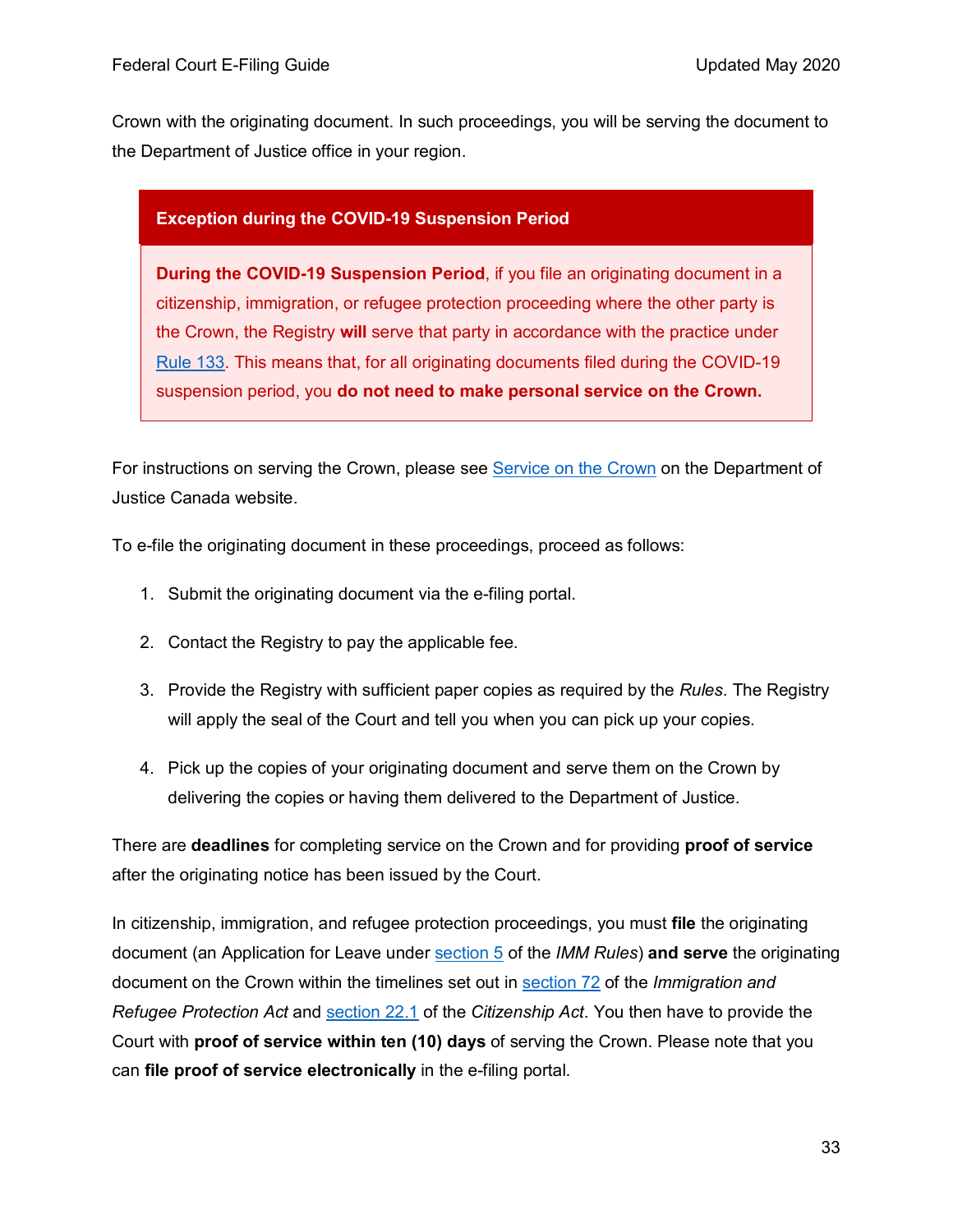[Section 4.4](#page-27-0) of this e-filing guide explains proof of service when e-filing.

### <span id="page-33-0"></span>**5.3 URGENT MATTERS**

You can use the e-filing portal for all proceedings, but you are strongly advised to contact the Registry **before** e-filing materials on urgent matters. If your filing will be received outside of regular business hours, it is particularly important for you to advise the Registry. Otherwise, your document may not be received in a timely manner.

The e-filing portal allows you to mark documents as "Urgent". Please follow the steps indicated on the [e-filing portal](https://efiling.fct-cf.gc.ca/efiling/hme/e;jsessionid=FEBFB8BBA8429C104F594154820734AA?0) and, where the option becomes available, identify that your filing is urgent.

Submitting a document for e-filing does **not** guarantee that it will be processed immediately. Parties with urgent matters are responsible for contacting the Court to make special arrangements.

### <span id="page-33-1"></span>**5.4 PAYING FEES WHEN E-FILING**

The e-filing portal is free to use, but parties must still pay fees (also called "tariffs") when filing certain documents (*e.g*. originating documents set out in [Rule 63,](https://laws-lois.justice.gc.ca/eng/regulations/sor-98-106/page-6.html#s-63) including a statement of claim or a notice of application).

When [Tariff A](https://laws-lois.justice.gc.ca/eng/regulations/SOR-98-106/page-125.html#docCont) specifies a fee for the issuance or filing of a document, the document is only submitted for filing **after** the fee is received [\(Rule 71.1\(1\)\(b\)\)](https://laws-lois.justice.gc.ca/eng/regulations/sor-98-106/page-7.html#s-71.1).

### **Filing fees during the COVID-19 Suspension Period**

Effective April 6, 2020, for the duration of the Suspension Period, all fees payable on filing or issuance under item 1 of [Tariff A](https://laws-lois.justice.gc.ca/eng/regulations/SOR-98-106/page-125.html#docCont) of the *Rules* are waived.

For fees relating to a proceeding against the Crown, the statutory filing fee contemplated by [section](https://laws-lois.justice.gc.ca/eng/acts/F-7/page-8.html#s-48) 48 of the *Federal Courts Act* is to be paid within 30 days following the last day of the Suspension Period, as extended.

In the meantime, the Registry will accept the documents for filing.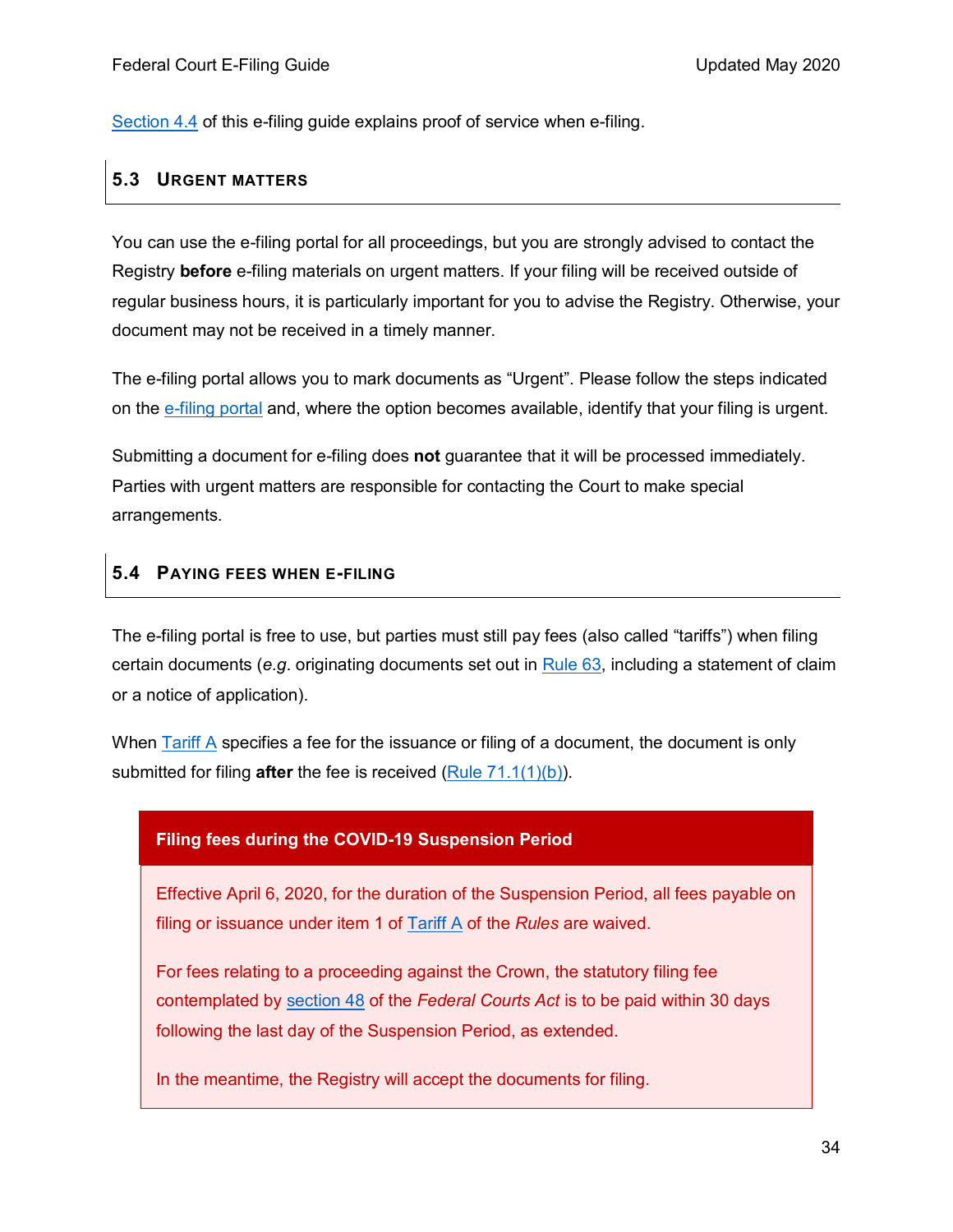Currently, the e-filing portal does *not* accept online payments, as the Registry needs to review your documents before they are accepted for filing. You must contact the Registry Office to confirm that your documents have been accepted, after which you will be asked to pay any fees associated with e-filing. Fees can be paid over the telephone by using a major credit card. The Courts Administration Service maintains a list of [registry phone numbers.](https://www.cas-satj.gc.ca/en/operations/numbers.shtml)

### <span id="page-34-0"></span>**5.5 FILING DEADLINES (AND WHAT HAPPENS AFTER A DOCUMENT IS SUBMITTED)**

All filing deadlines apply to e-filing. If you miss a filing deadline due to technical problems, you need to request an extension of time. There is no guarantee that an extension will be granted.

E-filing a document does not change the filing deadline set out in the *Rules*.

When you submit a document to the e-filing portal, a Registry Officer will review it. If your document meets the requirements of the *Rules* and the required formatting standards, it will be **accepted for filing (filed)**. The document is deemed to have been filed **on the date and time that it was submitted for filing**, in the Eastern time zone (EST).

**Example:** You submit your document to the e-filing portal on Monday at 6 pm EST. The Registry Officer reviews it and approves it on Tuesday at 11 am EST. Your document is deemed filed on Monday at 6 pm EST.

If you e-file a document on a holiday, it will be deemed filed the next day that is not a holiday. For the purposes of the *Rules*, "holiday" means a Saturday, Sunday or any other day defined as a holiday in [subsection 35\(1\)](https://laws-lois.justice.gc.ca/eng/acts/I-21/page-4.html#s-35) of the *Interpretation Act*.

However, if your document does *not* comply with the *Rules* or the required standards, the Registry Officer can **refuse it for filing (not filed)**. If this happens, you will need to resubmit the document or, if the deadline has passed, request an extension of time. If your resubmitted document is accepted, it will be deemed filed **on the date that you resubmit**.

Because of this, it is very important that you allow sufficient time to modify your document. The same advice applies to a paper filing. If you bring your paper filing to a Registry Office on the date the document is due, and there is an issue, you may not be able to file that document in time to meet the deadline.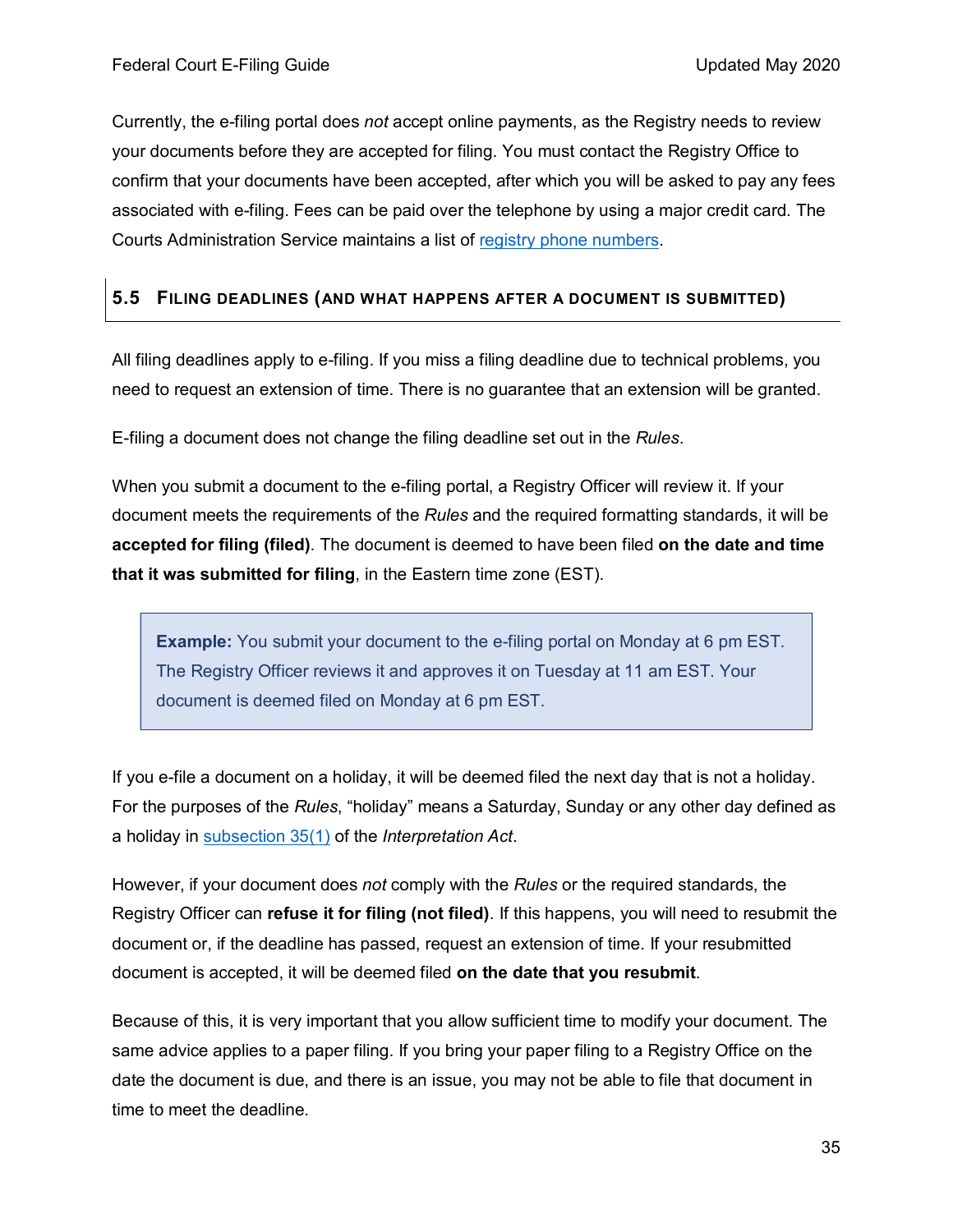It is your responsibility as the party filing a document to make sure that you are following the *Rules* and required formatting standards.

### **Deadlines during the COVID-19 Suspension Period**

The Court's [Practice Directions regarding COVID-19](https://www.fct-cf.gc.ca/en/pages/law-and-practice/notices#cont) affect many deadlines. Review those documents carefully.

### <span id="page-35-0"></span>**5.5.1 How will I know if my document was accepted and filed?**

After you submit your documents, you will receive an **initial e-mail confirmation** of your submission. This initial e-mail does *not* mean your document has been accepted for filing. It just means the Court **received** your document.

Once a Registry Officer has reviewed your filing, you will receive another e-mail either:

- Confirming that your document has been filed; or
- Rejecting your document for filing and providing the reasons for the rejection.

### <span id="page-35-1"></span>**5.6 CONFIDENTIAL DOCUMENTS**

If there is a confidentiality order or direction in your proceeding, you should *not* file your documents using the e-filing portal.

Instead, you can contact the Registry to arrange and submit a confidential document at 1-800- 663-2096. (Alternatively, consult the list of [registry phone numbers](https://www.cas-satj.gc.ca/en/operations/numbers.shtml) maintained by the Courts Administration Service.) You may only e-file confidential documents if your proceeding is case managed — see [Part 9 of the](https://laws-lois.justice.gc.ca/eng/regulations/sor-98-106/page-33.html#h-1015693) *Rules* — and a Registry representative is assigned to your file.

In such case-managed proceedings, it is an acceptable procedure to submit a passwordprotected PDF or a secure electronic file transfer to the email address(es) of the case management team assigned to your case. You can then provide the password or instructions to the assigned Registry representative by email or telephone as appropriate.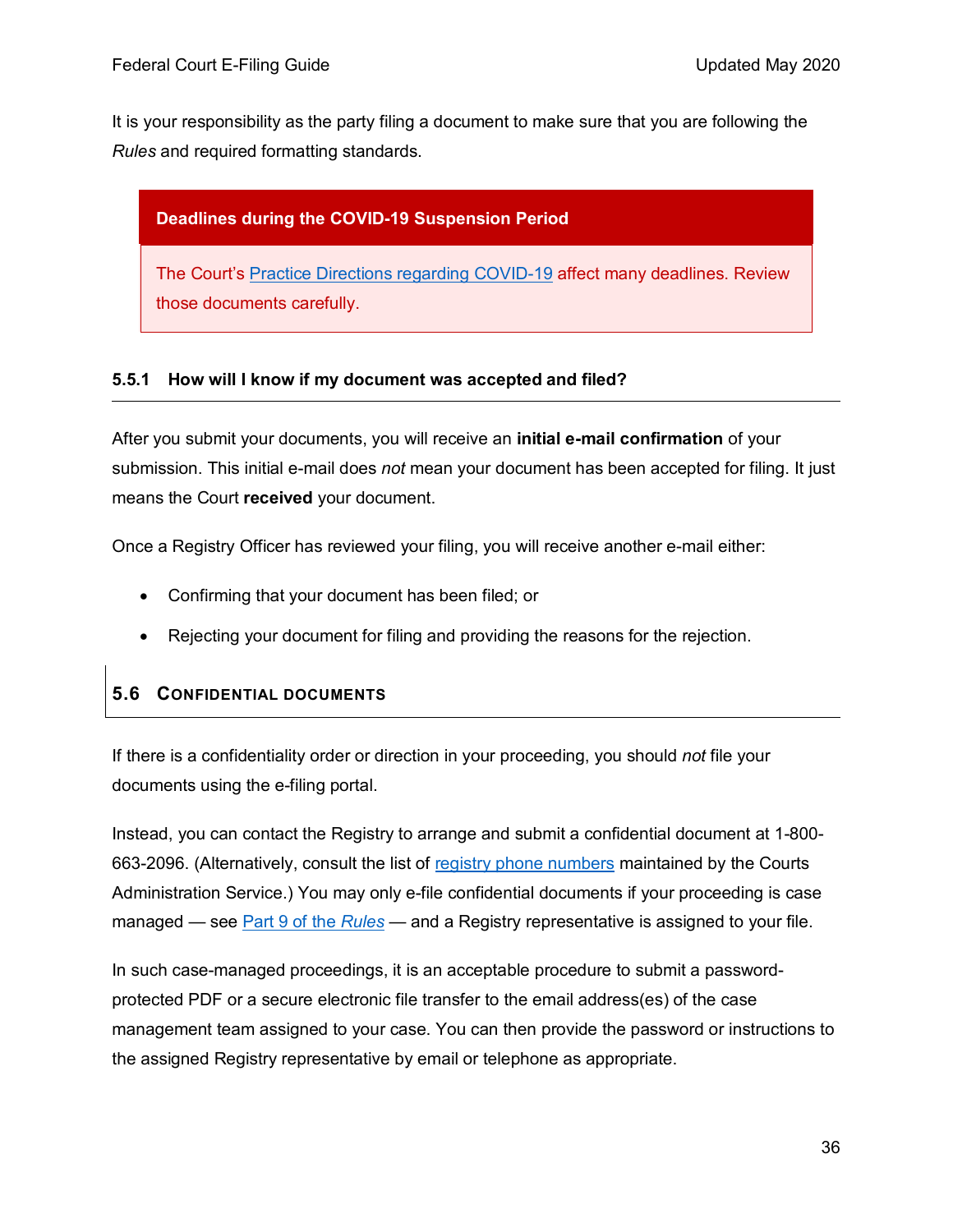Password-protected files must be clearly identified as confidential and broken down into documents not exceeding 25 MB, or by such other means as may be directed by the Court or, where proceedings are case managed, by the Case Management Judge.

### <span id="page-36-0"></span>**5.7 PROVIDING PAPER COPIES OF E-FILED DOCUMENTS**

When you e-file, the Court may still require you to provide paper copies in certain circumstances.

### **Exemption during the COVID-19 Suspension Period**

If you e-file a document during the COVID-19 Suspension Period, you are **exempted** from any requirement to file paper copies. For more details, see the [Updated Practice Direction and Order \(COVID-19\) dated April 4, 2020.](https://www.fct-cf.gc.ca/content/assets/pdf/base/FINAL%20-%20EN%20Covid-19%20Amended%20Practice%20Direction%20Order.pdf)

When you are required to provide paper copies, you must provide the Court with the **same number of copies** you would have been required to produce under the *Rules* if filing on paper.

When filing paper copies of e-filed documents, please be sure to indicate clearly (ideally in a cover letter) that the documents have already been filed electronically.

### <span id="page-36-1"></span>**5.7.1 When are paper copies required?**

You must provide paper copies to the Court if any of the following apply:

- Your document (including attachments) **exceeds 500 pages**;
- Your document is **between 100 and 500 pages** and you are filing it **less than five (5) clear business days** before any scheduled hearing; or
- Your document lacks a clear page numbering or pagination scheme.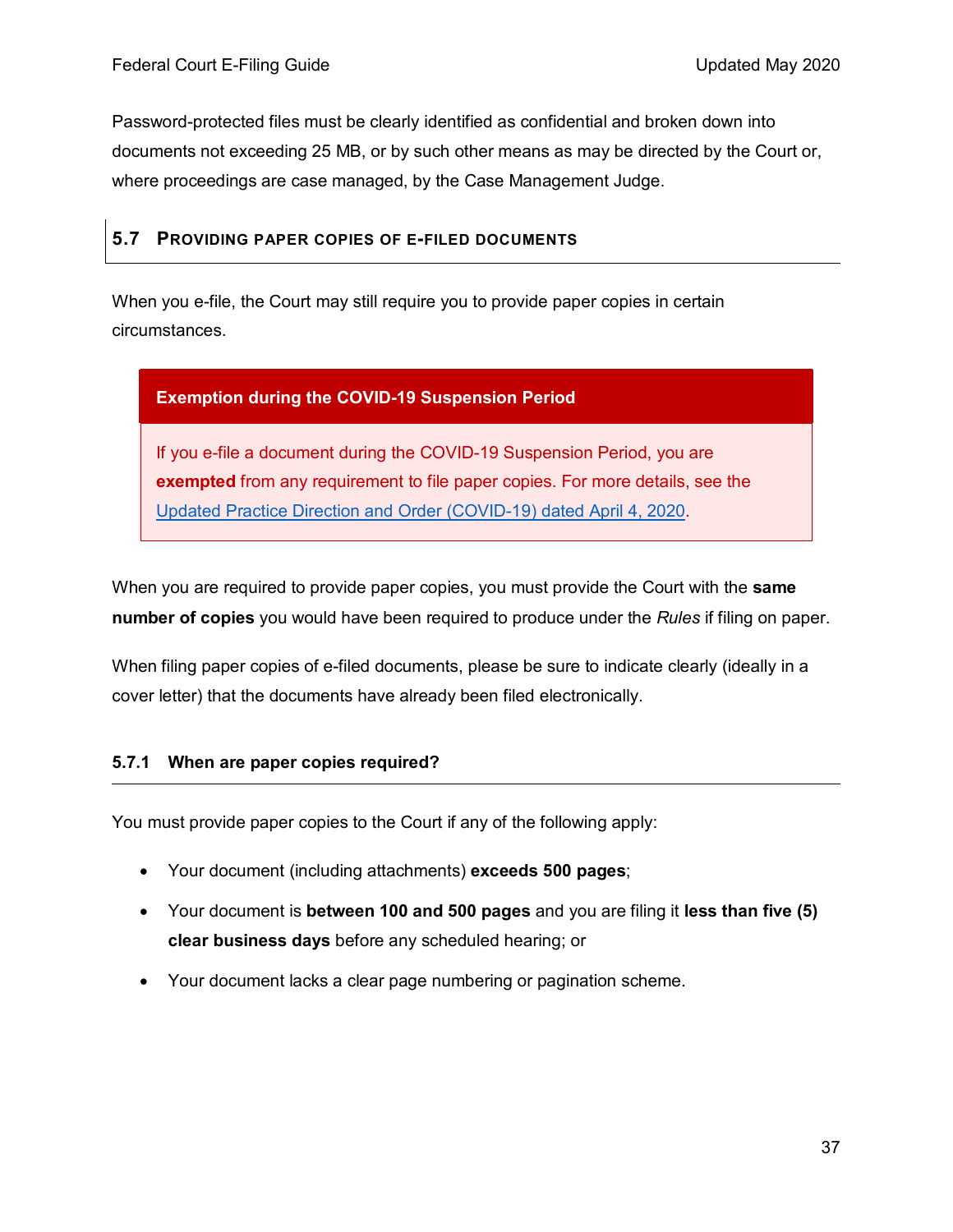### <span id="page-37-0"></span>**5.7.2 How much time do I have to file paper copies?**

The deadline to provide paper copies depends on the type of proceeding. The default deadline is **within seven (7) days** of e-filing.

However, the following deadlines apply to materials filed for motions:

- For "general sittings" motions, you should file paper copies as soon as possible to the Registry Office where the Court will hear the motion. Paper copies must be received **no later than 2 pm** on the business day before the hearing.
- For "special sittings" motions, you should follow the directions by the Court (if issued). If no directions are given, you should file paper copies as soon as possible to the Registry Office where the Court will hear the motion. Paper copies must be received **no later than 2 pm** on the business day before the hearing.

For urgent matters, you should contact the local Registry Office to obtain directions from the Court.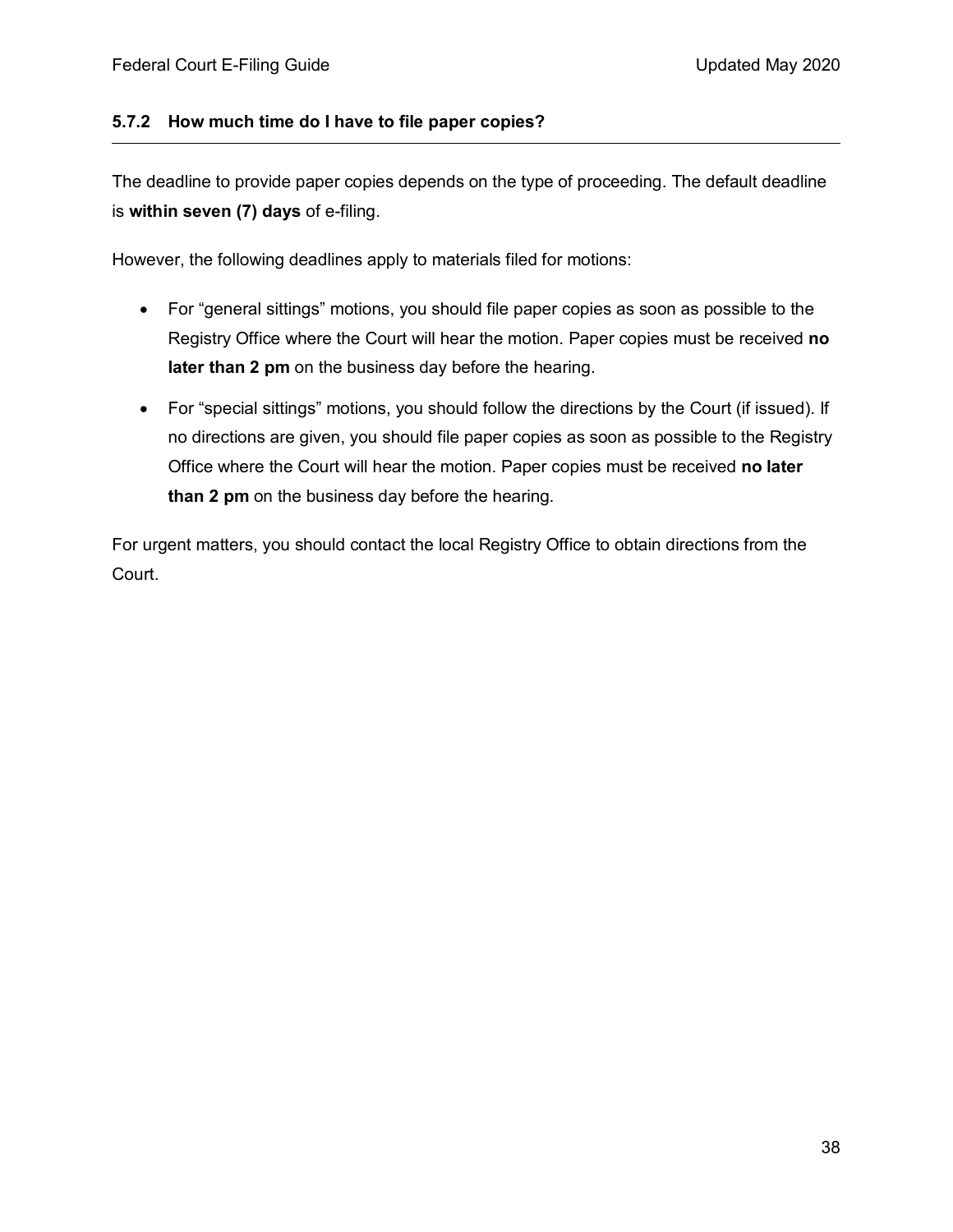### <span id="page-38-0"></span>**6 FREQUENTLY ASKED QUESTIONS (FAQ)**

#### <span id="page-38-1"></span>**6.1 HOW DO I ACCESS THE E-FILING PORTAL?**

To launch the e-filing portal, you can visit [efiling.fct-cf.gc.ca.](https://efiling.fct-cf.gc.ca/) Alternatively, from the Federal Court website [\(fct-cf.gc.ca\)](https://www.fct-cf.gc.ca/), select "Online Access" in the top menu bar, then select "E-Filing".

### <span id="page-38-2"></span>**6.2 WHAT DO I NEED TO ACCESS THE E-FILING PORTAL?**

You do not need any special software to access the e-filing portal. You only need a computer running a major operating system (*e.g.* Windows, MacOS, Linux) and a functioning web browser. The Federal Court does not require any specific browser. If you have issues with your web browser, we recommend you try an alternate browser, though we have not heard of browser issues to date.

### <span id="page-38-3"></span>**6.3 WHAT IS THE DIFFERENCE BETWEEN E-FILING AND THE E-PROCESS PILOT?**

**E-filing** is a process available to any party or the party's legal representative to file documents electronically with the Federal Court via a secure internet-based system, in all areas of the Court's jurisdiction.

The **IMM e-Process Pilot** is a pilot immigration program run out of the Federal Court's Toronto office for certain judicial reviews. In this pilot program, a party in an immigration proceeding that meets the [requirements](https://www.fct-cf.gc.ca/content/assets/pdf/base/IMM%20e-process%20pilot%20Summary%20ENG%20FINAL.pdf) can opt-in to a fully electronic process for that given proceeding.

### <span id="page-38-4"></span>**6.4 WHAT DOCUMENTS CAN I FILE ELECTRONICALLY USING THE E-FILING PORTAL?**

You can e-file any document in any proceeding.

However, you should *not* file documents subject to a confidentiality order using the e-filing portal. See [Section 5.7](#page-35-1) of this e-filing guide for instructions on e-filing confidential documents.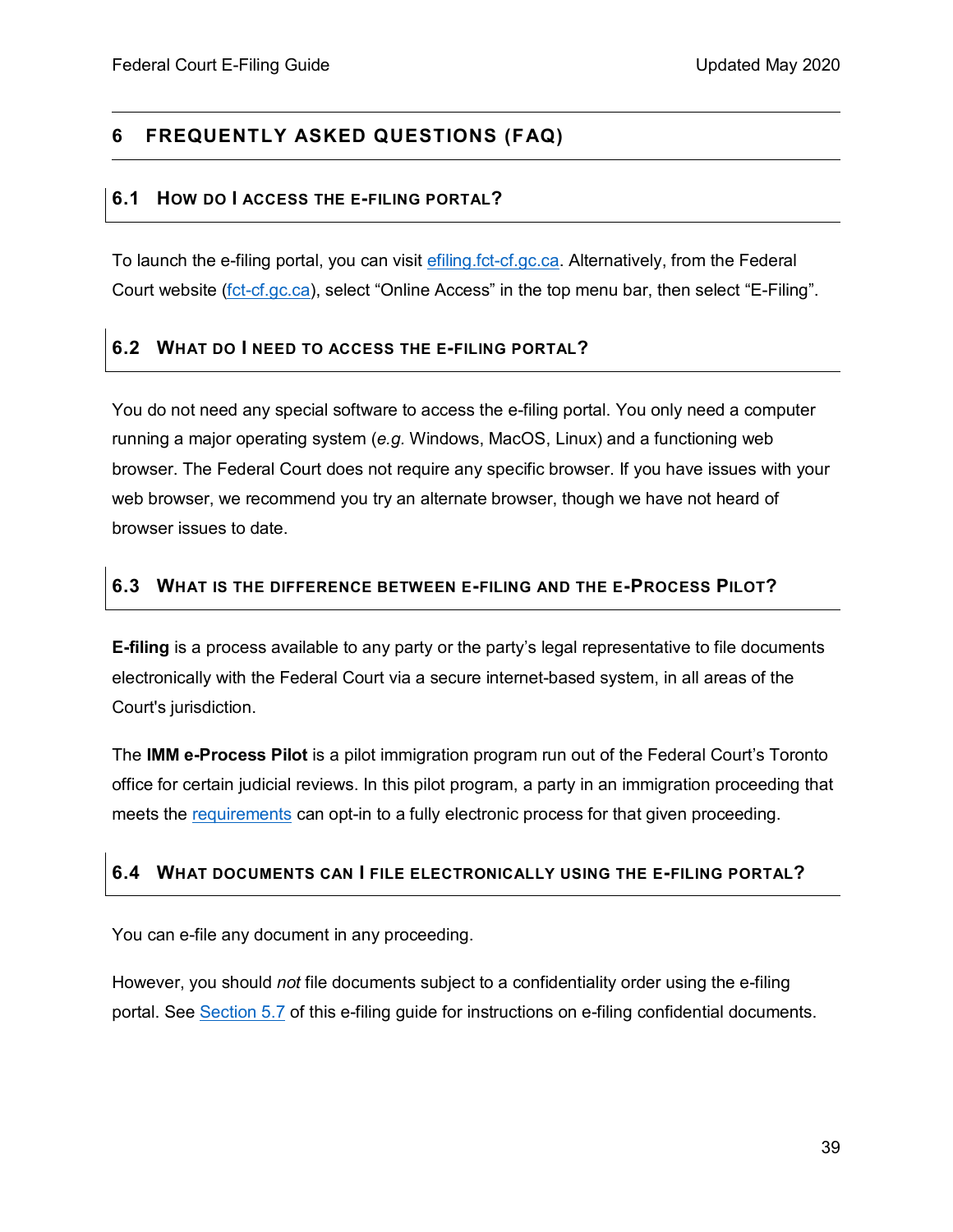As noted above, you should always communicate with the Court Registry before filing urgent documents using the e-filing portal. See [Section](#page-33-0) 5.4 of this e-filing guide for instructions on efiling urgent documents.

### <span id="page-39-0"></span>**6.5 DO I NEED SPECIFIC HARDWARE OR SOFTWARE TO USE THE E-FILING PORTAL?**

Besides a computer and a web browser (*e.g.* Chrome, Explorer, Edge, Firefox, Safari), you do not need any specific hardware or software to use the e-filing portal.

### <span id="page-39-1"></span>**6.6 WHAT ARE THE FORMATTING REQUIREMENTS FOR E-FILING?**

You must have the tools to create Portable Document Format [**PDF**] documents that are searchable. Certain documents require tabs, and, where that is the case, the digital equivalent must contain bookmarks.

See [Section 3.2](#page-11-0) of this e-filing guide for more details on the formatting standards for Federal Court documents. See [Section 3.1](#page-8-1) of this guide for more details on hardware and software requirements.

# <span id="page-39-2"></span>**6.7 WHEN E-FILING EVIDENCE, DO THESE DOCUMENTS HAVE TO BE OCR SEARCHABLE? SOME DOCUMENTS PROVIDED BY CLIENTS ARE SCANNED AND NOT SEARCHABLE.**

All documents submitted for e-filing should be formatted using optical character recognition (OCR). The Court understands that some parts of the documents may still not be entirely searchable or lack text altogether and are images.

# <span id="page-39-3"></span>**6.8 WHAT IS THE FILE SIZE LIMIT OF A PDF DOCUMENT? WHAT DO I DO IF MY SUBMISSION EXCEEDS THE LIMIT?**

The combined size of all documents added to a single e-filing submission must not exceed 100 MB. For tips to reduce your file size, see ["File size" in Section 3.2.1.1](#page-13-0) of this e-filing guide.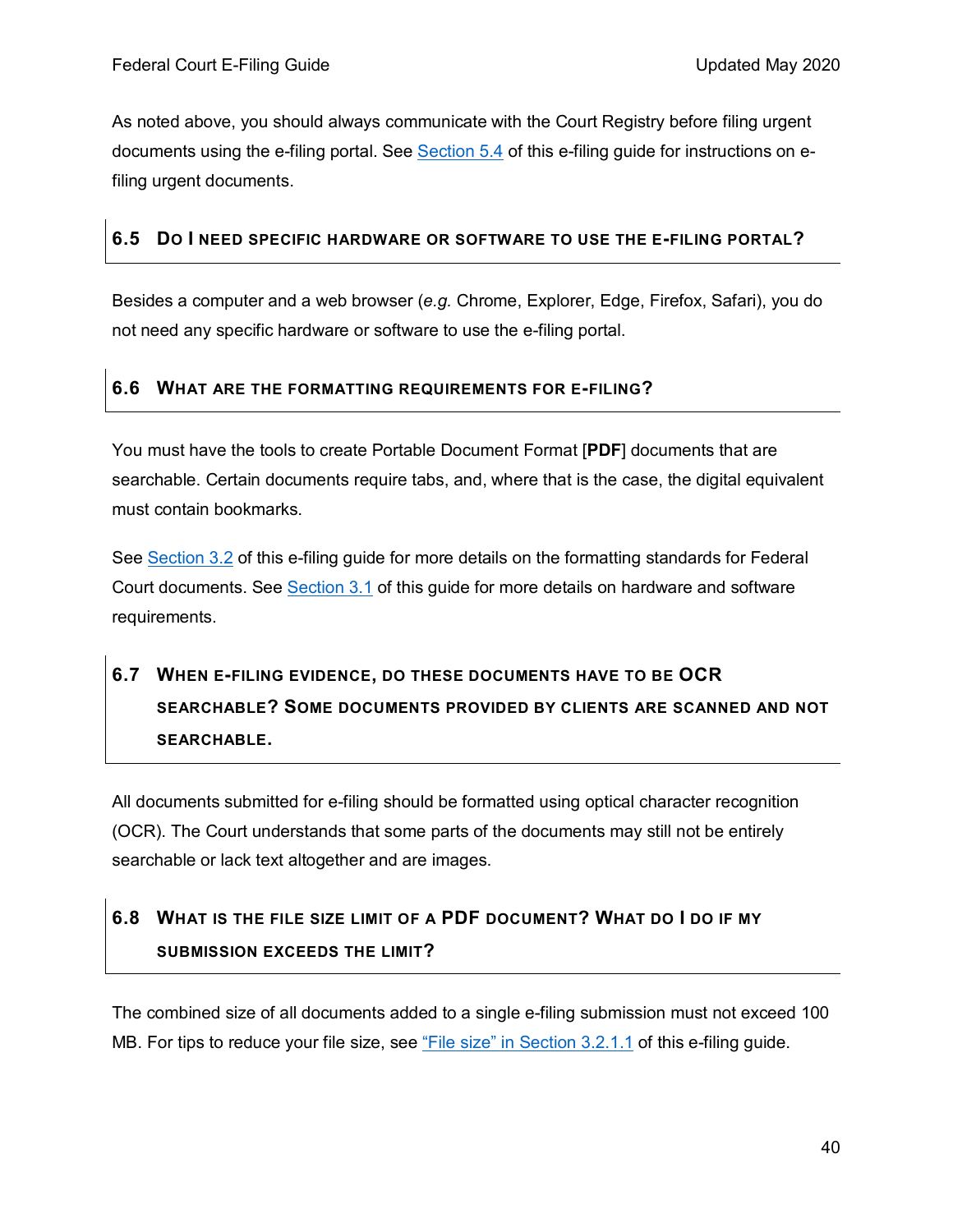If you cannot reduce the file size below 100 MB, you may have to file multiple "volumes". If you are doing so, please be sure to follow the guidance outlined in ["File size" in Section 3.2.1.1](#page-13-0) of this e-filing guide.

# <span id="page-40-0"></span>**6.9 WHAT IF MY BOOK OF AUTHORITIES IS REJECTED FOR FILING BECAUSE IT WAS NOT PAGINATED THROUGHOUT?**

You should politely advise the Registry Officer that the Court's Notice to the Parties and the Profession [dated May 7, 2013 regarding books of authorities](https://www.fct-cf.gc.ca/content/assets/pdf/base/notice-avis-7may2013.pdf) specifically mentions that it is not necessary to number the pages in a book of authorities, so long as the photocopies show the page or paragraph numbers of each authority.

# <span id="page-40-1"></span>**6.10 WHERE PARTIES DO NOT AGREE TO E-SERVICE, CAN I STILL USE E-FILING? HOW CAN I USE E-FILING TO PROVE THAT THE DOCUMENT WAS SERVED?**

See [Section 4](#page-23-0) of this guide for a more detailed response on e-service and proof of service.

In short, you may e-file even if the other party does not agree to e-service. You must serve the other party by non-electronic means. Then, you can e-file the same set of documents that you would otherwise physically file with the Court: the document you served on the other party, along with proof of service. E-file the same document you would otherwise use to prove service, in accordance with [Rule](https://laws-lois.justice.gc.ca/eng/regulations/sor-98-106/page-13.html#s-146) 146.

# <span id="page-40-2"></span>**6.11 CAN THE DEPARTMENT OF JUSTICE BE SERVED AS A RESPONDENT VIA E-FILING (SPECIFICALLY FOR APPLICATION RECORDS)?**

E-service and e-filing are separate processes, subject to different procedural rules.

The requirement to serve the other party continues to apply, and any party may choose to not accept e-service.

No matter the form of service, you must include proof of service with your e-filing. You are encouraged to consult the *Federal Courts Rules* on service, including [Rules 127](https://laws-lois.justice.gc.ca/eng/regulations/sor-98-106/page-11.html#h-1013648) to 148.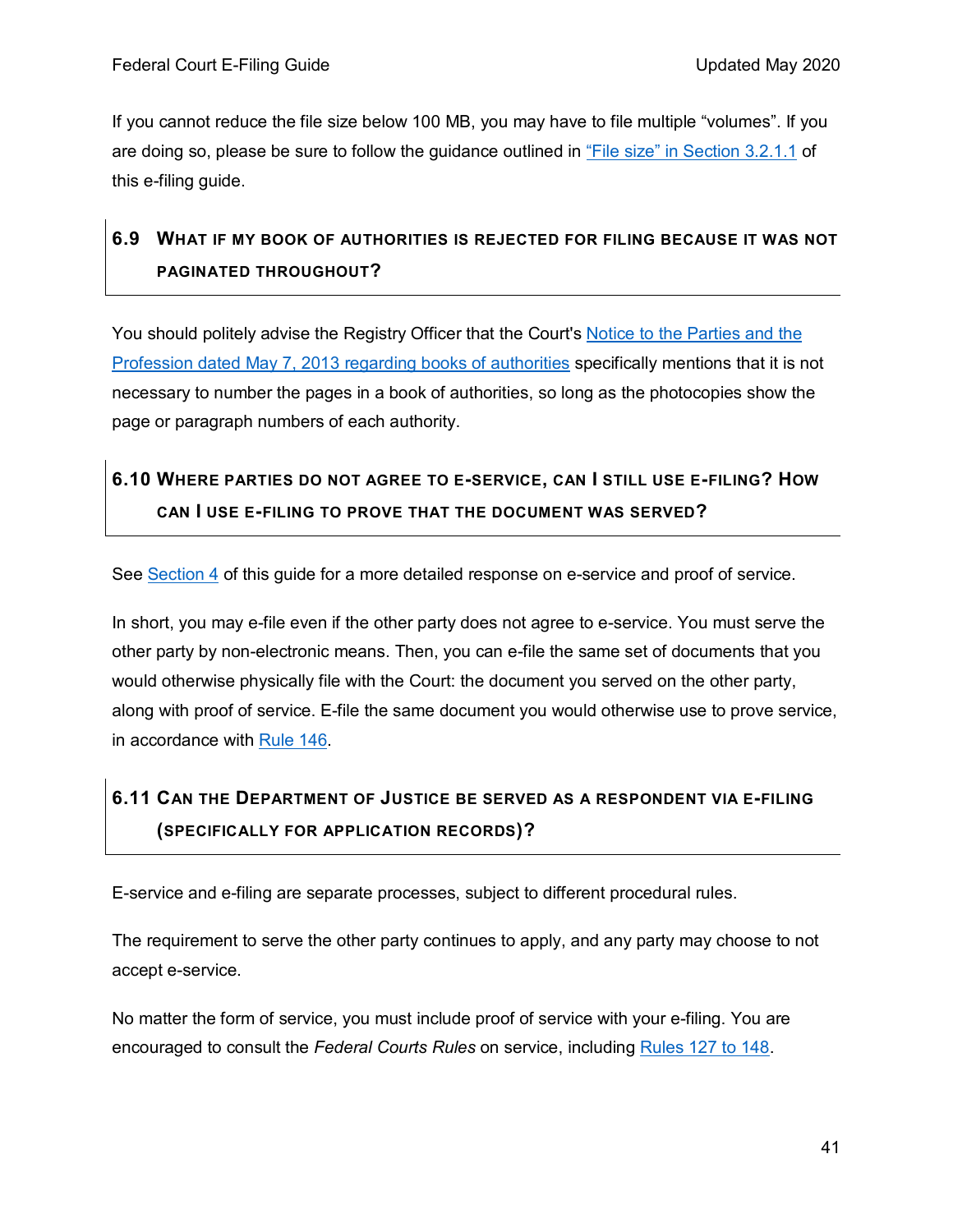### <span id="page-41-0"></span>**6.12 IS THERE A NAMING CONVENTION FOR THE DOCUMENT BEING E-FILED?**

There is no naming convention when e-filing a document. The document merely must be in the correct file format, but can take any name so long as it has the correct file extension. The e-filing portal only shows a description of the document contents without using original filenames; as such, be sure to select an accurate document type from the drop-down list. You may, however, find it helpful to ensure your document is clearly and accurately labelled for your own records. Otherwise, please follow the instructions as you interact with the e-filing portal.

# <span id="page-41-1"></span>**6.13 WHAT HAPPENS IF I MAKE A MISTAKE WHILE E-FILING (E.G. THE FILE IS WRONG) AND I DID NOT NOTICE BEFORE PRESSING SUBMIT? HOW DO I CORRECT IT?**

Depending on the situation, the document may have already been accepted for filing, and a motion or informal request to amend may be required.

If you have already served your document on another party, this will complicate matters, as a new version must be served on that party.

If you notice a mistake immediately after e-filing a document, you may attempt to re-file the document while immediately notifying the Registry by telephone of the error. There is no guarantee it can be rectified, so ensure your documents are properly prepared before e-filing.

# <span id="page-41-2"></span>**6.14 WHOSE CONTACT INFORMATION SHOULD BE PROVIDED? THE LEGAL ASSISTANT DOING THE FILING, OR THE NAME OF COUNSEL ON WHOSE BEHALF THE DOCUMENT IS BEING FILED?**

Please list the name of whomever can provide prompt responses if the Registry calls with questions about the e-filed document.

# <span id="page-41-3"></span>**6.15 WILL THE PARTIES RECEIVE A "STAMPED FILED" COPY, AS THEY WOULD AT A REGISTRY OFFICE?**

The e-filing portal will notify the filer by email once a document is accepted for filing. This email will contain a link to the e-filed document, which will have an electronic filing stamp affixed to it.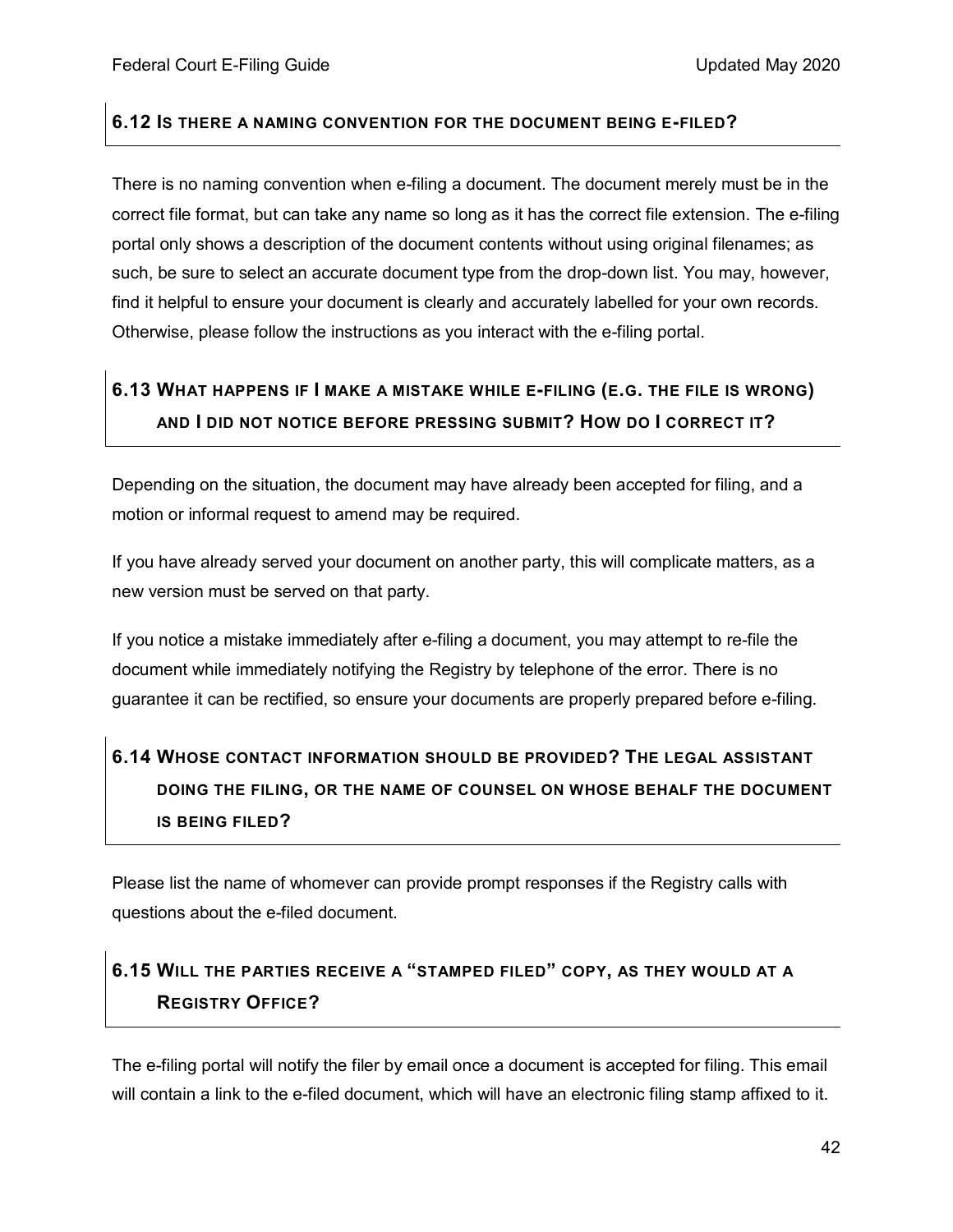### **Exception during the COVID-19 Suspension Period**

During the COVID-19 Suspension Period, the Registry will serve originating documents upon the Attorney General of Canada or other Minister, as indicated in the [Updated Practice Direction and Order \(COVID-19\) dated April 4, 2020.](https://www.fct-cf.gc.ca/content/assets/pdf/base/FINAL%20-%20EN%20Covid-19%20Amended%20Practice%20Direction%20Order.pdf)

That Practice Direction and Order also states the following: "During the Suspension Period, the Registry may issue an originating document electronically, which shall be deemed to meet the requirements for issuance under the *Rules*."

# <span id="page-42-0"></span>**6.16 IF A DOCUMENT IS E-FILED, DOES THE JUDICIAL OFFICER (JUDGE OR PROTHONOTARY) RECEIVE IT ELECTRONICALLY?**

The judicial officer will receive the electronic copy. Whether and how a document is printed depends on the preference of the decision maker. Please note that the Registry does not add tabs when it prints e-filed documents.

Parties are welcome to bring physical trial compendiums if they wish, but this is not required. If you plan to provide a supplemental paper copy later, please indicate this in the comments field when e-filing.

# <span id="page-42-1"></span>**6.17 CURRENTLY THE FILING TIME IS EST. WILL THAT CHANGE IN THE FUTURE TO ACCOUNT FOR TIME DIFFERENCES IN OTHER PROVINCES?**

Pursuant to [Rule 71.1\(2\),](https://laws-lois.justice.gc.ca/eng/regulations/sor-98-106/page-7.html#s-71.1) for an e-filed document, "the time of its receipt by the Registry is that time in the Eastern time zone" (EST). Any amendments for regions will require amendment of the *Federal Courts Rules*.